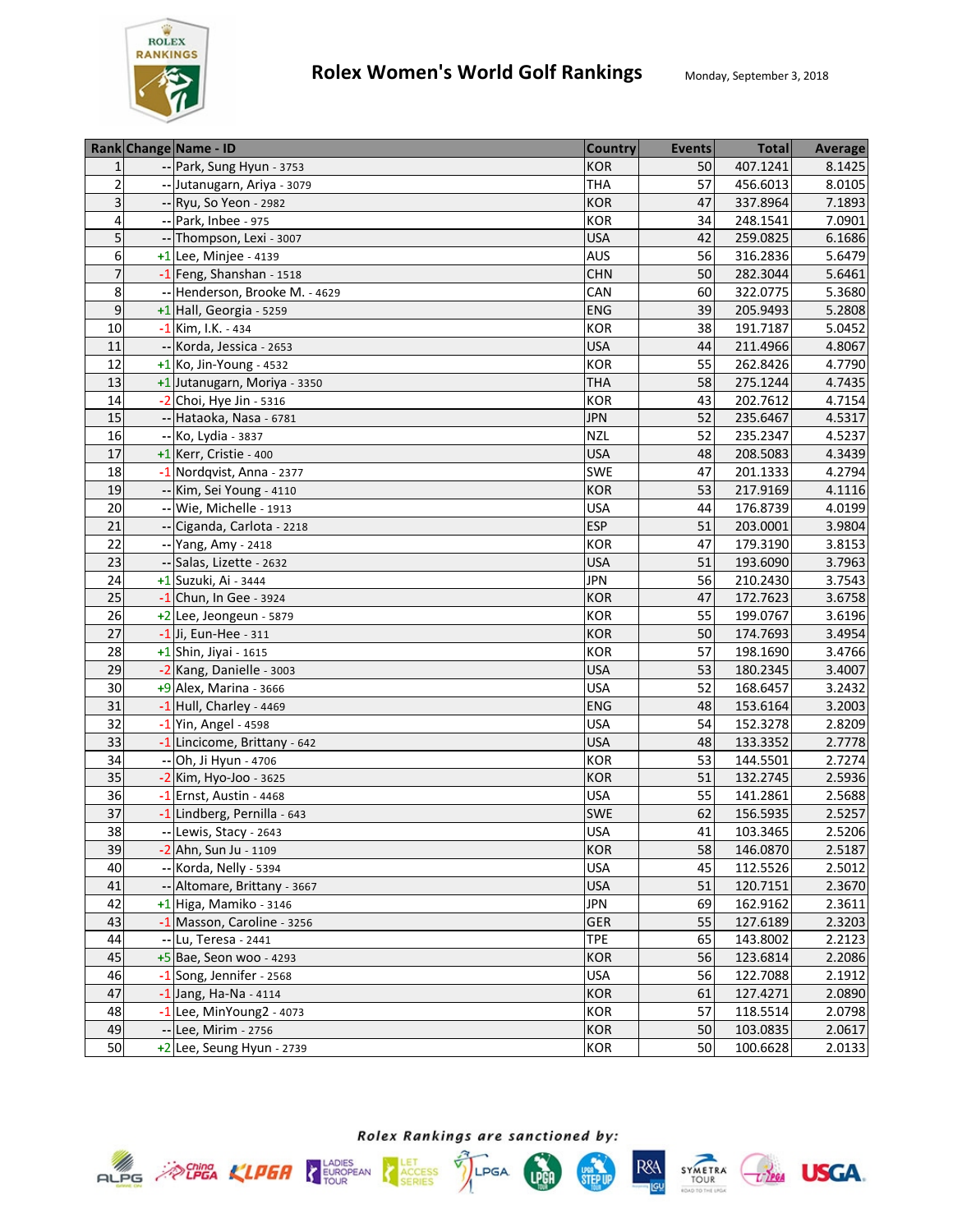

|                 | Rank Change Name - ID          | <b>Country</b> | <b>Events</b> | <b>Total</b> | <b>Average</b> |
|-----------------|--------------------------------|----------------|---------------|--------------|----------------|
| 51              | -3 Phatlum, Pornanong - 2277   | <b>THA</b>     | 61            | 122.4332     | 2.0071         |
| 52              | -1 Ewart Shadoff, Jodi - 3336  | ENG            | 53            | 104.4459     | 1.9707         |
| 53              | $+1$ Kim, Ji Hyun2 - 4249      | KOR            | 57            | 106.6955     | 1.8719         |
| 54              | -1 Munoz, Azahara - 3288       | <b>ESP</b>     | 56            | 104.5558     | 1.8671         |
| 55              | $+3$ Lee, Da Yeon - 5709       | <b>KOR</b>     | 42            | 77.1989      | 1.8381         |
| 56              | -- Shin, Jenny - 3279          | KOR            | 55            | 100.4692     | 1.8267         |
| 57              | +2 Narita, Misuzu - 4075       | <b>JPN</b>     | 65            | 118.4660     | 1.8226         |
| 58              | $-3$ Lee, Mi Hyang - 4006      | <b>KOR</b>     | 57            | 103.2581     | 1.8115         |
| 59              | $-2$ Law, Bronte - 4657        | <b>ENG</b>     | 40            | 71.7391      | 1.7935         |
| 60              | +2 Concolino, Jacqui - 4444    | <b>USA</b>     | 54            | 96.2538      | 1.7825         |
| 61              | $-1$ Kim, Hae Rym - 3616       | KOR            | 63            | 111.8496     | 1.7754         |
| 62              | $+1$ Duncan, Lindy - 2611      | <b>USA</b>     | 45            | 79.7082      | 1.7713         |
| 63              | -2 Hur, Mi Jung - 2546         | KOR            | 50            | 88.1148      | 1.7623         |
| 64              | -- Kim, Ji-Hyun - 3893         | KOR            | 58            | 100.2077     | 1.7277         |
| 65              | $+2$ Choi, Chella - 3172       | KOR            | 60            | 100.8801     | 1.6813         |
| 66              | $-1$ Hsu, Wei-Ling - 4582      | <b>TPE</b>     | 50            | 83.2350      | 1.6647         |
| 67              | $-1$ Lee, Jeong Eun - 2931     | <b>KOR</b>     | 55            | 89.5781      | 1.6287         |
| 68              | $+1$ Oh, Su-Hyun - 3507        | <b>AUS</b>     | 60            | 97.7004      | 1.6283         |
| 69              | -1 Kirk, Katherine - 230       | <b>AUS</b>     | 49            | 77.7237      | 1.5862         |
| 70              | -- Park, Annie - 4550          | <b>USA</b>     | 36            | 56.8313      | 1.5786         |
| 71              | $+7$ lee, so young - 4632      | <b>KOR</b>     | 58            | 91.1201      | 1.5710         |
| 72              | +17 Koiwai, Sakura - 5464      | <b>JPN</b>     | 34            | 54.6234      | 1.5607         |
| 73              | $+1$ Cho, Jeongmin - 5298      | <b>KOR</b>     | 58            | 88.5852      | 1.5273         |
| 74              | $+6$ Khang, Megan - 4560       | <b>USA</b>     | 62            | 94.3396      | 1.5216         |
| 75              | $-4$ Ueda, Momoko - 1836       | <b>JPN</b>     | 62            | 93.5759      | 1.5093         |
| 76              | -3 Stanford, Angela - 1687     | <b>USA</b>     | 56            | 84.5120      | 1.5091         |
| 77              | -5 Pettersen, Suzann - 1021    | <b>NOR</b>     | 30            | 51.7298      | 1.4780         |
| $\overline{78}$ | $-1$ O'Toole, Ryann - 3581     | <b>USA</b>     | 52            | 76.1999      | 1.4654         |
| 79              | -4 Suwannapura, Thidapa - 2741 | <b>THA</b>     | 45            | 65.0080      | 1.4446         |
| 80              | -4 Kim, Ha Neul - 2224         | <b>KOR</b>     | 59            | 84.4209      | 1.4309         |
| 81              | $-2$ Gal, Sandra - 2637        | <b>GER</b>     | 56            | 79.5373      | 1.4203         |
| 82              | $-1$ Park, Jane - 976          | <b>USA</b>     | 46            | 63.6475      | 1.3836         |
| 83              | +1 Kang, Haeji - 2781          | KOR            | 37            | 48.5153      | 1.3112         |
| 84              | -2 Park, Min Ji - 6898         | KOR            | 45            | 58.9913      | 1.3109         |
| 85              | -2 Park, Ji Young - 5393       | KOR            | 58            | 75.9475      | 1.3094         |
| 86              | $+1$ McDonald, Ally - 5839     | <b>USA</b>     | 47            | 61.2067      | 1.3023         |
| 87              | -1 Smith, Sarah Jane - 399     | <b>AUS</b>     | 64            | 82.6994      | 1.2922         |
| 88              | -3 Kikuchi, Erika - 3160       | <b>JPN</b>     | 64            | 82.4303      | 1.2880         |
| 89              | +5 Olson, Amy - 4300           | <b>USA</b>     | 41            | 52.7566      | 1.2867         |
| 90              | +6 Hwang, Ah-Reum - 2827       | <b>KOR</b>     | 60            | 75.6011      | 1.2600         |
| 91              | $-3$ Ashok, Aditi - 4405       | <b>IND</b>     | 55            | 68.7734      | 1.2504         |
| 92              | +25 Uehara, Ayako - 1839       | <b>JPN</b>     | 60            | 74.8983      | 1.2483         |
| 93              | +2 Lee, Ji-Hee - 592           | <b>KOR</b>     | 59            | 73.2445      | 1.2414         |
| 94              | -2 Sagstrom, Madelene - 5449   | SWE            | 48            | 59.5364      | 1.2403         |
| 95              | $-2$ Talley, Emma - 4311       | <b>USA</b>     | 46            | 56.2594      | 1.2230         |
| 96              | -5 Kawagishi, Fumika - 3704    | <b>JPN</b>     | 59            | 70.8218      | 1.2004         |
| 97              | -7 Jeon, Mi Jeong - 302        | <b>KOR</b>     | 64            | 76.7716      | 1.1996         |
| 98              | +3 Liu, Yu - 3789              | <b>CHN</b>     | 49            | 58.4750      | 1.1934         |
| 99              | -2 Martin, Mo - 2481           | <b>USA</b>     | 55            | 65.5992      | 1.1927         |
| 100             | -2 Kim, Ji Yeong - 5396        | KOR            | 54            | 63.7919      | 1.1813         |











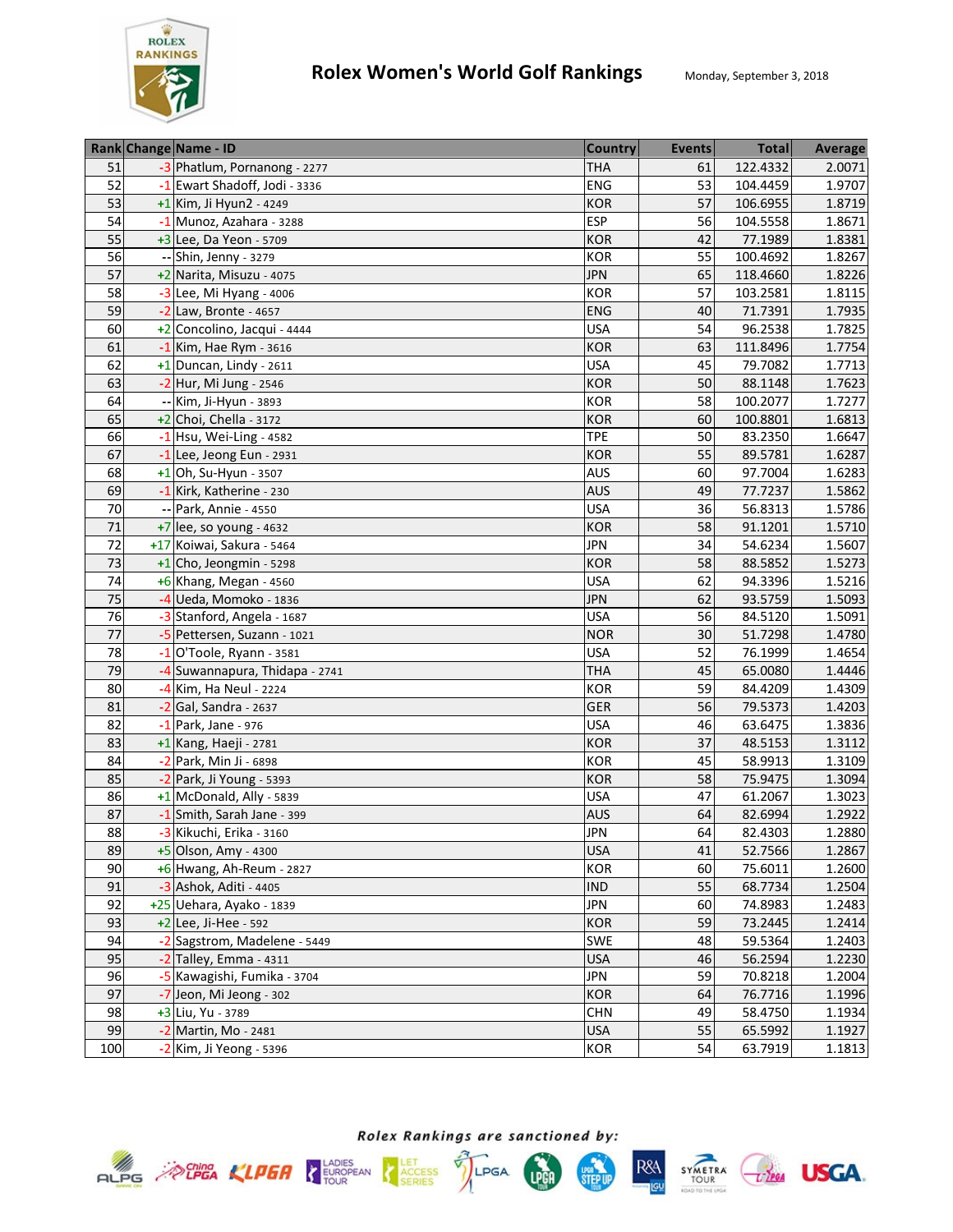

|     | Rank Change Name - ID             | <b>Country</b> | <b>Events</b> | <b>Total</b> | Average |
|-----|-----------------------------------|----------------|---------------|--------------|---------|
| 101 | -1 Morita-WanyaoLu, Haruka - 3776 | <b>CHN</b>     | 68            | 78.4213      | 1.1533  |
| 102 | +5 Green, Jaye Marie - 3955       | <b>USA</b>     | 43            | 49.4436      | 1.1499  |
| 103 | $-4$ Bae, Hee-Kyung - 3923        | <b>KOR</b>     | 68            | 77.6985      | 1.1426  |
| 104 | -2 Yao, Hsuan-Yu - 3649           | <b>TPE</b>     | 63            | 71.7290      | 1.1386  |
| 105 | -1 Yoon, Chae-Young - 2001        | <b>KOR</b>     | 59            | 66.2468      | 1.1228  |
| 106 | -3 Nomura, Harukyo - 3746         | <b>JPN</b>     | 51            | 57.1056      | 1.1197  |
| 107 | $-1$ Okayama, Eri - 4580          | <b>JPN</b>     | 68            | 74.1544      | 1.0905  |
| 108 | -- Kim, A Lim - 6787              | <b>KOR</b>     | 55            | 59.4612      | 1.0811  |
| 109 | -4 Piller, Gerina - 2553          | <b>USA</b>     | 27            | 37.7917      | 1.0798  |
| 110 | +2 Fukuda, Mami - 3618            | <b>JPN</b>     | 66            | 70.8387      | 1.0733  |
| 111 | -2 Simon, Ashleigh - 2379         | <b>RSA</b>     | 54            | 56.7877      | 1.0516  |
| 112 | $+1$ Nagai, Kana - 4508           | <b>JPN</b>     | 73            | 75.2590      | 1.0309  |
| 113 | -2 Kim, Char Young2 - 3901        | <b>KOR</b>     | 52            | 53.5830      | 1.0304  |
| 114 | $+6$ Kim, Bo Ah - 4321            | <b>KOR</b>     | 55            | 56.0803      | 1.0196  |
| 115 | -5 Katsu, Minami - 4471           | <b>JPN</b>     | 52            | 52.8165      | 1.0157  |
| 116 | +5 JANG, EUN SOO - 5556           | <b>KOR</b>     | 47            | 47.6131      | 1.0130  |
| 117 | -3 Arimura, Chie - 1141           | <b>JPN</b>     | 57            | 57.0116      | 1.0002  |
| 118 | -3 Ji, Han Sol - 5343             | <b>KOR</b>     | 57            | 56.7765      | 0.9961  |
| 119 | -3 Icher, Karine - 247            | <b>FRA</b>     | 53            | 52.4975      | 0.9905  |
| 120 | $-1$ Oyama, Shiho - 926           | <b>JPN</b>     | 37            | 36.5797      | 0.9886  |
| 121 | +1 Stackhouse, Mariah - 4310      | <b>USA</b>     | 45            | 44.2953      | 0.9843  |
| 122 | +3 Kim, Hye Sun - 6868            | <b>KOR</b>     | 50            | 48.1627      | 0.9633  |
| 123 | $-5$ Green, Hannah - 4449         | <b>AUS</b>     | 46            | 44.2284      | 0.9615  |
| 124 | $-1$ Kim, Min Sun5 - 4591         | <b>KOR</b>     | 57            | 53.4742      | 0.9381  |
| 125 | $-1$ In, ju yeon - 5842           | <b>KOR</b>     | 45            | 41.5132      | 0.9225  |
| 126 | +2 Anai, Lala - 2875              | <b>JPN</b>     | 75            | 68.9036      | 0.9187  |
| 127 | +2 Boutier, Celine - 4029         | <b>FRA</b>     | 49            | 44.3498      | 0.9051  |
| 128 | $-2$ Ryu, Ritsuko - 2710          | <b>JPN</b>     | 69            | 62.2237      | 0.9018  |
| 129 | -2 Arakaki, Hina - 4156           | <b>JPN</b>     | 40            | 35.6819      | 0.8920  |
| 130 | +11 Lopez, Gaby - 3516            | <b>MEX</b>     | 54            | 47.8928      | 0.8869  |
| 131 | +6 Park, Chae Yoon - 4514         | <b>KOR</b>     | 60            | 52.3462      | 0.8724  |
| 132 | -2 Fujimoto, Asako - 2507         | <b>JPN</b>     | 69            | 60.1927      | 0.8724  |
| 133 | +2 Yoo, Sun Young - 2000          | <b>KOR</b>     | 40            | 34.4585      | 0.8615  |
| 134 | -2 Jang, Su Yeon - 3242           | <b>KOR</b>     | 55            | 47.1430      | 0.8571  |
| 135 | -2 Han, Jin Seon - 8406           | <b>KOR</b>     | 33            | 29.9016      | 0.8543  |
| 136 | -2 Inglis, Caroline - 7019        | <b>USA</b>     | 40            | 34.1497      | 0.8537  |
| 137 | -1 Oosato, Momoko - 6073          | <b>JPN</b>     | 30            | 29.6790      | 0.8480  |
| 138 | -7 Broch Larsen, Nicole - 4883    | <b>DEN</b>     | 53            | 44.6400      | 0.8423  |
| 139 | $+3$ Davidson, Karis - 5605       | <b>AUS</b>     | 27            | 29.4043      | 0.8401  |
| 140 | $-2$ Harigae, Mina - 3001         | <b>USA</b>     | 36            | 30.1457      | 0.8374  |
| 141 | +2 Yokomine, Sakura - 1996        | <b>JPN</b>     | 55            | 45.8429      | 0.8335  |
| 142 | +11 Kim, So Yi - 4320             | KOR            | 57            | 47.3675      | 0.8310  |
| 143 | -4 Park, Gyeol - 4261             | <b>KOR</b>     | 52            | 42.8639      | 0.8243  |
| 144 | -4 Aoki, Serena - 2746            | <b>JPN</b>     | 73            | 59.9398      | 0.8211  |
| 145 | $+4$ Ha, Min Song - 4574          | <b>KOR</b>     | 59            | 47.5692      | 0.8063  |
| 146 | -2 Cho, Yoon Ji - 3783            | KOR            | 56            | 44.8430      | 0.8008  |
| 147 | +1 Park, Hee Young - 970          | <b>KOR</b>     | 46            | 36.7943      | 0.7999  |
| 148 | -2 Pace, Lee-Anne - 2496          | <b>RSA</b>     | 55            | 43.8928      | 0.7981  |
| 149 | -2 Kung, Candie - 535             | <b>TPE</b>     | 51            | 40.5623      | 0.7953  |
| 150 | +7 Uribe, Mariajo - 2636          | COL            | 49            | 38.3683      | 0.7830  |









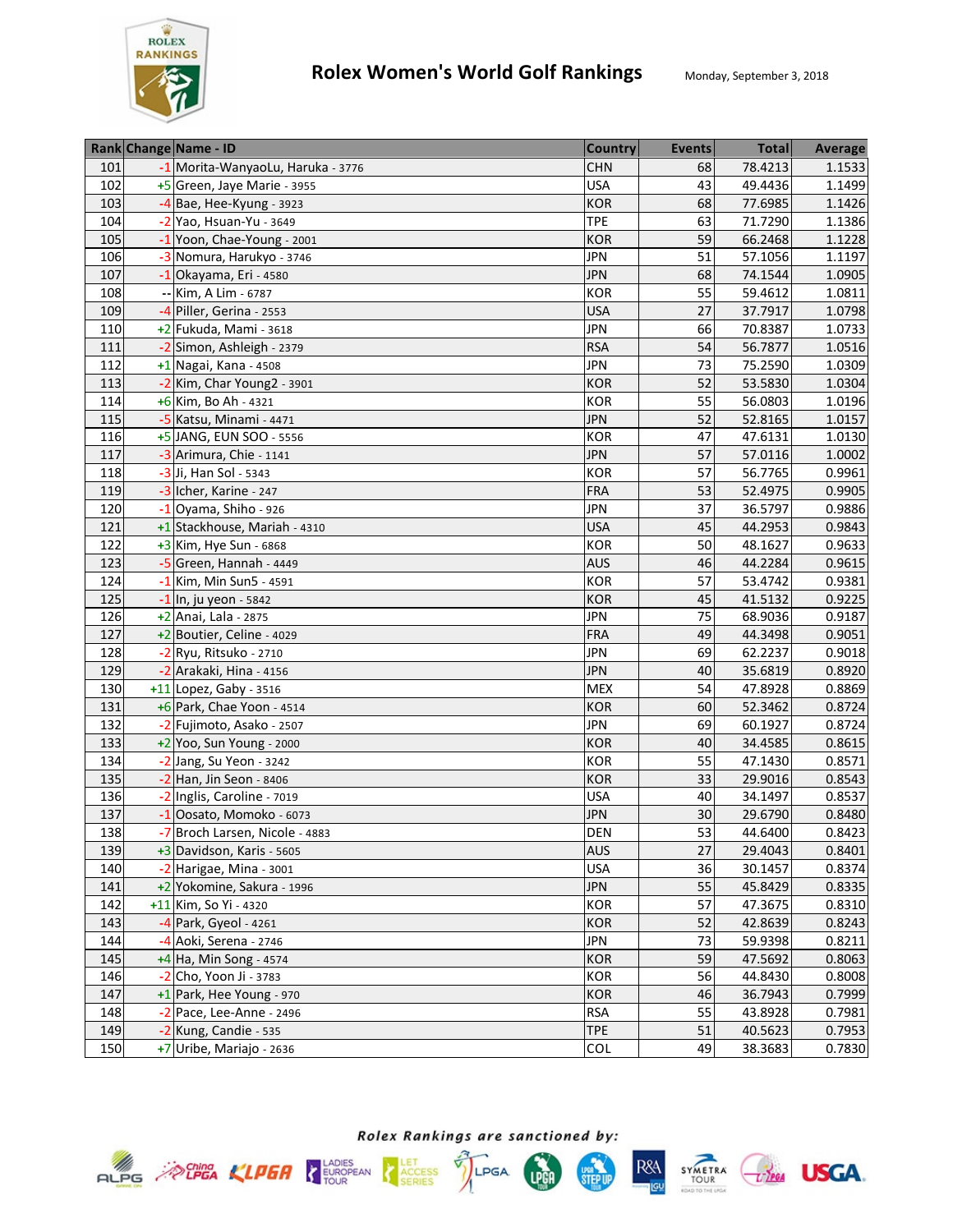

|     | Rank Change Name - ID                   | <b>Country</b> | <b>Events</b>  | <b>Total</b> | Average |
|-----|-----------------------------------------|----------------|----------------|--------------|---------|
| 151 | $-6$ Heo, Yoon-Kyung - 3224             | <b>KOR</b>     | 31             | 27.3726      | 0.7821  |
| 152 | -1 Nagamine, Saki - 4041                | <b>JPN</b>     | 70             | 54.5923      | 0.7799  |
| 153 | $-3$ Webb, Karrie - 1888                | <b>AUS</b>     | 30             | 27.1980      | 0.7771  |
| 154 | +17 Recari, Beatriz - 1067              | <b>ESP</b>     | 53             | 41.0451      | 0.7744  |
| 155 | -3 Matsuda, Rei - 4680                  | <b>JPN</b>     | 38             | 29.3473      | 0.7723  |
| 156 | $-2$ Lee, Bo-Mee - 3409                 | <b>KOR</b>     | 58             | 43.9544      | 0.7578  |
| 157 | $-2$ Joh, Tiffany - 2420                | <b>USA</b>     | 51             | 38.3299      | 0.7516  |
| 158 | -2 kim, suji - 7357                     | <b>KOR</b>     | 47             | 35.1537      | 0.7480  |
| 159 | +3 Clanton, Cydney - 2607               | <b>USA</b>     | 46             | 34.1854      | 0.7432  |
| 160 | $-1$ An, Na Rin - 6573                  | <b>KOR</b>     | 46             | 33.6618      | 0.7318  |
| 161 | $-1$ Choi, Eun Woo - 6356               | <b>KOR</b>     | 56             | 40.9226      | 0.7308  |
| 162 | -4 Kashiwabara, Asuka - 4046            | <b>JPN</b>     | 69             | 50.3457      | 0.7296  |
| 163 | $+1$ Seo, Yeun Jung - 4640              | <b>KOR</b>     | 54             | 39.1785      | 0.7255  |
| 164 | -3 Sakai, Miki - 2932                   | <b>JPN</b>     | 72             | 52.0432      | 0.7228  |
| 165 | -2 Yoshiba, Rumi - 4378                 | <b>JPN</b>     | 75             | 53.8698      | 0.7183  |
| 166 | -1 Chien, Pei-Yun - 4354                | <b>TPE</b>     | 61             | 43.1085      | 0.7067  |
| 167 | $-1$ Ahn, Song Yi - 3900                | <b>KOR</b>     | 55             | 38.4978      | 0.7000  |
| 168 | -1 Yoshida, Yumiko - 2014               | <b>JPN</b>     | 58             | 39.8650      | 0.6873  |
| 169 | -- LANGKULGASETTRIN, Saranporn - 6797   | <b>THA</b>     | 36             | 24.6275      | 0.6841  |
| 170 | -2 Pressel, Morgan - 1044               | <b>USA</b>     | 50             | 33.7317      | 0.6746  |
| 171 | -1 Santiwiwatthanaphong, Sherman - 6123 | <b>THA</b>     | 44             | 29.2366      | 0.6645  |
| 172 | -- Azuma, Hiroko - 4045                 | <b>JPN</b>     | 68             | 45.1541      | 0.6640  |
| 173 | +2 Fujita, Saiki - 28                   | <b>JPN</b>     | 65             | 42.4673      | 0.6533  |
| 174 | $-1$ Van Dam, Anne - 5373               | <b>NED</b>     | 41             | 26.6908      | 0.6510  |
| 175 | -1 Nishiyama, Yukari - 2724             | <b>JPN</b>     | 75             | 48.7361      | 0.6498  |
| 176 | -- Gillman, Kristen - 5989              | <b>USA</b>     | $\overline{2}$ | 22.4934      | 0.6427  |
| 177 | +4 Tamulis, Kris - 1768                 | <b>USA</b>     | 42             | 26.8254      | 0.6387  |
| 178 | +7 Holmqvist, Daniela - 4952            | SWE            | 43             | 27.3315      | 0.6356  |
| 179 | $-2$ Sharp, Alena - 1600                | CAN            | 58             | 36.5619      | 0.6304  |
| 180 | $-1$ Park, So Yeon - 5292               | <b>KOR</b>     | 57             | 35.8817      | 0.6295  |
| 181 | +6 Torres, Maria - 8673                 | <b>PUR</b>     | 20             | 21.8666      | 0.6248  |
| 182 | -4 Kaufman, Kim - 5409                  | <b>USA</b>     | 58             | 36.1953      | 0.6241  |
| 183 | -- Hara, Erika - 6597                   | <b>JPN</b>     | 21             | 21.7413      | 0.6212  |
| 184 | -2 Hedwall, Caroline - 2672             | SWE            | 45             | 27.6177      | 0.6137  |
| 185 | -1 Watanabe, Ayaka - 3938               | <b>JPN</b>     | 71             | 43.5733      | 0.6137  |
| 186 | $+3$ Chung, Jae Eun - 2570              | <b>KOR</b>     | 62             | 38.0387      | 0.6135  |
| 187 | -7 Haglund, Jenny - 4940                | SWE            | 39             | 23.9249      | 0.6135  |
| 188 | +5 Park, Shin Young - 5293              | <b>KOR</b>     | 55             | 33.7115      | 0.6129  |
| 189 | $-1$ Choi, Min Kyung - 4056             | KOR            | 49             | 29.8827      | 0.6099  |
| 190 | -4 Thanapolboonyaras, Pannarat - 5869   | THA            | 49             | 29.7361      | 0.6069  |
| 191 | +6 Park, Ju Young - 3508                | KOR            | 55             | 33.1134      | 0.6021  |
| 192 | -- Lee, Eun Ju - 4264                   | KOR            | 47             | 27.9517      | 0.5947  |
| 193 | -3 Choi, Ka Ram - 4524                  | <b>KOR</b>     | 55             | 32.4655      | 0.5903  |
| 194 | -3 Takeo, Saki - 4368                   | <b>JPN</b>     | 71             | 41.8133      | 0.5889  |
| 195 | -- Jung, Yeon Ju - 4115                 | <b>KOR</b>     | 56             | 32.6896      | 0.5837  |
| 196 | +3 Sangchan, Supamas - 5186             | <b>THA</b>     | 37             | 21.5083      | 0.5813  |
| 197 | -1 Nam, So Yeon - 3898                  | <b>KOR</b>     | 57             | 33.0089      | 0.5791  |
| 198 | -- Meechai, Wichanee - 4708             | <b>THA</b>     | 53             | 30.3589      | 0.5728  |
| 199 | +13 Ohshiro, Satsuki - 919              | <b>JPN</b>     | 61             | 34.6253      | 0.5676  |
| 200 | -6 Lee, Ji Hyun - 4266                  | <b>KOR</b>     | 45             | 25.5116      | 0.5669  |







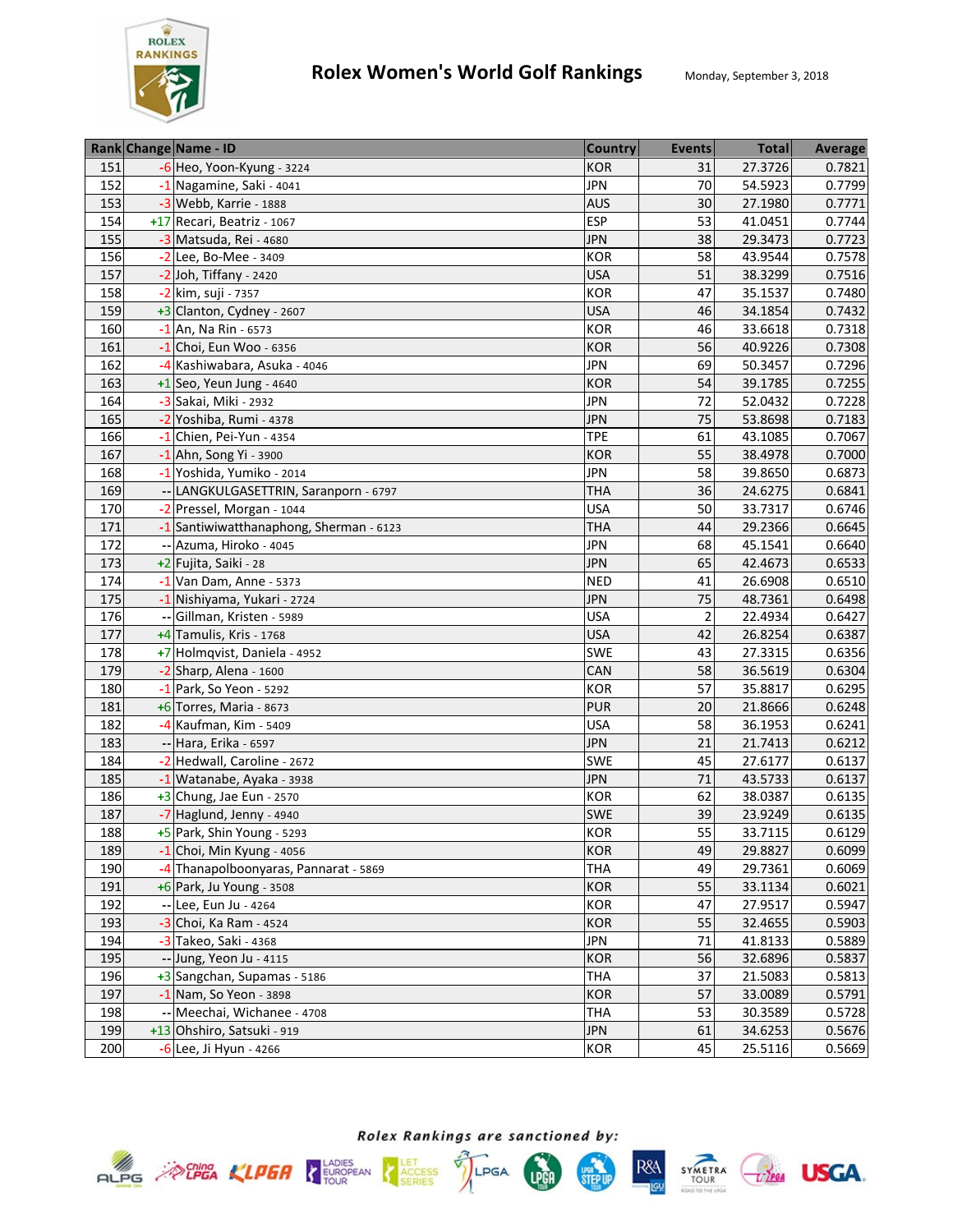

|     | Rank Change Name - ID              | <b>Country</b> | <b>Events</b> | <b>Total</b> | Average |
|-----|------------------------------------|----------------|---------------|--------------|---------|
| 201 | $+2$ Hong, Ran - 213               | KOR            | 54            | 30.5225      | 0.5652  |
| 202 | -2 Kang, Soo-Yun - 363             | <b>KOR</b>     | 55            | 30.7684      | 0.5594  |
| 203 | -1 Lim, eun bin - 5880             | <b>KOR</b>     | 57            | 31.6394      | 0.5551  |
| 204 | +13 Lee, Jung Min - 598            | <b>KOR</b>     | 53            | 29.3950      | 0.5546  |
| 205 | +24 Marchand, Brittany - 4305      | CAN            | 43            | 23.8255      | 0.5541  |
| 206 | $+5$ Kim, Hyun Soo - 3628          | <b>KOR</b>     | 56            | 30.9427      | 0.5525  |
| 207 | $+2$ Creamer, Paula - 1380         | <b>USA</b>     | 40            | 22.0550      | 0.5514  |
| 208 | -3 Tavatanakit, Paphangkorn - 6198 | <b>THA</b>     | 4             | 19.2875      | 0.5511  |
| 209 | $-3$ Davies, Laura - 1421          | ENG            | 45            | 24.6166      | 0.5470  |
| 210 | -9 Reid, Melissa - 2736            | ENG            | 48            | 26.2346      | 0.5466  |
| 211 | $-1$ Ryu, Hyunji - 5876            | <b>KOR</b>     | 23            | 19.0899      | 0.5454  |
| 212 | -8 Lang, Brittany - 562            | <b>USA</b>     | 54            | 29.3226      | 0.5430  |
| 213 | +23 Hamada, Mayu - 4509            | <b>JPN</b>     | 61            | 33.0046      | 0.5411  |
| 214 | -7 Sasaki, Shoko - 4050            | <b>JPN</b>     | 75            | 40.5404      | 0.5405  |
| 215 | $+1$ Gondo, Karen - 5353           | <b>JPN</b>     | 64            | 34.4987      | 0.5390  |
| 216 | +7 Matthew, Catriona - 724         | SCO            | 43            | 23.0519      | 0.5361  |
| 217 | -9 Parker, Florentyna - 3497       | <b>ENG</b>     | 37            | 19.8125      | 0.5355  |
| 218 | +52 Benyapa, Niphatsopho - 6507    | <b>THA</b>     | 43            | 23.0106      | 0.5351  |
| 219 | -- Kimura, Ayako - 6835            | <b>JPN</b>     | 45            | 23.9790      | 0.5329  |
| 220 | -6 Saiki, Miki - 1545              | <b>JPN</b>     | 57            | 30.3649      | 0.5327  |
| 221 | -8 Kido, Megumi - 2655             | <b>JPN</b>     | 72            | 38.0071      | 0.5279  |
| 222 | -7 Tsai, Pei-Ying - 4124           | <b>TPE</b>     | 73            | 38.1876      | 0.5231  |
| 223 | -5 Sattayabanphot, Onnarin - 2740  | <b>THA</b>     | 53            | 27.5574      | 0.5200  |
| 224 | -4 Mikashima, Kana - 6082          | <b>JPN</b>     | 66            | 33.7602      | 0.5115  |
| 225 | $-1$ Tsuji, Rie - 5255             | <b>JPN</b>     | 68            | 34.6936      | 0.5102  |
| 226 | -5 Thitikul, Atthaya - 7331        | <b>THA</b>     | 9             | 17.8245      | 0.5093  |
| 227 | $+1$ Na, Hee Won - 3907            | <b>KOR</b>     | 32            | 17.7954      | 0.5084  |
| 228 | $-1$ Lee, Hyo Rin - 5399           | <b>KOR</b>     | 55            | 27.9118      | 0.5075  |
| 229 | -7 Koerstz Madsen, Nanna - 5003    | <b>DEN</b>     | 55            | 27.8061      | 0.5056  |
| 230 | -5 Changkija, Sandra - 3953        | <b>USA</b>     | 31            | 17.5414      | 0.5012  |
| 231 | -5 Ohe, Kaori - 3161               | <b>JPN</b>     | 70            | 35.0080      | 0.5001  |
| 232 | +2 Nozawa, Mao - 4548              | <b>JPN</b>     | 48            | 23.0096      | 0.4794  |
| 233 | $-2$ Park, You-Na - 3609           | <b>KOR</b>     | 57            | 27.0161      | 0.4740  |
| 234 | -4 Spilkova, Klara - 3941          | CZE            | 31            | 16.5711      | 0.4735  |
| 235 | +8 Kim, Christina - 416            | <b>USA</b>     | 54            | 25.3621      | 0.4697  |
| 236 | +61 Ree, Robynn - 6993             | <b>USA</b>     | 20            | 16.2589      | 0.4645  |
| 237 | $-2$ Park, Sohye - 5392            | <b>KOR</b>     | 44            | 20.3998      | 0.4636  |
| 238 | $+1$ Choi, Yoo Lim - 4244          | <b>KOR</b>     | 53            | 24.5645      | 0.4635  |
| 239 | +3 Shinkai, Miyu - 4040            | <b>JPN</b>     | 65            | 30.0725      | 0.4627  |
| 240 | -7 Jeong, Seul Gi - 6526           | <b>KOR</b>     | 54            | 24.8980      | 0.4611  |
| 241 | -9 Shimokawa, Megumi - 1610        | <b>JPN</b>     | 68            | 31.2856      | 0.4601  |
| 242 | +2 Ichinose, Yuki - 2505           | <b>JPN</b>     | 61            | 28.0348      | 0.4596  |
| 243 | -3 Herbin, Celine - 3393           | <b>FRA</b>     | 52            | 23.7970      | 0.4576  |
| 244 | +39 Chayanun, Chonlada - 6616      | <b>THA</b>     | 33            | 15.9699      | 0.4563  |
| 245 | -7 Woods, Cheyenne - 3658          | <b>USA</b>     | 48            | 21.8251      | 0.4547  |
| 246 | -9 Hori, Kotone - 4510             | <b>JPN</b>     | 69            | 31.0145      | 0.4495  |
| 247 | -6 Kaneda, Kumiko - 356            | <b>JPN</b>     | 67            | 29.7794      | 0.4445  |
| 248 | $+2$ Do, Brianna - 2605            | <b>USA</b>     | 39            | 17.1324      | 0.4393  |
| 249 | $-3$ Kim, Bo Kyung - 2230          | KOR            | 52            | 22.6381      | 0.4353  |
| 250 | -5 Kanazawa, Shina - 6342          | <b>JPN</b>     | 36            | 15.5231      | 0.4312  |







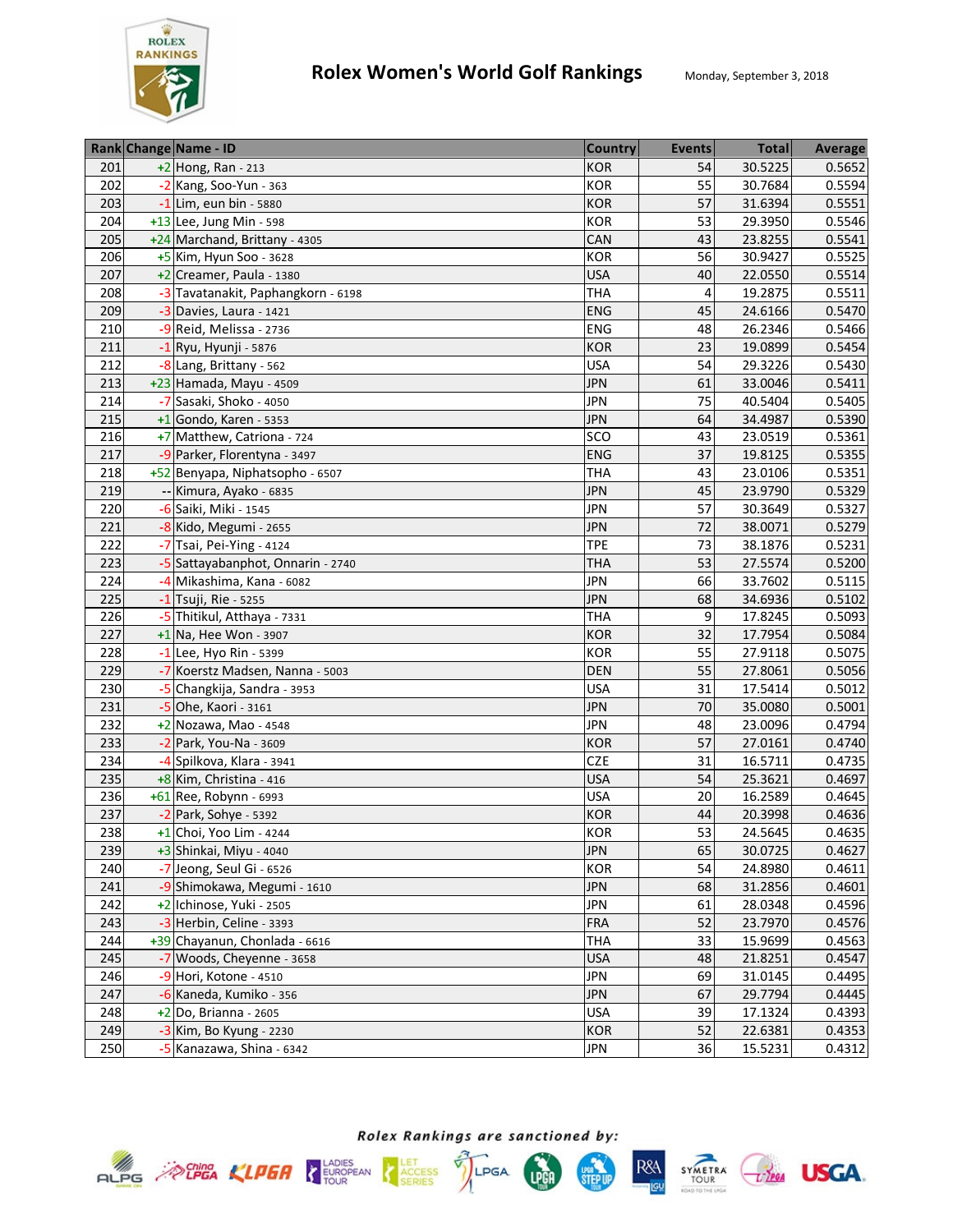

|     | Rank Change Name - ID               | <b>Country</b> | <b>Events</b> | <b>Total</b> | <b>Average</b> |
|-----|-------------------------------------|----------------|---------------|--------------|----------------|
| 251 | -4 Yasuda, Yuka - 8558              | <b>JPN</b>     | 7             | 15.0393      | 0.4297         |
| 252 | -3 Jung, Hee Won - 3709             | <b>KOR</b>     | 47            | 20.1208      | 0.4281         |
| 253 | +8 Kito, Sakura - 3936              | <b>JPN</b>     | 54            | 23.0034      | 0.4260         |
| 254 | -- Iwahashi, Rie - 4684             | <b>JPN</b>     | 56            | 23.5750      | 0.4210         |
| 255 | $+2$ Lee, Seon-Hwa - 616            | <b>KOR</b>     | 53            | 22.2999      | 0.4208         |
| 256 | -8 Delacour, Perrine - 3735         | <b>FRA</b>     | 42            | 17.4635      | 0.4158         |
| 257 | -6 Lampert, Karolin - 4557          | <b>GER</b>     | 34            | 14.5029      | 0.4144         |
| 258 | +5 Hara, Erina - 127                | <b>JPN</b>     | 66            | 27.1528      | 0.4114         |
| 259 | -- Lee, Alison - 3673               | <b>USA</b>     | 43            | 17.6723      | 0.4110         |
| 260 | -8 Shon, Kelly - 4309               | <b>USA</b>     | 48            | 19.5613      | 0.4075         |
| 261 | +4 Kim, Cho hui - 3227              | <b>KOR</b>     | 55            | 22.3833      | 0.4070         |
| 262 | -7 Cowan, Olivia - 5775             | GER            | 35            | 14.1234      | 0.4035         |
| 263 | $-5$ Cho, Ayean - 6516              | <b>KOR</b>     | 13            | 14.1228      | 0.4035         |
| 264 | -11 Gonzalez Escallon, Laura - 3693 | <b>BEL</b>     | 31            | 14.1087      | 0.4031         |
| 265 | -3 Lennarth, Camilla - 3333         | <b>SWE</b>     | 36            | 14.4990      | 0.4027         |
| 266 | -2 Oki, Seira - 3391                | <b>JPN</b>     | 43            | 17.2917      | 0.4021         |
| 267 | -11 Clyburn, Holly - 4634           | <b>ENG</b>     | 48            | 19.2335      | 0.4007         |
| 268 | +21 Darquea, Daniela - 6416         | GEQ            | 40            | 15.9122      | 0.3978         |
| 269 | -9 Beck, Laetitia - 4341            | <b>ISR</b>     | 42            | 16.6165      | 0.3956         |
| 270 | -2 lijima, Akane - 249              | <b>JPN</b>     | 68            | 26.3476      | 0.3875         |
| 271 | -4 PHOKAN, Parinda - 7356           | <b>THA</b>     | 28            | 13.2283      | 0.3780         |
| 272 | -3 Stoelting, Jackie - 3361         | <b>USA</b>     | 42            | 15.6240      | 0.3720         |
| 273 | -- Klatten, Joanna - 4227           | <b>FRA</b>     | 36            | 13.3374      | 0.3705         |
| 274 | -8 Jun, Uree - 6786                 | <b>KOR</b>     | 45            | 16.6157      | 0.3692         |
| 275 | $-4$ Na, Da-Ye - 2534               | <b>KOR</b>     | 53            | 19.3931      | 0.3659         |
| 276 | $-$ Yan, Jing - 3793                | <b>CHN</b>     | 51            | 18.4716      | 0.3622         |
| 277 | -3 Dambaugh, Katelyn - 7141         | <b>USA</b>     | 30            | 12.6490      | 0.3614         |
| 278 | -3 Maclaren, Meghan - 7072          | <b>ENG</b>     | 41            | 14.7178      | 0.3590         |
| 279 | $-2$ HEO, DABEEN - 8388             | <b>KOR</b>     | 40            | 14.2484      | 0.3562         |
| 280 | -8 Pedersen, Emily Kristine - 5368  | <b>DEN</b>     | 51            | 18.0372      | 0.3537         |
| 281 | -3 Kim, Ye Jin - 4343               | <b>KOR</b>     | 57            | 19.9416      | 0.3499         |
| 282 | $-1$ Popov, Sophia - 4319           | GER            | 39            | 13.5282      | 0.3469         |
| 283 | -4 Lee, Solar - 4239                | <b>KOR</b>     | 34            | 12.0959      | 0.3456         |
| 284 | $+1$ Choi, Hye-Yong - 1335          | <b>KOR</b>     | 54            | 18.6153      | 0.3447         |
| 285 | -1 Burnett, Katie M. - 4622         | <b>USA</b>     | 53            | 18.2400      | 0.3442         |
| 286 | -6 Kristinsdottir, Olafia - 6065    | <b>ISL</b>     | 53            | 17.8730      | 0.3372         |
| 287 | $-1$ Tseng, Yani - 1813             | <b>TPE</b>     | 52            | 17.5269      | 0.3371         |
| 288 | -6 Lin, Xiyu - 3792                 | <b>CHN</b>     | 52            | 17.5236      | 0.3370         |
| 289 | $-1$ Hattori, Mayu - 146            | <b>JPN</b>     | 72            | 23.9298      | 0.3324         |
| 290 | $+1$ Chung, Ye-Na - 3612            | <b>KOR</b>     | 58            | 19.0020      | 0.3276         |
| 291 | $+5$ Chen, Yu-Ju - 5513             | <b>TPE</b>     | 40            | 13.0380      | 0.3260         |
| 292 | $+1$ Kemp, Sarah - 397              | AUS            | 43            | 13.9397      | 0.3242         |
| 293 | -6 Sobron, Luna - 5996              | <b>ESP</b>     | 42            | 13.4628      | 0.3205         |
| 294 | -4 Seong, Eunjeong - 4641           | KOR            | 29            | 11.2165      | 0.3205         |
| 295 | -- Lee, Na-Ri - 3180                | <b>KOR</b>     | 57            | 18.1686      | 0.3187         |
| 296 | -2 Wakabayashi, Maiko - 1868        | <b>JPN</b>     | 68            | 21.6748      | 0.3187         |
| 297 | +3 Ardina, Dottie - 3037            | PHI            | 43            | 13.6191      | 0.3167         |
| 298 | -- im, jinhee - 8562                | <b>KOR</b>     | 20            | 10.9948      | 0.3141         |
| 299 | -7 Kim, Younkyo - 7098              | <b>KOR</b>     | 37            | 11.5582      | 0.3124         |
| 300 | +57 Tanguay, Anne-Catherine - 5485  | CAN            | 41            | 12.7768      | 0.3116         |







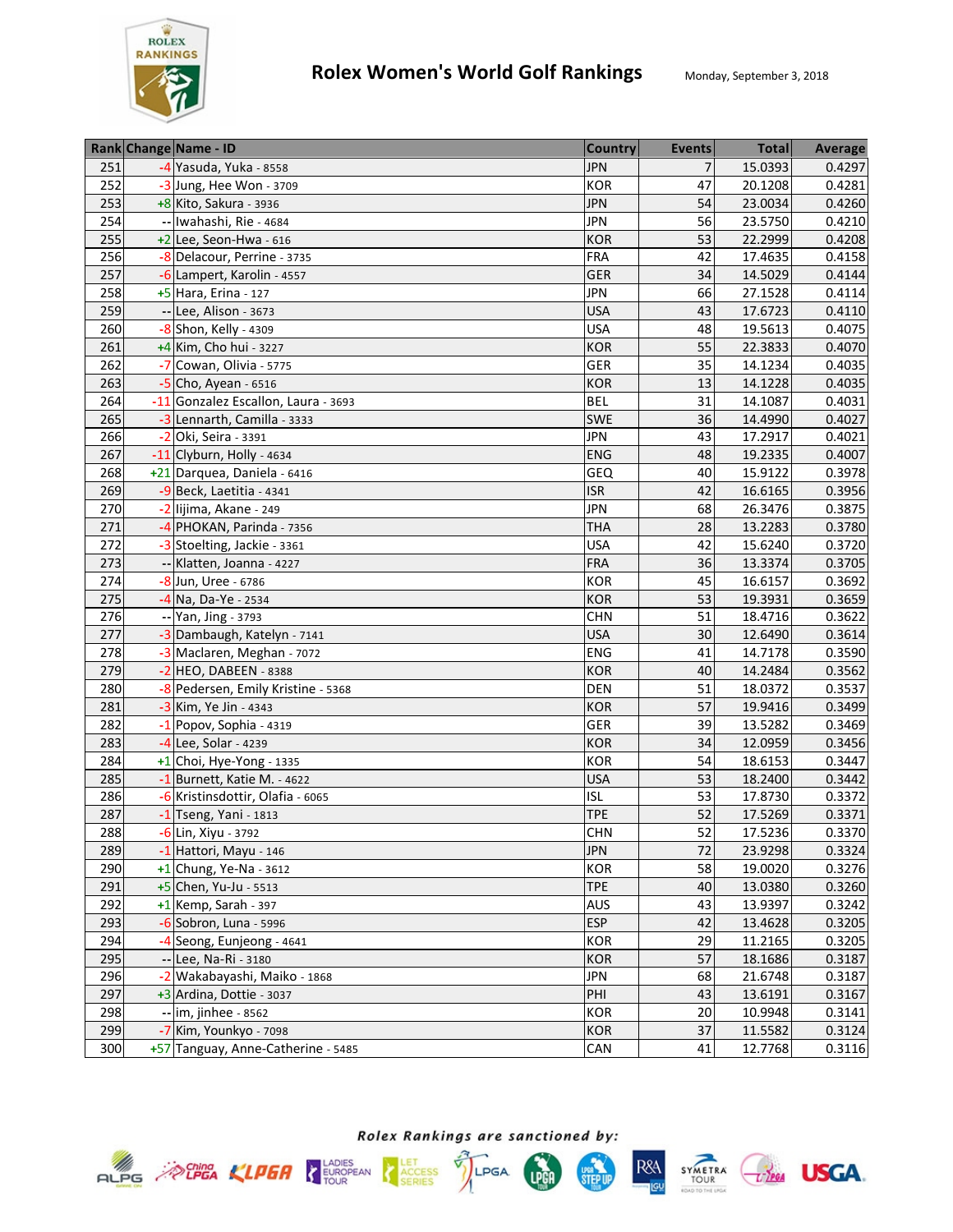

|     | Rank Change Name - ID                | <b>Country</b> | <b>Events</b> | <b>Total</b> | <b>Average</b> |
|-----|--------------------------------------|----------------|---------------|--------------|----------------|
| 301 | $+7$ Ahn, Shi-Hyun - 1108            | <b>KOR</b>     | 48            | 14.9571      | 0.3116         |
| 302 | -1 Preedasutthiji, Kanyalak - 6804   | <b>THA</b>     | 22            | 10.8235      | 0.3092         |
| 303 | -4 LaCrosse, Cindy - 3535            | <b>USA</b>     | 38            | 11.7501      | 0.3092         |
| 304 | +2 Ishikawa, Asuka - 6518            | <b>JPN</b>     | 41            | 12.6476      | 0.3085         |
| 305 | +4 Molinaro, Giulia - 3314           | <b>ITA</b>     | 37            | 11.2556      | 0.3042         |
| 306 | +16 Kim, Lauren - 6461               | <b>USA</b>     | 40            | 12.1516      | 0.3038         |
| 307 | -2 Yoshimoto, Hikaru - 5338          | <b>JPN</b>     | 27            | 10.5955      | 0.3027         |
| 308 | -5 Yang, Chae-lin - 5981             | <b>KOR</b>     | 59            | 17.8297      | 0.3022         |
| 309 | $-7$ Hong, Jin Joo - 212             | <b>KOR</b>     | 55            | 16.5938      | 0.3017         |
| 310 | -6 Matsumori, Kyoka - 4662           | <b>JPN</b>     | 59            | 17.7012      | 0.3000         |
| 311 | +1 Johnson, Felicity - 2950          | <b>ENG</b>     | 35            | 10.4600      | 0.2989         |
| 312 | -5 Park, Bo Mi - 5680                | KOR            | 50            | 14.8880      | 0.2978         |
| 313 | -- Oide, Mizuki - 5407               | <b>JPN</b>     | 61            | 18.0463      | 0.2958         |
| 314 | $+2$ Kim, Hye Jin3 - 8683            | <b>KOR</b>     | 17            | 10.3294      | 0.2951         |
| 315 | -5 Leblanc, Maude-Aimee - 2213       | CAN            | 40            | 11.7758      | 0.2944         |
| 316 | -5 Weaver, Lindsey - 7079            | <b>USA</b>     | 30            | 10.2822      | 0.2938         |
| 317 | -2 Miura, Momoka - 5897              | <b>JPN</b>     | 30            | 10.2359      | 0.2925         |
| 318 | $+1$ Liu, Babe - 4265                | <b>TPE</b>     | 60            | 17.5235      | 0.2921         |
| 319 | -2 Nilsson, Emma - 5020              | SWE            | 39            | 11.1968      | 0.2871         |
| 320 | +25 lacobelli, Daniela - 3871        | <b>USA</b>     | 42            | 12.0413      | 0.2867         |
| 321 | +12 Chan, Tiffany - 5120             | <b>HKG</b>     | 35            | 9.9778       | 0.2851         |
| 322 | +3 Kim, Bo Bae2 - 6349               | <b>KOR</b>     | 43            | 12.1917      | 0.2835         |
| 323 | -9 Hall, Lydia - 3099                | <b>WAL</b>     | 37            | 10.4281      | 0.2818         |
| 324 | $-6$ Kim, Yeon-Song - 3607           | <b>KOR</b>     | 40            | 11.2567      | 0.2814         |
| 325 | $-5$ Yoon, Seul A - 2657             | <b>KOR</b>     | 55            | 15.4245      | 0.2804         |
| 326 | -5 Wikstrom, Ursula - 1828           | <b>FIN</b>     | 31            | 9.7702       | 0.2791         |
| 327 | -4 Thomson, Michelle - 3098          | SCO            | 31            | 9.7029       | 0.2772         |
| 328 | +7 Artis, Rebecca - 2778             | <b>AUS</b>     | 58            | 16.0557      | 0.2768         |
| 329 | +13 Yoktuan, Pavarisa - 4150         | <b>THA</b>     | 45            | 12.2705      | 0.2727         |
| 330 | -3 Hurst, Vicky - 2606               | <b>USA</b>     | 41            | 11.1364      | 0.2716         |
| 331 | -7 Matsumori, Ayaka - 4282           | <b>JPN</b>     | 69            | 18.6800      | 0.2707         |
| 332 | -4 Meadow, Stephanie - 3664          | <b>NIR</b>     | 40            | 10.8274      | 0.2707         |
| 333 | +4 Danielson, Casey - 8431           | <b>USA</b>     | 17            | 9.4276       | 0.2694         |
| 334 | +17 Kozuma, Kotono - 3335            | <b>JPN</b>     | 62            | 16.6172      | 0.2680         |
| 335 | $-6$ Lee, Eyrnne - 3281              | <b>USA</b>     | 45            | 12.0561      | 0.2679         |
| 336 | -10 You, hyo ju - 7358               | <b>KOR</b>     | 46            | 12.3176      | 0.2678         |
| 337 | -6 Koga, Eimi - 4280                 | <b>JPN</b>     | 20            | 9.3494       | 0.2671         |
| 338 | +14 Yasuda, Ayano - 4401             | <b>JPN</b>     | 45            | 11.9862      | 0.2664         |
| 339 | -7 Vayson de Pradenne, Astrid - 5271 | <b>FRA</b>     | 27            | 9.1812       | 0.2623         |
| 340 | -10 Chevalier, Camille - 4899        | <b>FRA</b>     | 36            | 9.3404       | 0.2595         |
| 341 | -7 Park, Seong Weon - 5847           | <b>KOR</b>     | 56            | 14.4487      | 0.2580         |
| 342 | -6 Tanikawa, Eriko - 4353            | <b>JPN</b>     | 34            | 8.9982       | 0.2571         |
| 343 | $-4$ Lee, Jeong Hwa - 4008           | <b>KOR</b>     | 56            | 14.3038      | 0.2554         |
| 344 | -4 Szokol, Elizabeth - 7066          | <b>USA</b>     | 35            | 8.8001       | 0.2514         |
| 345 | -7 Maeda, Yoko - 2622                | <b>JPN</b>     | 68            | 16.9957      | 0.2499         |
| 346 | -2 Hiruta, Minami - 4663             | <b>JPN</b>     | 51            | 12.7027      | 0.2491         |
| 347 | -1 Fukuda, Yuko - 2725               | <b>JPN</b>     | 55            | 13.5515      | 0.2464         |
| 348 | $-1$ Chung, Karen - 6833             | <b>USA</b>     | 35            | 8.5871       | 0.2453         |
| 349 | -6 Kobashi, Eriko - 493              | <b>JPN</b>     | 66            | 16.1264      | 0.2443         |
| 350 | +5 Thammaraks, Prima - 6229          | <b>THA</b>     | 45            | 10.9777      | 0.2439         |







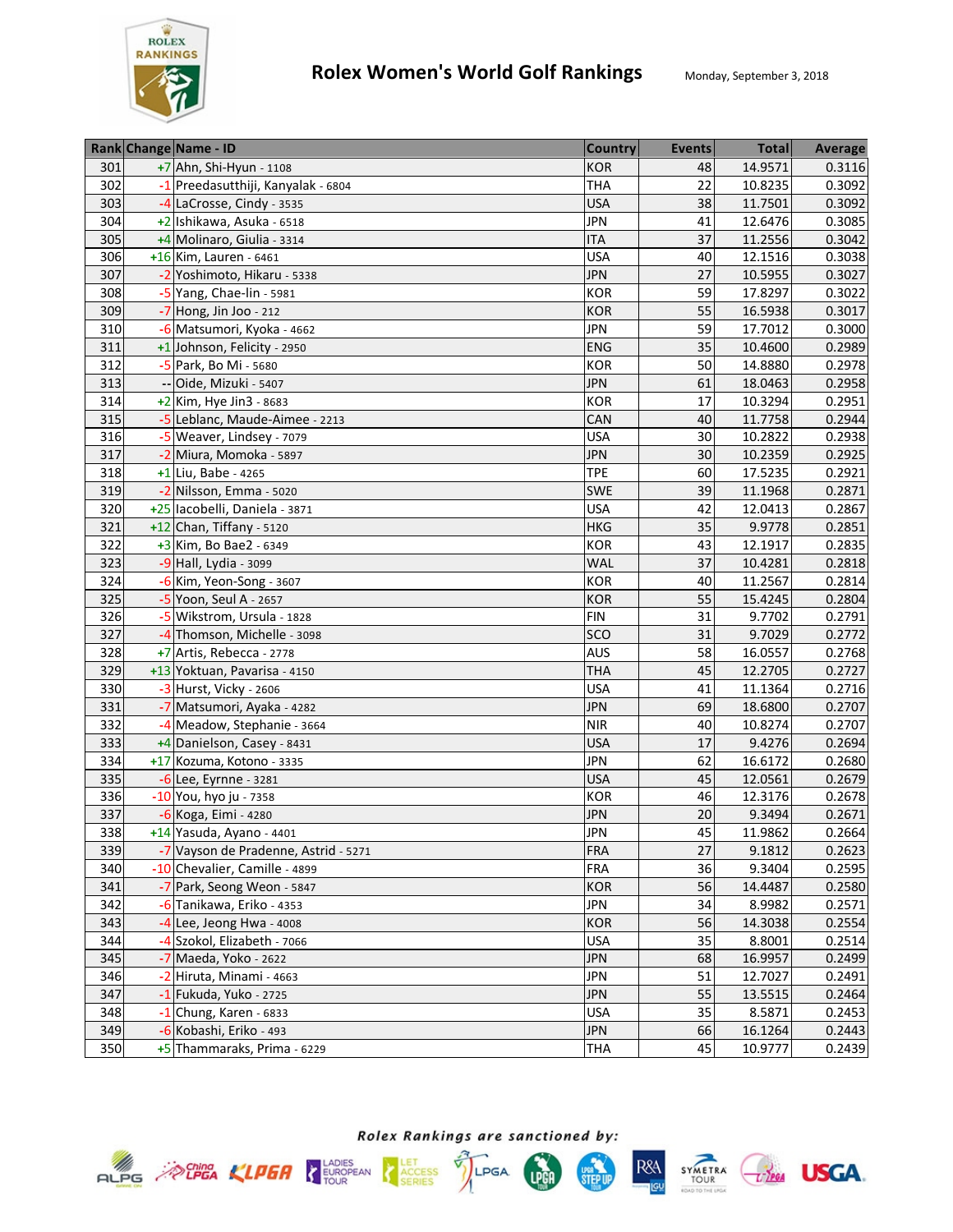

|     | Rank Change Name - ID                 | <b>Country</b> | <b>Events</b>   | <b>Total</b> | <b>Average</b> |
|-----|---------------------------------------|----------------|-----------------|--------------|----------------|
| 351 | -3 Jimenez, Noemi - 4037              | <b>ESP</b>     | 40              | 9.7383       | 0.2435         |
| 352 | +1 Wirairungrueng, Ploychompoo - 6047 | <b>THA</b>     | 38              | 9.2065       | 0.2423         |
| 353 | +14 Uehara, Miki - 1840               | <b>JPN</b>     | 40              | 9.6801       | 0.2420         |
| 354 | -5 Choi, Na Yeon - 1336               | <b>KOR</b>     | $\overline{33}$ | 8.3883       | 0.2397         |
| 355 | -5 Gabsa, Isi - 5267                  | <b>GER</b>     | 46              | 10.9518      | 0.2381         |
| 356 | -15 Allen, Beth - 2050                | <b>USA</b>     | 50              | 11.8843      | 0.2377         |
| 357 | -3 KIM, JI SU - 6350                  | <b>KOR</b>     | 46              | 10.7472      | 0.2336         |
| 358 | -- Liu, Ruixin - 5511                 | <b>CHN</b>     | 38              | 8.8062       | 0.2317         |
| 359 | -3 Mozo, Belen - 2283                 | <b>ESP</b>     | 29              | 7.9501       | 0.2271         |
| 360 | +2 Park, Hyo jin - 7148               | <b>KOR</b>     | 16              | 7.9426       | 0.2269         |
| 361 | -1 Zhang, Weiwei - 4394               | <b>CHN</b>     | 47              | 10.6547      | 0.2267         |
| 362 | -3 Skarpnord, Marianne - 2122         | <b>NOR</b>     | 32              | 7.9105       | 0.2260         |
| 363 | -2 Kongkraphan, P.K. - 3080           | THA            | 33              | 7.9047       | 0.2258         |
| 364 | +25 Ono, Hiromu - 4370                | <b>JPN</b>     | 46              | 10.3545      | 0.2251         |
| 365 | +3 Aoyama, Kaori - 1134               | <b>JPN</b>     | 51              | 11.2983      | 0.2215         |
| 366 | $-3$ Hwang, Yena - 3925               | <b>KOR</b>     | 35              | 7.7163       | 0.2205         |
| 367 | +138 Perry, Katherine - 3682          | <b>USA</b>     | 35              | 7.6835       | 0.2195         |
| 368 | +3 Shi, Yuting - 4126                 | <b>CHN</b>     | 53              | 11.6027      | 0.2189         |
| 369 | -4 Suzuki, Maaya - 6046               | <b>JPN</b>     | 33              | 7.6361       | 0.2182         |
| 370 | -4 Jonsdottir, Valdis Thora - 3751    | <b>ISL</b>     | 34              | 7.6337       | 0.2181         |
| 371 | $-1$ Lee, Min - 4671                  | <b>TPE</b>     | 46              | 9.9896       | 0.2172         |
| 372 | -8 Lewis, Amelia - 3522               | <b>USA</b>     | 52              | 11.2640      | 0.2166         |
| 373 | +35 Kawamoto, Yui - 4655              | <b>JPN</b>     | 22              | 7.5796       | 0.2166         |
| 374 | +8 Shinohara, Maria - 4258            | <b>JPN</b>     | 38              | 8.1865       | 0.2154         |
| 375 | +156 Lim, HeeJung - 6999              | <b>KOR</b>     | 5               | 7.4881       | 0.2139         |
| 376 | +9 Kono, Stephanie - 2638             | <b>USA</b>     | 26              | 7.4614       | 0.2132         |
| 377 | -8 Fukuyama, Eri - 3855               | <b>JPN</b>     | 29              | 7.3588       | 0.2103         |
| 378 | +14 Carlsson, Lynn - 4891             | SWE            | 27              | 7.3461       | 0.2099         |
| 379 | $-7$ kim, a hyeon - 6453              | <b>KOR</b>     | 38              | 7.9334       | 0.2088         |
| 380 | -4 Baek, Jihee - 5878                 | <b>KOR</b>     | 19              | 7.1931       | 0.2055         |
| 381 | $-7$ Boulden, Amy - 4001              | <b>WAL</b>     | 30              | 7.1903       | 0.2054         |
| 382 | +172 Strom, Linnea - 5073             | <b>SWE</b>     | 16              | 7.1674       | 0.2048         |
| 383 | -6 Satoh, Yasuko - 1571               | <b>JPN</b>     | 33              | 7.0910       | 0.2026         |
| 384 | -9 Ahn, Shin Ae - 3605                | <b>KOR</b>     | 45              | 9.0953       | 0.2021         |
| 385 | -12 Yoo, Seung Yeon - 5679            | <b>KOR</b>     | 45              | 9.0946       | 0.2021         |
| 386 | -8 Takeuchi, Miyuki - 5968            | <b>JPN</b>     | 61              | 12.3274      | 0.2021         |
| 387 | -7 Valenzuela, Albane - 5311          | SUI            | 4               | 6.9650       | 0.1990         |
| 388 | -5 Kwak, Min Seo - 3575               | <b>KOR</b>     | 34              | 6.9453       | 0.1984         |
| 389 | -10 Walker, Kylie - 3097              | <b>SCO</b>     | 36              | 7.1029       | 0.1973         |
| 390 | -6 Yoshikawa, Momo - 7127             | <b>JPN</b>     | 28              | 6.8904       | 0.1969         |
| 391 | -10 Toyonaga, Shiho - 1806            | <b>JPN</b>     | 55              | 10.8156      | 0.1966         |
| 392 | $+5$ Huang, Ching - 5938              | <b>TPE</b>     | 40              | 7.7944       | 0.1949         |
| 393 | $+5$ Choi, Hye jung2 - 5401           | <b>KOR</b>     | 51              | 9.8598       | 0.1933         |
| 394 | $-6$ Jeon, Jong Sun - 4322            | KOR            | 47              | 9.0849       | 0.1933         |
| 395 | -4 Kweon, Ji Ram - 3921               | <b>KOR</b>     | 28              | 6.7108       | 0.1917         |
| 396 | -10 Sanz Barrio, Marta - 5866         | <b>ESP</b>     | 48              | 9.1992       | 0.1917         |
| 397 | -7 Srisawang, Nontaya - 1684          | <b>THA</b>     | 43              | 8.1841       | 0.1903         |
| 398 | -11 Iturrios, Nuria - 6039            | <b>ESP</b>     | 43              | 8.1806       | 0.1902         |
| 399 | $-3$ Folch, Elia - 3968               | <b>ESP</b>     | 38              | 7.2231       | 0.1901         |
| 400 | -7 Finkelstein, Dana - 6634           | <b>USA</b>     | 34              | 6.6194       | 0.1891         |









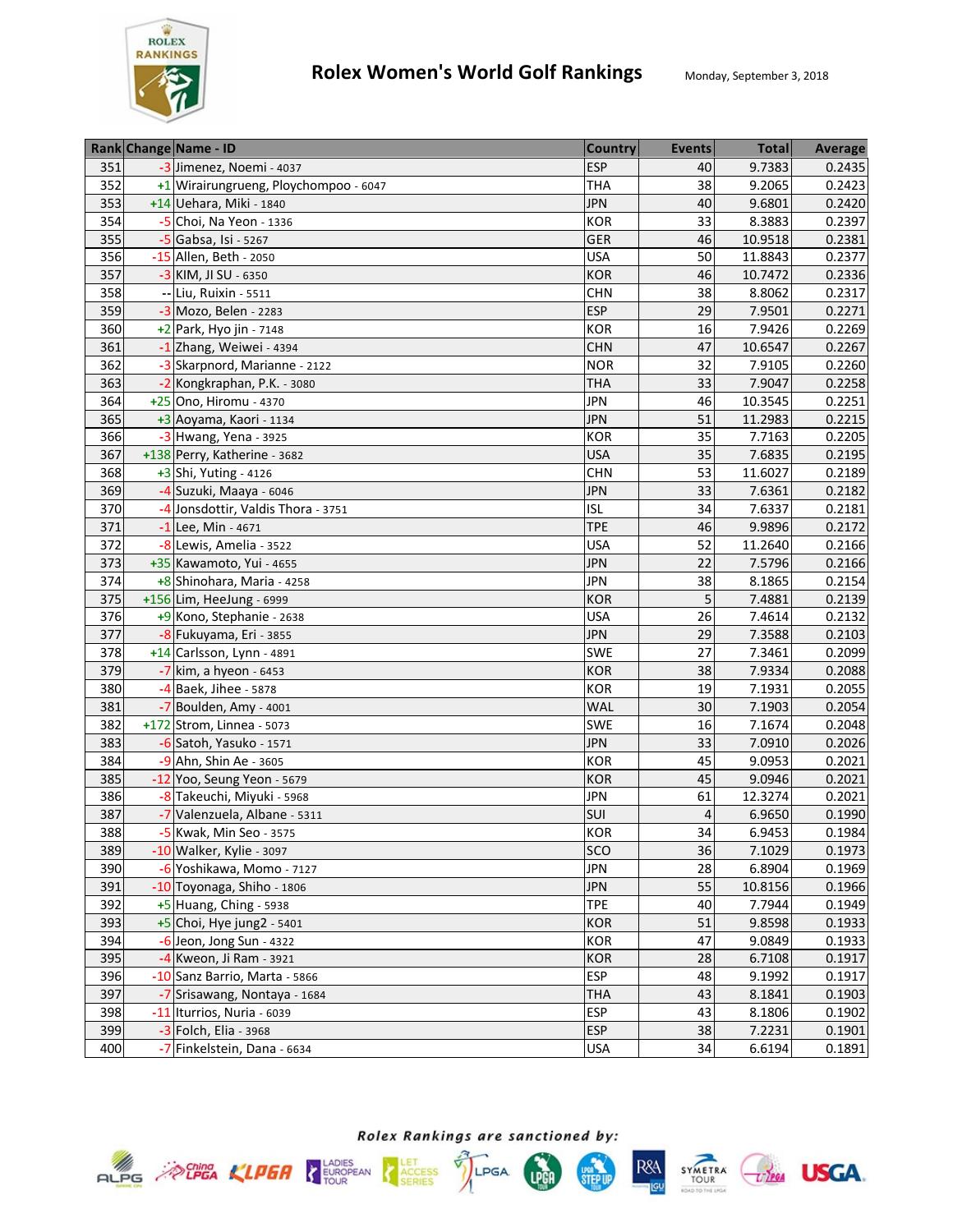

|     | Rank Change Name - ID            | <b>Country</b> | <b>Events</b>   | <b>Total</b> | <b>Average</b> |
|-----|----------------------------------|----------------|-----------------|--------------|----------------|
| 401 | +11 Kotaki, Mio - 6705           | <b>JPN</b>     | 22              | 6.6022       | 0.1886         |
| 402 | -7 Menendez, Ana - 6261          | <b>MEX</b>     | 32              | 6.5472       | 0.1871         |
| 403 | -9 Ko, Min Jeong - 4054          | <b>KOR</b>     | 31              | 6.5348       | 0.1867         |
| 404 | -5 Anannarukarn, Pajaree - 7330  | <b>THA</b>     | $\overline{19}$ | 6.5234       | 0.1864         |
| 405 | +25 Maguire, Leona - 2969        | <b>IRL</b>     | 12              | 6.5002       | 0.1857         |
| 406 | +27 Sui, Xiang - 5213            | <b>CHN</b>     | 23              | 6.4596       | 0.1846         |
| 407 | -7 Engzelius, Marita - 2684      | <b>NOR</b>     | 33              | 6.3650       | 0.1819         |
| 408 | -7 Molle, Manon - 4490           | <b>FRA</b>     | 12              | 6.3459       | 0.1813         |
| 409 | -6 Hyun, Selin - 8432            | <b>KOR</b>     | 9               | 6.2770       | 0.1793         |
| 410 | +66 Thomas, Charlotte - 4433     | SIN            | 45              | 8.0702       | 0.1793         |
| 411 | -7 Dye, Kendall - 3560           | <b>USA</b>     | 42              | 7.4649       | 0.1777         |
| 412 | -10 Hillier, Whitney - 3136      | <b>AUS</b>     | 29              | 6.1529       | 0.1758         |
| 413 | +77 Hou, Yu-Chiang - 6176        | <b>TPE</b>     | 20              | 6.1507       | 0.1757         |
| 414 | -9 Wolf, Christine - 4312        | <b>AUT</b>     | 39              | 6.7861       | 0.1740         |
| 415 | +11 Kudo, Haruka - 4047          | <b>JPN</b>     | 41              | 7.0165       | 0.1711         |
| 416 | -10 Shin, Eui Kyung - 7000       | <b>KOR</b>     | $\overline{37}$ | 6.2925       | 0.1701         |
| 417 | -6 Granada, Julieta - 2058       | PAR            | 28              | 5.9441       | 0.1698         |
| 418 | -11 Steen, Marissa - 4573        | <b>USA</b>     | 29              | 5.8880       | 0.1682         |
| 419 | -5 He, Muni - 5133               | <b>CHN</b>     | 22              | 5.8573       | 0.1674         |
| 420 | +22 choi, ye rim - 7005          | <b>KOR</b>     | 17              | 5.8264       | 0.1665         |
| 421 | -12 Kim, Ji Hee - 3623           | <b>KOR</b>     | 33              | 5.8260       | 0.1665         |
| 422 | +16 Kim, Min Ji5 - 5676          | <b>KOR</b>     | 55              | 9.1399       | 0.1662         |
| 423 | -10 Rohanna, Rachel - 4308       | <b>USA</b>     | 26              | 5.7902       | 0.1654         |
| 424 | +13 Chen, Szu-Han - 5289         | <b>TPE</b>     | 34              | 5.7699       | 0.1649         |
| 425 | -15 Makitani, Kaori - 4377       | <b>JPN</b>     | 36              | 5.9042       | 0.1640         |
| 426 | -10 Moromizato, Shinobu - 804    | <b>JPN</b>     | 46              | 7.5219       | 0.1635         |
| 427 | $-10$ Lopez, Lee - 4633          | <b>USA</b>     | 46              | 7.4514       | 0.1620         |
| 428 | -8 Coughlin, Lauren - 5486       | <b>USA</b>     | 34              | 5.6401       | 0.1611         |
| 429 | +19 Suksukont, Renuka - 6136     | <b>THA</b>     | 37              | 5.9298       | 0.1603         |
| 430 | -15 Miyazato, Mika - 776         | <b>JPN</b>     | 27              | 5.6011       | 0.1600         |
| 431 | -12 Derrey, Valentine - 3916     | <b>FRA</b>     | 32              | 5.5960       | 0.1599         |
| 432 | -14 Kim, Dana - 3268             | <b>KOR</b>     | 33              | 5.5775       | 0.1594         |
| 433 | -12 Nishimura, Yuna - 7245       | <b>JPN</b>     | 9               | 5.5646       | 0.1590         |
| 434 | -12 Fudoh, Yuri - 21             | <b>JPN</b>     | 13              | 5.5243       | 0.1578         |
| 435 | -11 Tamura, Aya - 6697           | <b>JPN</b>     | 31              | 5.4950       | 0.1570         |
| 436 | +96 Wakimoto, Hana - 5578        | <b>JPN</b>     | 6               | 5.4845       | 0.1567         |
| 437 | -12 Omote, Junko - 940           | <b>JPN</b>     | 42              | 6.5572       | 0.1561         |
| 438 | +7 Takagi, Mei - 6702            | <b>JPN</b>     | 53              | 8.2580       | 0.1558         |
| 439 | -16 Ohnishi, Aoi - 4277          | <b>JPN</b>     | 58              | 9.0104       | 0.1554         |
| 440 | -8 Yanagisawa, Misae - 4373      | <b>JPN</b>     | 53              | 8.2252       | 0.1552         |
| 441 | -14 Ras-Anderica, Leticia - 6758 | GER            | 47              | 7.2033       | 0.1533         |
| 442 | $-8$ Ogura, Sae - 8629           | <b>JPN</b>     | 3               | 5.3566       | 0.1530         |
| 443 | -8 Banon, Silvia - 4858          | <b>ESP</b>     | 28              | 5.3501       | 0.1529         |
| 444 | -16 Dimmock, Annabel - 5881      | ENG            | 31              | 5.3328       | 0.1524         |
| 445 | -6 Yamashiro, Nana - 4466        | <b>JPN</b>     | 45              | 6.8434       | 0.1521         |
| 446 | $-10$ Boqvist, Lina - 4878       | SWE            | 34              | 5.3056       | 0.1516         |
| 447 | -16 Feng, Simin - 3376           | <b>CHN</b>     | 47              | 7.0731       | 0.1505         |
| 448 | -7 Tan, Moeno - 4105             | <b>JPN</b>     | 10              | 5.2580       | 0.1502         |
| 449 | -20 Gustavsson, Johanna - 5444   | SWE            | 40              | 6.0072       | 0.1502         |
| 450 | -1 Na, Stephanie - 2786          | AUS            | 39              | 5.7918       | 0.1485         |









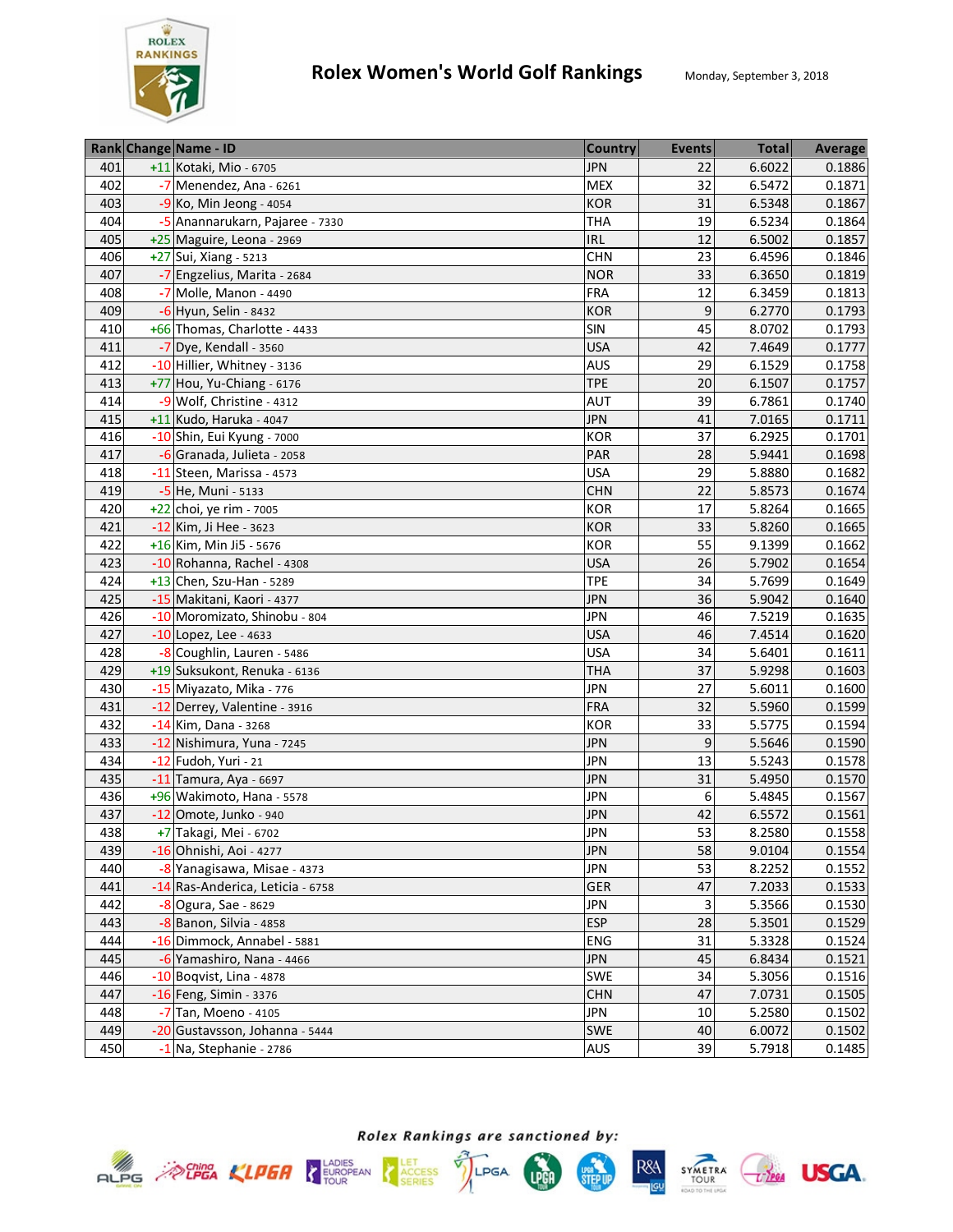

|     | Rank Change Name - ID           | <b>Country</b> | <b>Events</b>  | <b>Total</b> | <b>Average</b> |
|-----|---------------------------------|----------------|----------------|--------------|----------------|
| 451 | -7 Furue, Ayaka - 7247          | <b>JPN</b>     | 6              | 5.1538       | 0.1473         |
| 452 | +9 Morgan, Becky - 796          | <b>WAL</b>     | 40             | 5.8805       | 0.1470         |
| 453 | -2 James, Augusta - 4333        | CAN            | 40             | 5.8690       | 0.1467         |
| 454 | -14 Nakasone, Sumika - 4317     | <b>JPN</b>     | 46             | 6.7476       | 0.1467         |
| 455 | +7 Takahashi, Sayaka - 6081     | <b>JPN</b>     | 32             | 5.1106       | 0.1460         |
| 456 | -13 Burke, Hannah - 3293        | ENG            | 36             | 5.2217       | 0.1450         |
| 457 | -11 Inkster, Juli - 261         | <b>USA</b>     | 22             | 5.0450       | 0.1441         |
| 458 | -5 Morita, Rikako - 2508        | <b>JPN</b>     | 37             | 5.3216       | 0.1438         |
| 459 | -7 Sasaki, Keiko - 1564         | <b>JPN</b>     | 39             | 5.5816       | 0.1431         |
| 460 | +10 Frankish, Cloe - 6117       | ENG            | 27             | 4.9637       | 0.1418         |
| 461 | -14 Boineau, Isabelle - 2296    | <b>FRA</b>     | 39             | 5.5249       | 0.1417         |
| 462 | -5 Kim, August - 7136           | <b>USA</b>     | 30             | 4.9472       | 0.1413         |
| 463 | -8 Carter, Dori - 2196          | <b>USA</b>     | 35             | 4.9443       | 0.1413         |
| 464 | $-14$ Jeong, Hae Won - 3601     | <b>KOR</b>     | 45             | 6.2925       | 0.1398         |
| 465 | -6 Engstrom, Julia - 5991       | SWE            | 15             | 4.8792       | 0.1394         |
| 466 | -10 Wessberg, Linda - 1897      | SWE            | 28             | 4.8773       | 0.1394         |
| 467 | -13 Yu, Seung-Hee - 6193        | <b>KOR</b>     | 44             | 6.1150       | 0.1390         |
| 468 | $+4$ Ogusu, Risa - 3018         | <b>JPN</b>     | 47             | 6.5270       | 0.1389         |
| 469 | -4 Byun, Hyun Min - 3888        | <b>KOR</b>     | 50             | 6.9219       | 0.1384         |
| 470 | -6 Kim, Hye-Youn - 3081         | <b>KOR</b>     | 44             | 6.0410       | 0.1373         |
| 471 | -13 Tamminen, Noora - 5079      | <b>FIN</b>     | 29             | 4.7959       | 0.1370         |
| 472 | +78 Dryburgh, Gemma - 6529      | SCO            | 46             | 6.2579       | 0.1360         |
| 473 | $-10$ Hwang, Jiae - 5690        | <b>KOR</b>     | 31             | 4.7312       | 0.1352         |
| 474 | -14 Nuutinen, Sanna - 3717      | <b>FIN</b>     | 36             | 4.7955       | 0.1332         |
| 475 | -6 Song, Nam Kyoung - 5708      | <b>KOR</b>     | 14             | 4.6509       | 0.1329         |
| 476 | -5 lee, hyejung - 6354          | <b>KOR</b>     | 23             | 4.6414       | 0.1326         |
| 477 | -3 Muangkhumsakul, Mind - 5927  | <b>THA</b>     | 36             | 4.7645       | 0.1323         |
| 478 | -11 Kupcho, Jennifer - 6944     | <b>USA</b>     | $\overline{2}$ | 4.6273       | 0.1322         |
| 479 | -13 Yoshida, Yuri - 6118        | <b>JPN</b>     | 10             | 4.6191       | 0.1320         |
| 480 | +1 Persson, Cajsa - 5447        | SWE            | 26             | 4.5769       | 0.1308         |
| 481 | +33 Huffer, Becca - 4586        | <b>USA</b>     | 41             | 5.3490       | 0.1305         |
| 482 | -14 Fujisaki, Riho - 4039       | <b>JPN</b>     | 55             | 7.1712       | 0.1304         |
| 483 | -10 Park, Ji Yeon - 5419        | <b>KOR</b>     | 49             | 6.3122       | 0.1288         |
| 484 | -7 PORUANGRONG, Wanchana - 6471 | <b>THA</b>     | 30             | 4.5082       | 0.1288         |
| 485 | -10 Park, Juyoung5 - 4108       | <b>KOR</b>     | 43             | 5.5380       | 0.1288         |
| 486 | -8 Sheils, Madeleine - 5210     | <b>USA</b>     | 30             | 4.5068       | 0.1288         |
| 487 | +20 Ogura, Himawari - 6684      | <b>JPN</b>     | 27             | 4.4759       | 0.1279         |
| 488 | +14 Ridderstrom, Louise - 5976  | SWE            | 29             | 4.4256       | 0.1264         |
| 489 | -- Schechter, Maia - 6748       | <b>USA</b>     | 41             | 5.1055       | 0.1245         |
| 490 | -8 Alonso, Carmen - 22          | <b>ESP</b>     | 31             | 4.3572       | 0.1245         |
| 491 | -12 Hyun, Eun Ji - 4592         | <b>KOR</b>     | 20             | 4.3480       | 0.1242         |
| 492 | -12 Kim, Jenny - 5325           | KOR            | 45             | 5.5039       | 0.1223         |
| 493 | -7 Guce, Clariss - 6639         | PHI            | 40             | 4.8847       | 0.1221         |
| 494 | -10 Runas, Demi - 5629          | <b>USA</b>     | 34             | 4.2701       | 0.1220         |
| 495 | -12 Bregman, Stacy Lee - 2801   | <b>RSA</b>     | 29             | 4.2664       | 0.1219         |
| 496 | $-11$ Pan, Yan-Hong - 4066      | <b>CHN</b>     | 24             | 4.2204       | 0.1206         |
| 497 | +2 Hollis, Jillian - 5990       | <b>USA</b>     | 10             | 4.2121       | 0.1203         |
| 498 | -10 Choi, E Jin - 5710          | KOR            | 27             | 4.1867       | 0.1196         |
| 499 | -12 Lee, Somi - 8404            | <b>KOR</b>     | 5              | 4.1794       | 0.1194         |
| 500 | -9 Escuriola, Natalia - 5562    | <b>ESP</b>     | 28             | 4.1153       | 0.1176         |







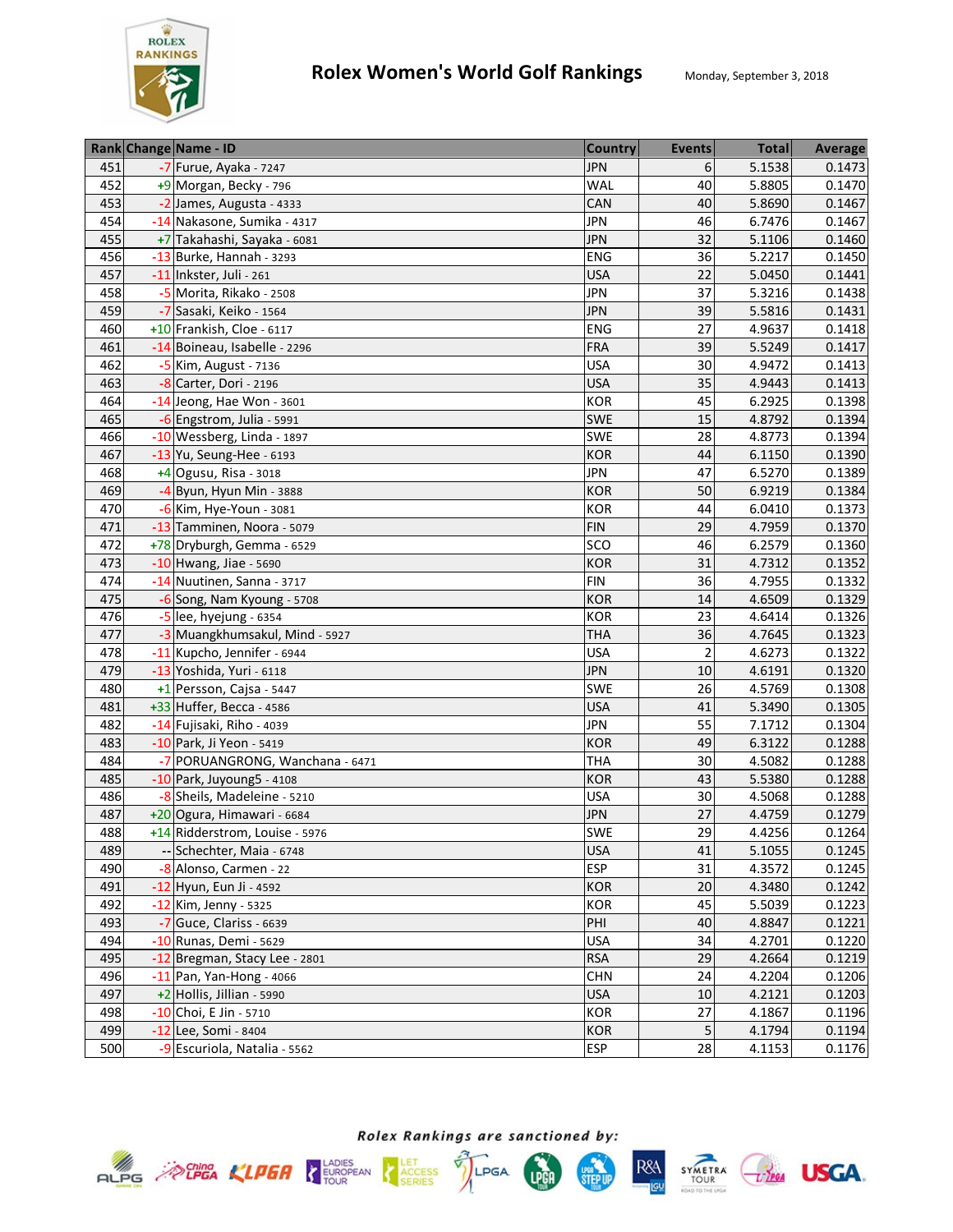

|     | Rank Change Name - ID             | <b>Country</b> | <b>Events</b>  | <b>Total</b> | <b>Average</b> |
|-----|-----------------------------------|----------------|----------------|--------------|----------------|
| 501 | -8 GONG, MI JEONG - 7001          | KOR            | 17             | 4.1151       | 0.1176         |
| 502 | -10 Liu, Wenbo - 6005             | <b>CHN</b>     | 14             | 4.0820       | 0.1166         |
| 503 | +5 Karlsson, Jessica - 4963       | SWE            | 30             | 4.0493       | 0.1157         |
| 504 | -9 Dreher, Justine - 4910         | <b>FRA</b>     | 44             | 5.0628       | 0.1151         |
| 505 | +36 Bae, So Hyun - 6033           | <b>KOR</b>     | 44             | 5.0352       | 0.1144         |
| 506 | -12 Pretswell, Pamela - 3662      | SCO            | 21             | 3.9926       | 0.1141         |
| 507 | -9 Hatano, Natsuki - 6375         | <b>JPN</b>     | 14             | 3.9653       | 0.1133         |
| 508 | -12 Han, Sanghee - 5689           | <b>KOR</b>     | 51             | 5.7738       | 0.1132         |
| 509 | $-9$ Wearn, Laura - 5705          | <b>USA</b>     | 41             | 4.5844       | 0.1118         |
| 510 | -13 Lee, Na Kyung - 8400          | KOR            | 19             | 3.9081       | 0.1117         |
| 511 | -- Coleman, Jennifer - 6222       | <b>USA</b>     | 40             | 4.4527       | 0.1113         |
| 512 | $-8$ Yang, Je yoon - 4112         | KOR            | 5              | 3.8950       | 0.1113         |
| 513 | +32 Kawinpakorn, Yupaporn - 3945  | <b>THA</b>     | 17             | 3.8942       | 0.1113         |
| 514 | +28 Adams, Lori - 6417            | <b>USA</b>     | 28             | 3.8793       | 0.1108         |
| 515 | -14 Inami, Mone - 6341            | <b>JPN</b>     | 9              | 3.8656       | 0.1104         |
| 516 | +27 Daffinrud, Tonje - 3340       | <b>NOR</b>     | 38             | 4.1399       | 0.1089         |
| 517 | -11 Wang, Elizabeth - 6970        | <b>USA</b>     | 1              | 3.8080       | 0.1088         |
| 518 | -15 Sauzon, Agathe - 5064         | <b>FRA</b>     | 41             | 4.3805       | 0.1068         |
| 519 | -10 Garcia, Nicole - 4607         | <b>RSA</b>     | 30             | 3.6878       | 0.1054         |
| 520 | $-10$ Taneda, Kana - 4649         | <b>JPN</b>     | 38             | 3.9920       | 0.1051         |
| 521 | -9 Macdonald, Kelsey - 3063       | <b>SCO</b>     | 27             | 3.6677       | 0.1048         |
| 522 | -3 McPherson, Kristy - 744        | <b>USA</b>     | 39             | 4.0859       | 0.1048         |
| 523 | -10 Michaels, Sydnee - 2492       | <b>USA</b>     | 17             | 3.6565       | 0.1045         |
| 524 | -9 Kawamitsu, Hikari - 3065       | <b>JPN</b>     | 58             | 6.0015       | 0.1035         |
| 525 | -5 Park, Byeo Ree - 4290          | KOR            | 37             | 3.7933       | 0.1025         |
| 526 | $-3$ ye-been, sohn - 6778         | KOR            | 3              | 3.5854       | 0.1024         |
| 527 | +21 Yamada, Narumi - 4269         | <b>JPN</b>     | 46             | 4.7080       | 0.1023         |
| 528 | +71 Fernandez Cano, Fatima - 5327 | <b>ESP</b>     | 15             | 3.5761       | 0.1022         |
| 529 | -11 Tsuchida, Sayaka - 3729       | <b>JPN</b>     | 58             | 5.9104       | 0.1019         |
| 530 | +17 Jang, So Young - 5283         | <b>KOR</b>     | 26             | 3.5589       | 0.1017         |
| 531 | -4 Kudo, Yumi - 5408              | <b>JPN</b>     | 14             | 3.5560       | 0.1016         |
| 532 | -10 park, hyun kyung - 6513       | <b>KOR</b>     | 8              | 3.5505       | 0.1014         |
| 533 | -7 Kim, Kyung - 5395              | <b>USA</b>     | 30             | 3.5465       | 0.1013         |
| 534 | $-13$ jeong, ju won - 6379        | <b>KOR</b>     | 26             | 3.5432       | 0.1012         |
| 535 | -18 Lee, Ilhee - 579              | <b>KOR</b>     | 31             | 3.5409       | 0.1012         |
| 536 | -20 Fukushima, Hiroko - 2822      | <b>JPN</b>     | 54             | 5.4616       | 0.1011         |
| 537 | +7 Yang, Soo-Jin - 2964           | <b>KOR</b>     | 32             | 3.5048       | 0.1001         |
| 538 | -14 Schober, Sarah - 3371         | <b>AUT</b>     | 27             | 3.4833       | 0.0995         |
| 539 | -11 Hong, Yoo-yeon - 5301         | <b>KOR</b>     | 34             | 3.4624       | 0.0989         |
| 540 | -11 Haddioui, Maha - 3851         | <b>MAR</b>     | 31             | 3.4601       | 0.0989         |
| 541 | -16 Miyata, Naruha - 7248         | <b>JPN</b>     | 37             | 3.6572       | 0.0988         |
| 542 | -12 Kim, Na Ri - 454              | KOR            | 33             | 3.4499       | 0.0986         |
| 543 | $-9$ kwon, seo yun - 6099         | <b>KOR</b>     | $\overline{7}$ | 3.4495       | 0.0986         |
| 544 | -8 Takabayashi, Yumi - 1742       | <b>JPN</b>     | 33             | 3.4228       | 0.0978         |
| 545 | $-10$ Lee, Rye Jung - 4113        | <b>KOR</b>     | 3              | 3.4004       | 0.0972         |
| 546 | -13 Reto, Paula - 5440            | <b>RSA</b>     | 50             | 4.8326       | 0.0967         |
| 547 | -10 Yamaguchi, Suzuka - 5553      | <b>JPN</b>     | 16             | 3.3716       | 0.0963         |
| 548 | +12 Johansson, Linnea - 4957      | SWE            | 16             | 3.3431       | 0.0955         |
| 549 | +22 Fuenfstueck, Laura - 8628     | <b>GER</b>     | 13             | 3.3374       | 0.0954         |
| 550 | -11 DEL ROSARIO, PAULINE - 6844   | PHI            | 18             | 3.3373       | 0.0954         |







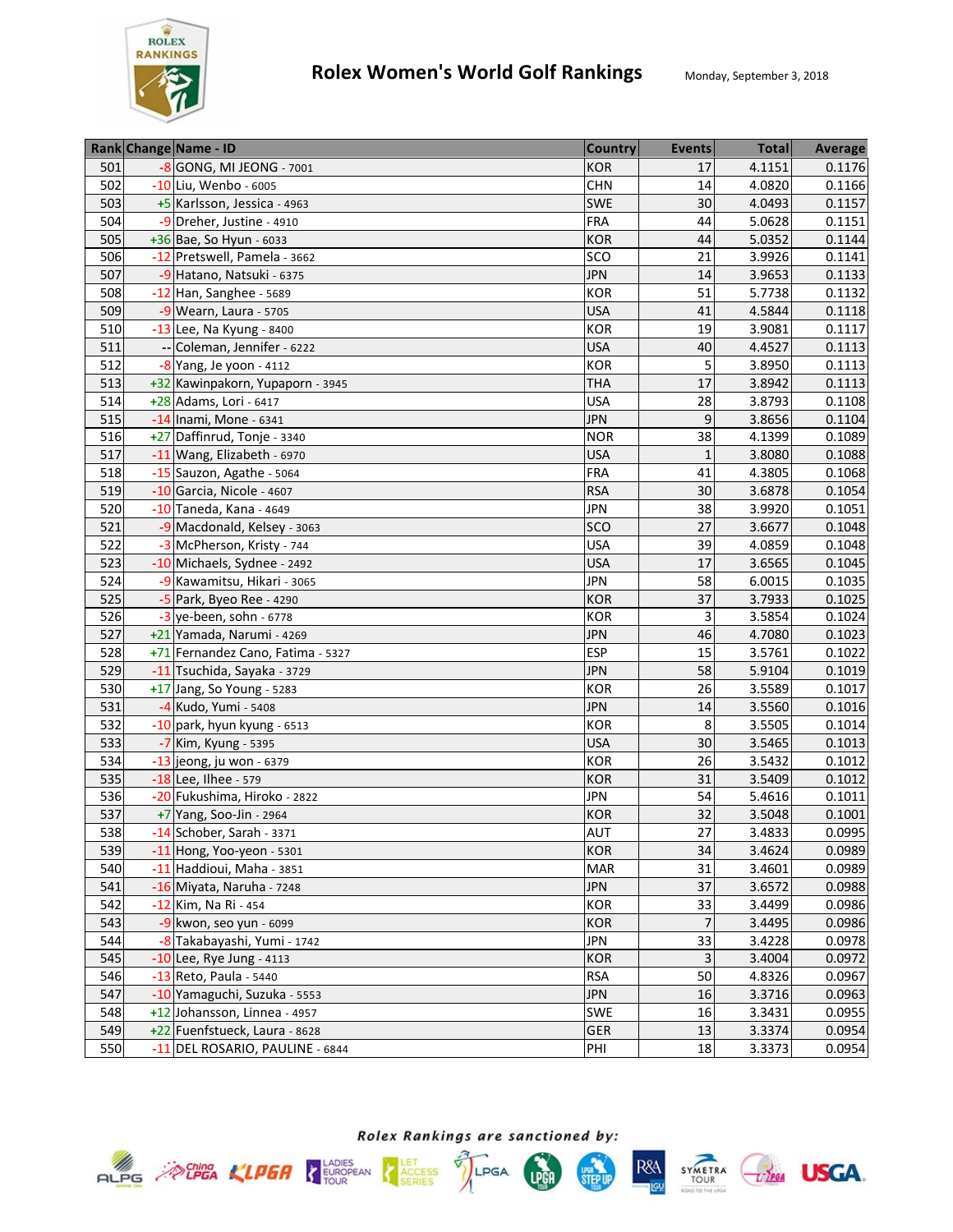

|     | Rank Change Name - ID                    | <b>Country</b> | <b>Events</b> | <b>Total</b> | <b>Average</b> |
|-----|------------------------------------------|----------------|---------------|--------------|----------------|
| 551 | -11 Welch, Kim - 2471                    | <b>USA</b>     | 35            | 3.3339       | 0.0953         |
| 552 | -14 Leurquin, Chloe - 5190               | <b>BEL</b>     | 42            | 3.9344       | 0.0937         |
| 553 | -2 Peronnin, Emie - 5040                 | FRA            | 10            | 3.2325       | 0.0924         |
| 554 | -2 Shibuno, Hinako - 6519                | <b>JPN</b>     | 12            | 3.2004       | 0.0914         |
| 555 | -6 Go, NaHye - 6348                      | <b>KOR</b>     | 29            | 3.1975       | 0.0914         |
| 556 | -10 Yamamoto, Keiko - 6941               | <b>JPN</b>     | 36            | 3.2864       | 0.0913         |
| 557 | -4 Budsabakorn, Sukapan - 6216           | <b>THA</b>     | 25            | 3.1677       | 0.0905         |
| 558 | $-1$ Cnops, Fanny - 5706                 | <b>BEL</b>     | 21            | 3.1365       | 0.0896         |
| 559 | -4 Hosaka, Mayu - 3775                   | <b>JPN</b>     | 37            | 3.3008       | 0.0892         |
| 560 | $-4$ Hsieh, Yu-Ling - 4213               | <b>TPE</b>     | 38            | 3.3880       | 0.0892         |
| 561 | +8 Lee, Hsin - 5939                      | <b>TPE</b>     | 21            | 3.1112       | 0.0889         |
| 562 | -3 Alonso, Emilie - 2989                 | <b>FRA</b>     | 31            | 3.1000       | 0.0886         |
| 563 | -5 Lee, Esther - 589                     | <b>KOR</b>     | 23            | 3.0962       | 0.0885         |
| 564 | +1 Chutichai, Porani - 2250              | <b>THA</b>     | 54            | 4.7041       | 0.0871         |
| 565 | -4 Booth, Carly - 3060                   | SCO            | 29            | 3.0177       | 0.0862         |
| 566 | -4 Thompson, Charlotte - 4660            | GBR            | 34            | 3.0159       | 0.0862         |
| 567 | -3 Kim, Min-G - 6774                     | <b>KOR</b>     | 32            | 3.0119       | 0.0861         |
| 568 | -5 Morii, Ayame - 4043                   | <b>JPN</b>     | 59            | 5.0421       | 0.0855         |
| 569 | -3 Cowley, Gabrielle - 4901              | <b>ENG</b>     | 36            | 3.0557       | 0.0849         |
| 570 | -3 Nitta, Ayano - 5386                   | <b>JPN</b>     | 28            | 2.9597       | 0.0846         |
| 571 | +23 Schmelzel, Sarah - 7101              | <b>USA</b>     | 29            | 2.9210       | 0.0835         |
| 572 | -2 Keh, Munchin - 5177                   | <b>NZL</b>     | 20            | 2.8868       | 0.0825         |
| 573 | -- Bakar, Ainil - 4168                   | <b>MAS</b>     | 39            | 3.1989       | 0.0820         |
| 574 | +3 Ricordeau, Marion - 3394              | <b>FRA</b>     | 39            | 3.1960       | 0.0819         |
| 575 | -7 Yamato, Erina - 3070                  | <b>JPN</b>     | 34            | 2.8679       | 0.0819         |
| 576 | -1 Plucksataporn, Titiya - 1031          | <b>THA</b>     | 44            | 3.6036       | 0.0819         |
| 577 | -5 Emrey, Allison - 5816                 | <b>USA</b>     | 38            | 3.0981       | 0.0815         |
| 578 | +11 Taylor, Lauren - 3689                | ENG            | 31            | 2.8352       | 0.0810         |
| 579 | -5 Li, Jiayun - 3111                     | <b>CHN</b>     | 24            | 2.8217       | 0.0806         |
| 580 | -4 Givens, Eleanor - 4488                | ENG            | 33            | 2.8086       | 0.0802         |
| 581 | -1 Vlckova, Karolina - 4356              | <b>CZE</b>     | 17            | 2.8077       | 0.0802         |
| 582 | -4 Vu, Lilia - 4504                      | <b>USA</b>     | $\mathbf{1}$  | 2.8076       | 0.0802         |
| 583 | +58 Chen, Hsuan - 6042                   | <b>TPE</b>     | 10            | 2.7910       | 0.0797         |
| 584 | -2 Lescudier, Ines - 4988                | <b>FRA</b>     | 31            | 2.7607       | 0.0789         |
| 585 | $-4$ Chen, Min-Jou - 5718                | <b>TPE</b>     | 28            | 2.7587       | 0.0788         |
| 586 | -3 SUPERAL, Princess Mary - 5413         | PHI            | 22            | 2.7413       | 0.0783         |
| 587 | -1 Lee, Esther - 8760                    | <b>USA</b>     | 14            | 2.7367       | 0.0782         |
| 588 | -9 Takahashi, Megumi - 3854              | <b>JPN</b>     | 62            | 4.8446       | 0.0781         |
| 589 | -4 Mehmet, Inci - 5529                   | <b>ENG</b>     | 22            | 2.7328       | 0.0781         |
| 590 | +30 Nimitpongkul, Nattagate - 6191       | <b>THA</b>     | 34            | 2.7267       | 0.0779         |
| 591 | -7 Ishii, Rio - 5855                     | <b>JPN</b>     | 7             | 2.7184       | 0.0777         |
| 592 | -5 Saso, Yuka - 6495                     | PHI            | 15            | 2.6528       | 0.0758         |
| 593 | -5 Troyanovich, Samantha - 3652          | <b>USA</b>     | 23            | 2.6522       | 0.0758         |
| 594 | -4 Kitamura, Hibiki - 4033               | <b>JPN</b>     | 29            | 2.5999       | 0.0743         |
| 595 | -4 Fujita, Hikari - 3016                 | <b>JPN</b>     | 56            | 4.1281       | 0.0737         |
| 596 | $-4$ Tan, Amanda - 5603                  | SIN            | 22            | 2.5647       | 0.0733         |
| 597 | -4 Kim, Bo Bea - 2542                    | <b>KOR</b>     | 34            | 2.5295       | 0.0723         |
| 598 | -3 Ezawa, Aya - 4561                     | <b>JPN</b>     | 37            | 2.6726       | 0.0722         |
| 599 | -2 Park, Jae Hui - 6373                  | <b>KOR</b>     | 22            | 2.5166       | 0.0719         |
| 600 | +133 Siegenthaler, Maria Palacios - 5033 | <b>ESP</b>     | 30            | 2.5155       | 0.0719         |









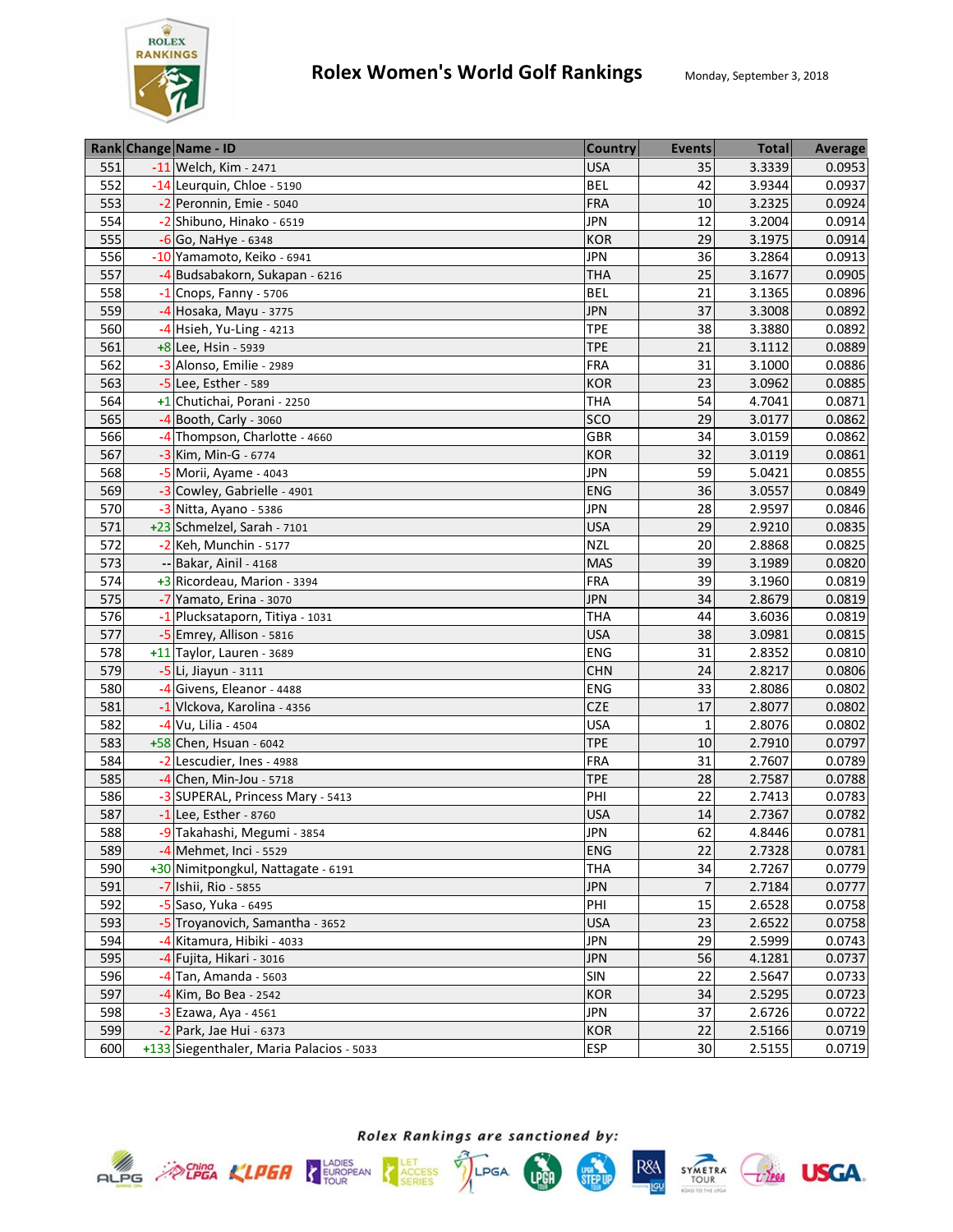

|     | Rank Change Name - ID            | <b>Country</b> | <b>Events</b>  | <b>Total</b> | Average |
|-----|----------------------------------|----------------|----------------|--------------|---------|
| 601 | -3 Nishiki, Yukiko - 4596        | <b>JPN</b>     | 44             | 3.1591       | 0.0718  |
| 602 | +19 Zhang, Jienalin - 4827       | <b>CHN</b>     | 34             | 2.4961       | 0.0713  |
| 603 | -3 Kawasaki, Shiho - 6414        | <b>JPN</b>     | 44             | 3.1380       | 0.0713  |
| 604 | -8 Blomqvist, Minea - 1228       | <b>FIN</b>     | 20             | 2.4819       | 0.0709  |
| 605 | +23 Utama, Aunchisa - 4713       | <b>THA</b>     | 22             | 2.4207       | 0.0692  |
| 606 | -4 Popson, Erica - 5435          | <b>USA</b>     | 41             | 2.8346       | 0.0691  |
| 607 | -6 Lajtai-rozsa, Csilla - 5545   | <b>HUN</b>     | 39             | 2.6926       | 0.0690  |
| 608 | -5 Tubert, Emily - 4347          | <b>USA</b>     | 34             | 2.3930       | 0.0684  |
| 609 | -2 Yadloczky, Carlie - 5703      | <b>USA</b>     | 36             | 2.4549       | 0.0682  |
| 610 | -5 Rominger, Caroline - 2573     | SUI            | 31             | 2.3839       | 0.0681  |
| 611 | -2 Knight, Cheyenne - 6894       | <b>USA</b>     | 10             | 2.3788       | 0.0680  |
| 612 | -6 Silvers, Carleigh - 5745      | <b>USA</b>     | 34             | 2.3671       | 0.0676  |
| 613 | -5 Kamata, Hiromi - 3137         | <b>AUS</b>     | 31             | 2.3602       | 0.0674  |
| 614 | +408 Goodall, Rachael - 5526     | ENG            | 21             | 2.3450       | 0.0670  |
| 615 | $-4$ Turner, Jane - 3691         | SCO            | 28             | 2.3257       | 0.0664  |
| 616 | -2 Kang, Ji Won - 6347           | <b>KOR</b>     | 15             | 2.3215       | 0.0663  |
| 617 | +50 Sepmoree, Katelyn - 5631     | <b>USA</b>     | 36             | 2.3846       | 0.0662  |
| 618 | -6 Peng, Chieh - 4784            | <b>TPE</b>     | 27             | 2.3153       | 0.0662  |
| 619 | -9 Kim, Do Yeon3 - 7360          | <b>KOR</b>     | 27             | 2.3089       | 0.0660  |
| 620 | -3 Borge, Celine - 6437          | <b>NOR</b>     | 17             | 2.3009       | 0.0657  |
| 621 | -17 Kim, Do Yeon - 4512          | <b>KOR</b>     | 16             | 2.2923       | 0.0655  |
| 622 | +30 Dohi, Kurumi - 1448          | <b>JPN</b>     | 29             | 2.2842       | 0.0653  |
| 623 | $-8$ Ji, Joo hyun - 6572         | <b>KOR</b>     | 27             | 2.2765       | 0.0650  |
| 624 | -6 Kapoor, Vani - 4407           | <b>IND</b>     | 26             | 2.2746       | 0.0650  |
| 625 | -9 Muehl, Nina - 5675            | <b>AUT</b>     | 35             | 2.2712       | 0.0649  |
| 626 | -13 Yoo, Hyun Ju - 4517          | <b>KOR</b>     | 30             | 2.2710       | 0.0649  |
| 627 | $-4$ Childs, Emily - 5375        | <b>USA</b>     | 35             | 2.2484       | 0.0642  |
| 628 | -4 Li, Lucy - 5810               | <b>USA</b>     | 3              | 2.2467       | 0.0642  |
| 629 | -7 Han, Sery - 6674              | <b>KOR</b>     | 26             | 2.2435       | 0.0641  |
| 630 | $-11$ De Roey, Manon - 4570      | <b>BEL</b>     | 37             | 2.3410       | 0.0633  |
| 631 | -6 Nakayama, Mina - 2592         | <b>JPN</b>     | 23             | 2.1999       | 0.0629  |
| 632 | $-6$ Pegova, Nina - 5480         | <b>RUS</b>     | 27             | 2.1807       | 0.0623  |
| 633 | $-2$ Hou, Yu-Sang - 6217         | <b>TPE</b>     | 16             | 2.1566       | 0.0616  |
| 634 | -5 Provot, Ariane - 4685         | <b>FRA</b>     | 23             | 2.1395       | 0.0611  |
| 635 | $-5$ Lamb, Sophie - 6720         | <b>ENG</b>     | 3              | 2.1390       | 0.0611  |
| 636 | +30 Cheng, Ssu-Chia - 4670       | <b>TPE</b>     | 40             | 2.4364       | 0.0609  |
| 637 | -10 Baba, Yukari - 1161          | <b>JPN</b>     | 17             | 2.1296       | 0.0608  |
| 638 | -6 Pancake, Brooke - 4566        | <b>USA</b>     | 15             | 2.1222       | 0.0606  |
| 639 | +33 Davis, Hayley - 6621         | GBR            | 14             | 2.1196       | 0.0606  |
| 640 | -7 Soopimjit, Dussavi - 6856     | <b>THA</b>     | 37             | 2.2315       | 0.0603  |
| 641 | -7 Baek, Q - 3410                | KOR            | 55             | 3.2341       | 0.0588  |
| 642 | +34 Sheary, Natalie - 3020       | <b>USA</b>     | 42             | 2.4653       | 0.0587  |
| 643 | -5 Hayashi, Nanoko - 5577        | <b>JPN</b>     | 30             | 2.0441       | 0.0584  |
| 644 | +56 Ferrell, Allyssa - 6228      | <b>USA</b>     | 39             | 2.2738       | 0.0583  |
| 645 | -6 Ji Kim, Eun Jung - 8408       | <b>ESP</b>     | 18             | 2.0339       | 0.0581  |
| 646 | -10 Cheng, Liv - 6164            | <b>NZL</b>     | 43             | 2.4943       | 0.0580  |
| 647 | -10 Diaz, Laura - 1436           | <b>USA</b>     | 10             | 2.0298       | 0.0580  |
| 648 | -5 Sasahara, Yumi - 5650         | <b>JPN</b>     | 42             | 2.4281       | 0.0578  |
| 649 | -14 Sanz Barrio, Patricia - 4667 | <b>ESP</b>     | 42             | 2.4267       | 0.0578  |
| 650 | -4 Lee, Ju Eun - 8821            | KOR            | $\overline{a}$ | 1.9903       | 0.0569  |











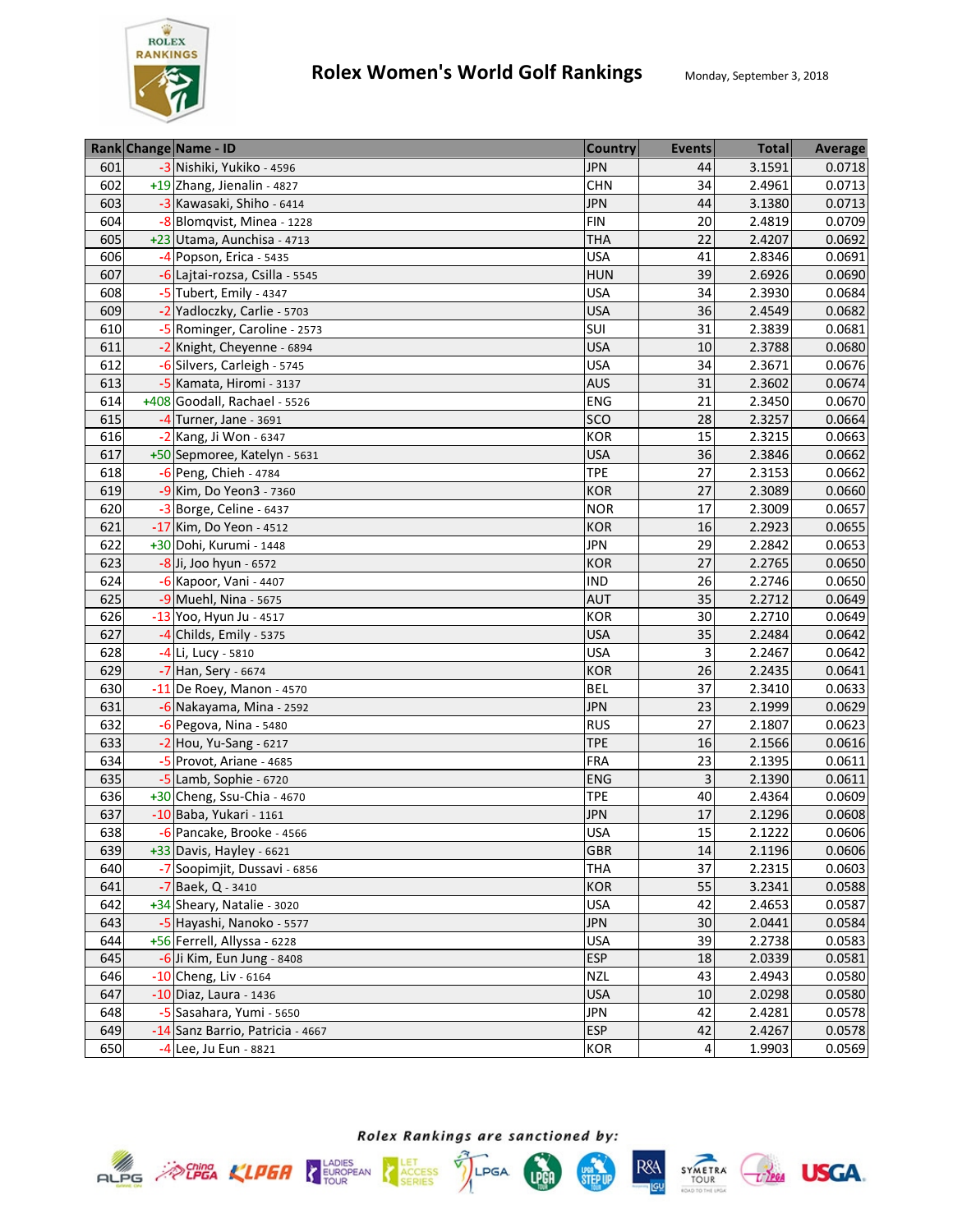

|     | Rank Change Name - ID              | <b>Country</b> | <b>Events</b>  | <b>Total</b> | Average |
|-----|------------------------------------|----------------|----------------|--------------|---------|
| 651 | -9 Lund, Karoline - 6443           | <b>NOR</b>     | 8              | 1.9890       | 0.0568  |
| 652 | $-12$ Lee, gayoung - 5841          | KOR            | 6              | 1.9802       | 0.0566  |
| 653 | -9 SIRIPRAKOB, Chatpara - 6846     | <b>THA</b>     | 25             | 1.9789       | 0.0565  |
| 654 | +24 Metraux, Morgane - 5781        | SUI            | 10             | 1.9641       | 0.0561  |
| 655 | $-6$ Grant, Linn - 6425            | <b>SWE</b>     | 3              | 1.9619       | 0.0561  |
| 656 | -6 Yamauchi, Hinako - 4374         | <b>JPN</b>     | 30             | 1.9564       | 0.0559  |
| 657 | -12 Kim, Hye-Min - 3895            | <b>KOR</b>     | 36             | 2.0108       | 0.0559  |
| 658 | -11 Jansone, Laura - 4167          | LAT            | 16             | 1.9331       | 0.0552  |
| 659 | -8 Heck, Rachel - 8475             | <b>USA</b>     | $\mathbf 1$    | 1.9319       | 0.0552  |
| 660 | -7 Cooper, Hailee - 8591           | <b>USA</b>     | $\overline{2}$ | 1.9287       | 0.0551  |
| 661 | -13 Moreno, Paola - 3005           | COL            | 17             | 1.9286       | 0.0551  |
| 662 | +45 Liu, Yan - 6006                | <b>CHN</b>     | 26             | 1.9158       | 0.0547  |
| 663 | -7 Song, Ji Won - 5848             | <b>KOR</b>     | 17             | 1.9115       | 0.0546  |
| 664 | -9 Tanabe, Hikari - 6789           | <b>JPN</b>     | 31             | 1.9055       | 0.0544  |
| 665 | -11 Giquel-Bettan, Sophie - 57     | <b>FRA</b>     | 20             | 1.8880       | 0.0539  |
| 666 | -4 Stahle, Louise - 1686           | SWE            | 21             | 1.8879       | 0.0539  |
| 667 | -4 Wagner, Samantha - 6539         | <b>USA</b>     | 18             | 1.8849       | 0.0539  |
| 668 | $-10$ Chen, Liqing - 4698          | <b>CHN</b>     | 26             | 1.8774       | 0.0536  |
| 669 | -10 Chang, Ya-Chun - 6008          | <b>TPE</b>     | 4              | 1.8773       | 0.0536  |
| 670 | -13 Kim, Woo Jeong - 5845          | <b>KOR</b>     | 8              | 1.8771       | 0.0536  |
| 671 | -7 Yamato, Miyu - 3994             | <b>JPN</b>     | 27             | 1.8688       | 0.0534  |
| 672 | -12 Jaengkit, Chorphaka - 6644     | <b>THA</b>     | 40             | 2.1324       | 0.0533  |
| 673 | -8 Yoo, Hae ran - 6925             | <b>KOR</b>     | 8              | 1.8362       | 0.0525  |
| 674 | -6 Yamamoto, Kaori - 1970          | <b>JPN</b>     | 41             | 2.1506       | 0.0525  |
| 675 | +21 Jackson, Janie - 4366          | <b>USA</b>     | 31             | 1.8186       | 0.0520  |
| 676 | -5 Kikuchi, Asami - 3518           | <b>JPN</b>     | 28             | 1.8178       | 0.0519  |
| 677 | $-7$ Wong, Andrea - 7068           | <b>USA</b>     | 23             | 1.8156       | 0.0519  |
| 678 | -9 Parks, Sadena - 5208            | <b>USA</b>     | 29             | 1.8133       | 0.0518  |
| 679 | -18 Walker, Sophie - 2678          | <b>ENG</b>     | 24             | 1.7981       | 0.0514  |
| 680 | +94 Goto, Miyu - 6559              | <b>JPN</b>     | $\overline{7}$ | 1.7809       | 0.0509  |
| 681 | -8 Yu, Pei-Lin - 1014              | <b>TPE</b>     | 30             | 1.7688       | 0.0505  |
| 682 | -7 Pan, Aretha - 4053              | <b>MAS</b>     | 35             | 1.7591       | 0.0503  |
| 683 | $-6$ Andre, Lucie - 2298           | <b>FRA</b>     | 34             | 1.7563       | 0.0502  |
| 684 | -10 Ramsay, Isabella - 4325        | <b>SWE</b>     | 29             | 1.7355       | 0.0496  |
| 685 | $-5$ Lee, Ji Hyeon - 8936          | <b>KOR</b>     | $\overline{2}$ | 1.7319       | 0.0495  |
| 686 | -7 Gustafsson Spaang, Frida - 4938 | <b>SWE</b>     | 20             | 1.7202       | 0.0491  |
| 687 | +26 Sirisampant, Wannasiri - 2594  | <b>THA</b>     | 42             | 2.0251       | 0.0482  |
| 688 | $-6$ Gahm, Lindsay - 6163          | <b>USA</b>     | 15             | 1.6782       | 0.0479  |
| 689 | -6 Gulbis, Natalie - 90            | <b>USA</b>     | 12             | 1.6612       | 0.0475  |
| 690 | -- POLNAMIN, Pannapa - 6470        | <b>THA</b>     | 19             | 1.6600       | 0.0474  |
| 691 | -4 Hedberg, Camilla - 4036         | <b>ESP</b>     | 24             | 1.6553       | 0.0473  |
| 692 | -4 Hernandez, Maria - 175          | <b>ESP</b>     | 15             | 1.6465       | 0.0470  |
| 693 | -9 Zhang, Yun Jie - 4833           | <b>CHN</b>     | 26             | 1.6395       | 0.0468  |
| 694 | -9 Stephenson, Lauren - 6972       | <b>USA</b>     | 1              | 1.6385       | 0.0468  |
| 695 | -3 Jo, hyelim - 8564               | <b>KOR</b>     | 5              | 1.6364       | 0.0468  |
| 696 | -5 Nishihata, Moeka - 4712         | <b>JPN</b>     | 21             | 1.6304       | 0.0466  |
| 697 | -8 Bristow, Cathryn - 3472         | <b>NZL</b>     | 24             | 1.6209       | 0.0463  |
| 698 | -17 Luna, Diana - 671              | <b>ITA</b>     | 18             | 1.6078       | 0.0459  |
| 699 | -5 Luo, Ying - 5455                | <b>CHN</b>     | 24             | 1.6011       | 0.0457  |
| 700 | -7 Laing, Vikki - 557              | SCO            | 28             | 1.5907       | 0.0454  |









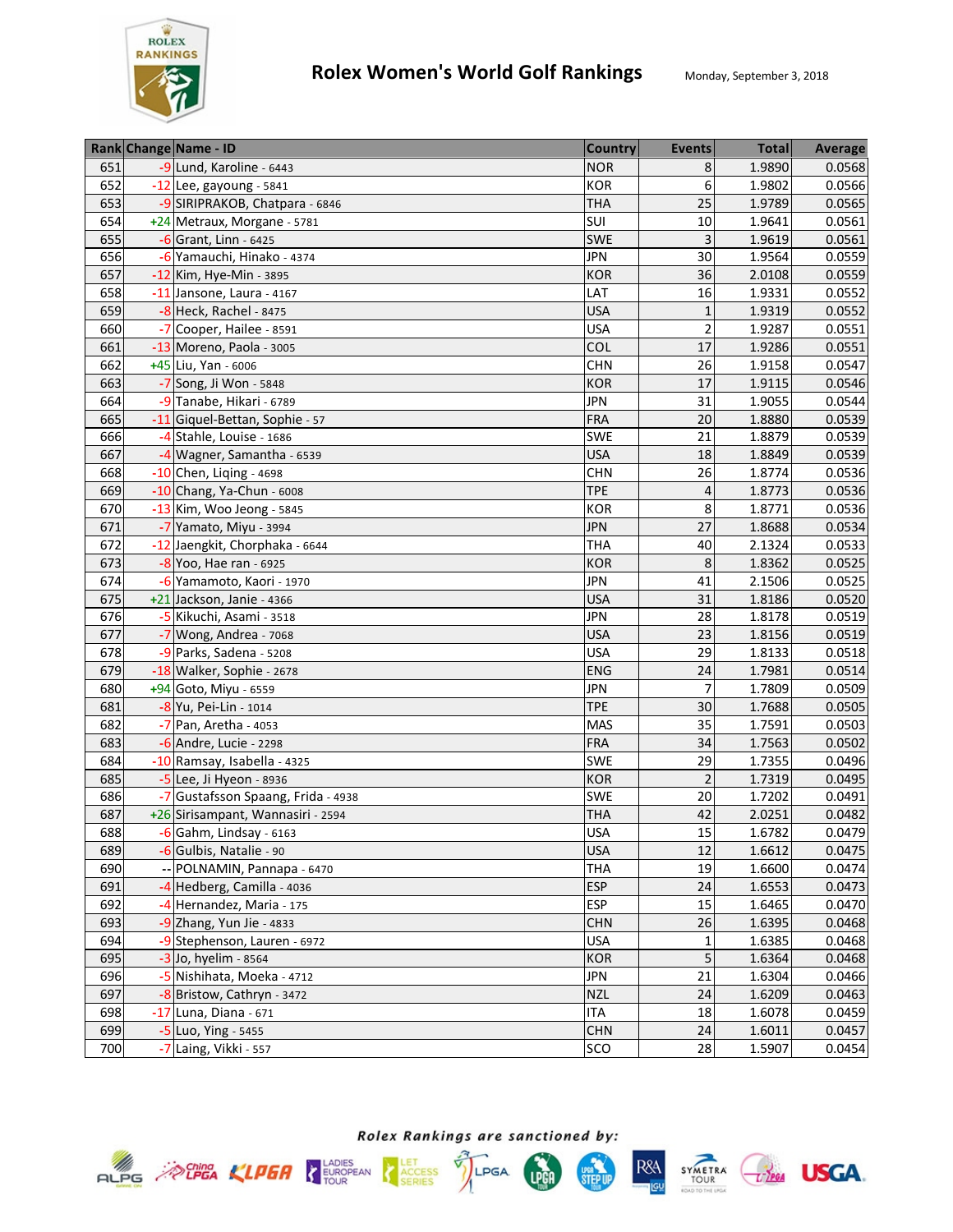

|     | Rank Change Name - ID                | <b>Country</b> | <b>Events</b>  | <b>Total</b> | Average |
|-----|--------------------------------------|----------------|----------------|--------------|---------|
| 701 | -6 Teruyama, Asumi - 7254            | <b>JPN</b>     | 23             | 1.5740       | 0.0450  |
| 702 | -3 Colombotto Rosso, Lucrezia - 6878 | <b>ITA</b>     | 33             | 1.5681       | 0.0448  |
| 703 | -17 Nocera, Gwladys - 886            | <b>FRA</b>     | 17             | 1.5674       | 0.0448  |
| 704 | -- Yubol, Arpichaya - 8596           | <b>THA</b>     | $\overline{2}$ | 1.5597       | 0.0446  |
| 705 | $-4$ Seo, Ha Kyung - 5683            | <b>KOR</b>     | 33             | 1.5500       | 0.0443  |
| 706 | -9 Kobayashi, Sarina - 4049          | <b>JPN</b>     | 35             | 1.5490       | 0.0443  |
| 707 | $-1$ Koivisto, Tiia - 4967           | <b>FIN</b>     | 25             | 1.5474       | 0.0442  |
| 708 | -6 Lin, Tzu-Chi - 3590               | <b>TPE</b>     | 44             | 1.9419       | 0.0441  |
| 709 | -6 Young, Liz - 3324                 | ENG            | 11             | 1.5404       | 0.0440  |
| 710 | -12 Yang, Taoli - 2752               | <b>CHN</b>     | 23             | 1.5134       | 0.0432  |
| 711 | -- Noh, Yealimi - 9009               | <b>USA</b>     | $\mathbf{1}$   | 1.5120       | 0.0432  |
| 712 | -7 Kim, Hui Mang - 4260              | <b>KOR</b>     | 28             | 1.5036       | 0.0430  |
| 713 | -5 McCrary, Maddie - 6384            | <b>USA</b>     | 17             | 1.5034       | 0.0430  |
| 714 | +49 SEO, Jihyun - 7368               | <b>KOR</b>     | 14             | 1.5016       | 0.0429  |
| 715 | -6 Hiratsuka, Amu - 6128             | <b>JPN</b>     | 3              | 1.4904       | 0.0426  |
| 716 | -4 Chun, Youngin - 7223              | <b>KOR</b>     | 20             | 1.4843       | 0.0424  |
| 717 | $-2$ Lee, Jaclyn - 7193              | CAN            | 3              | 1.4800       | 0.0423  |
| 718 | -8 Nagano, Minori - 5853             | <b>JPN</b>     | 10             | 1.4754       | 0.0422  |
| 719 | +117 Ogawa, Yoko - 5964              | <b>JPN</b>     | 21             | 1.4573       | 0.0416  |
| 720 | -6 Llaneza, Alejandra - 2053         | <b>MEX</b>     | 38             | 1.5767       | 0.0415  |
| 721 | -5 Pogacar, Katja - 5166             | <b>SLO</b>     | 9              | 1.4462       | 0.0413  |
| 722 | -4 Nilsson, Sarah - 5510             | SWE            | 29             | 1.4431       | 0.0412  |
| 723 | -4 JANG, you mi - 8398               | <b>KOR</b>     | 17             | 1.4383       | 0.0411  |
| 724 | -4 Dubreuil, Desiree - 5732          | <b>USA</b>     | 36             | 1.4765       | 0.0410  |
| 725 | -8 OH, GYEONGEUN - 8395              | <b>KOR</b>     | 5              | 1.4335       | 0.0410  |
| 726 | +107 Ye, Lei - 5791                  | <b>CHN</b>     | 5              | 1.4166       | 0.0405  |
| 727 | -5 Pressel, Madison - 5264           | <b>USA</b>     | 38             | 1.5224       | 0.0401  |
| 728 | -4 Park, Doyoung - 8886              | <b>KOR</b>     | $\overline{2}$ | 1.3928       | 0.0398  |
| 729 | -8 O'Hara, Therese - 2699            | DEN            | 21             | 1.3874       | 0.0396  |
| 730 | -7 Tajima, Yu - 7350                 | <b>JPN</b>     | 28             | 1.3816       | 0.0395  |
| 731 | $-3$ shin, da in - 6899              | <b>KOR</b>     | $\overline{4}$ | 1.3775       | 0.0394  |
| 732 | -6 Kim, jiyun - 8680                 | <b>KOR</b>     | 16             | 1.3741       | 0.0393  |
| 733 | -6 Yokoyama, Tomoko - 2748           | <b>JPN</b>     | 22             | 1.3710       | 0.0392  |
| 734 | -9 Kuo, Ai-Chen - 3910               | <b>TPE</b>     | 35             | 1.3565       | 0.0388  |
| 735 | -4 McCurdy, Lindsey - 8747           | <b>USA</b>     | 16             | 1.3380       | 0.0382  |
| 736 | -7 Miyazaki, Tsugumi - 5719          | <b>JPN</b>     | 22             | 1.3378       | 0.0382  |
| 737 | $-5$ Sims, Sierra - 5838             | <b>USA</b>     | 29             | 1.3331       | 0.0381  |
| 738 | $-8$ Lin, Tze-Han - 6007             | <b>TPE</b>     | 15             | 1.3283       | 0.0380  |
| 739 | $-3$ Sim, Hyun Hwa - 2228            | <b>KOR</b>     | 16             | 1.3239       | 0.0378  |
| 740 | -6 Walsh, Amy - 5147                 | AUS            | 18             | 1.3209       | 0.0377  |
| 741 | -6 Li, Xiya - 4419                   | <b>CHN</b>     | 20             | 1.3131       | 0.0375  |
| 742 | -5 Yamazato, Ai - 3844               | <b>JPN</b>     | 27             | 1.3120       | 0.0375  |
| 743 | -4 Ye, Liying - 1989                 | <b>CHN</b>     | 12             | 1.2840       | 0.0367  |
| 744 | -3 Kinhult, Frida - 6000             | SWE            | 3              | 1.2721       | 0.0363  |
| 745 | -3 Zhang, Yue - 7354                 | <b>CHN</b>     | 9              | 1.2721       | 0.0363  |
| 746 | -3 Zhang, Rose - 8786                | <b>USA</b>     | 1              | 1.2701       | 0.0363  |
| 747 | -9 Tan, Kelly - 4051                 | <b>MAS</b>     | 37             | 1.3342       | 0.0361  |
| 748 | -4 Quihuis, Krystal - 8745           | <b>USA</b>     | 11             | 1.2616       | 0.0360  |
| 749 | -4 Nakai, Miyu - 5645                | <b>JPN</b>     | 26             | 1.2583       | 0.0360  |
| 750 | -10 Saitoh, Airi - 3017              | <b>JPN</b>     | 33             | 1.2566       | 0.0359  |









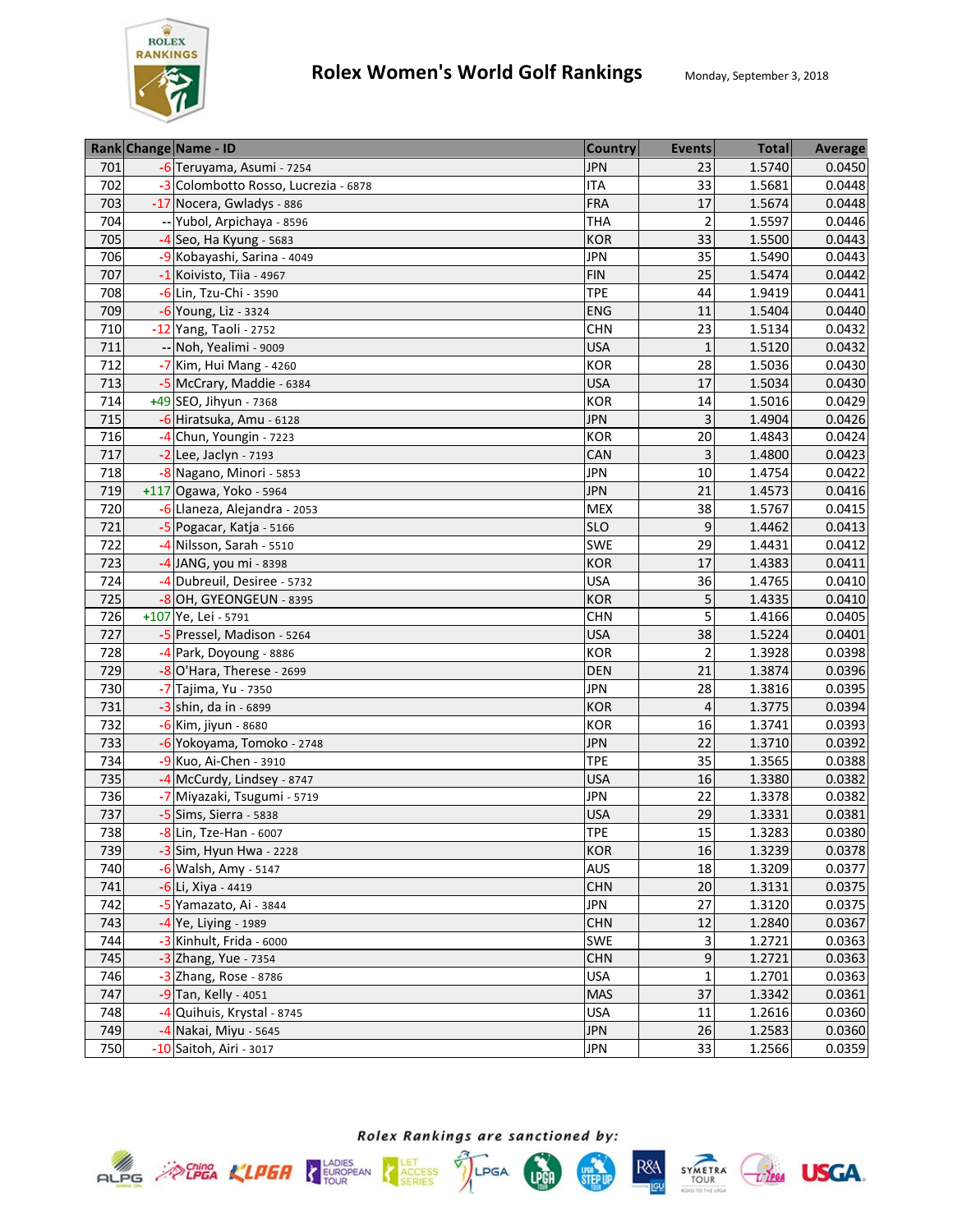

|     | Rank Change Name - ID               | <b>Country</b> | <b>Events</b>  | <b>Total</b> | Average |
|-----|-------------------------------------|----------------|----------------|--------------|---------|
| 751 | -2 Melecka, Tereza - 5892           | <b>CZE</b>     | 3              | 1.2467       | 0.0356  |
| 752 | -6 Jo, Eun Hye - 8590               | <b>KOR</b>     | 5              | 1.2408       | 0.0355  |
| 753 | $-2$ Aime, Julie - 6830             | <b>FRA</b>     | 23             | 1.2290       | 0.0351  |
| 754 | -6 Piccio, Mia - 5614               | PHI            | 40             | 1.4037       | 0.0351  |
| 755 | -3 Cavalleri, Silvia - 1296         | <b>ITA</b>     | 21             | 1.2222       | 0.0349  |
| 756 | -9 Goddard, Emma - 6116             | ENG            | 30             | 1.2188       | 0.0348  |
| 757 | -2 Brooks, Sierra - 5483            | <b>USA</b>     | $\overline{2}$ | 1.2150       | 0.0347  |
| 758 | -5 Tateura, Hayuno - 5715           | <b>JPN</b>     | 18             | 1.2064       | 0.0345  |
| 759 | $-9$ Nagata, Aoi - 3148             | <b>JPN</b>     | 28             | 1.2063       | 0.0345  |
| 760 | -2 Dong, Linyu - 8909               | <b>CHN</b>     | 1              | 1.2000       | 0.0343  |
| 761 | -2 Stark, Maja - 6953               | SWE            | 3              | 1.2000       | 0.0343  |
| 762 | -5 Plasencia, Regina - 3515         | <b>MEX</b>     | 16             | 1.1907       | 0.0340  |
| 763 | -9 Kanai, Tomoko - 351              | <b>JPN</b>     | 28             | 1.1888       | 0.0340  |
| 764 | -2 Sonoda, Eriko - 3397             | <b>JPN</b>     | 15             | 1.1858       | 0.0339  |
| 765 | -9 Yim, Sung-Ah - 1994              | <b>KOR</b>     | 23             | 1.1846       | 0.0338  |
| 766 | -5 Staiano, Ririna - 8382           | <b>JPN</b>     | 20             | 1.1842       | 0.0338  |
| 767 | -7 Iwasaki, Minori - 6716           | <b>JPN</b>     | 5              | 1.1706       | 0.0334  |
| 768 | -3 MacRae, Heather - 2659           | SCO            | 14             | 1.1566       | 0.0330  |
| 769 | $-1$ Prat, Mireia - 3074            | <b>ESP</b>     | 39             | 1.2846       | 0.0329  |
| 770 | +1 Aratake, Rui - 5646              | <b>JPN</b>     | 22             | 1.1479       | 0.0328  |
| 771 | +1 Melichova, Jana - 8440           | <b>CZE</b>     | 5              | 1.1436       | 0.0327  |
| 772 | $-3$ Kay, Rebecca - 5150            | <b>AUS</b>     | 7              | 1.1409       | 0.0326  |
| 773 | -9 Schaeffer-Calmels, Jade - 1575   | <b>FRA</b>     | 21             | 1.1403       | 0.0326  |
| 774 | -8 Song, Christine - 3533           | <b>USA</b>     | 38             | 1.2315       | 0.0324  |
| 775 | +91 Honda, Miyari - 210             | <b>JPN</b>     | 18             | 1.1339       | 0.0324  |
| 776 | $-6$ Bakker, Krista - 4283          | <b>FIN</b>     | 27             | 1.1249       | 0.0321  |
| 777 | -2 Edberg, Martina - 4917           | SWE            | 13             | 1.1218       | 0.0321  |
| 778 | -2 Sakamoto, Nicole - 5630          | <b>USA</b>     | 37             | 1.1830       | 0.0320  |
| 779 | -6 Ramos, Margarita - 2733          | <b>MEX</b>     | 35             | 1.1190       | 0.0320  |
| 780 | -13 Peters, Stacey - 2782           | <b>AUS</b>     | 27             | 1.1171       | 0.0319  |
| 781 | -3 Koh, Sock Hwee - 2274            | SIN            | 34             | 1.1106       | 0.0317  |
| 782 | $-2$ Sedda, Laura - 5066            | <b>ITA</b>     | 28             | 1.0897       | 0.0311  |
| 783 | -2 Collins, Emily - 4302            | <b>USA</b>     | 29             | 1.0876       | 0.0311  |
| 784 | -7 Chamchoi, Saraporn - 5288        | <b>THA</b>     | 44             | 1.3670       | 0.0311  |
| 785 | -6 Welch, Jessica - 7067            | <b>USA</b>     | 32             | 1.0756       | 0.0307  |
| 786 | -4 Inoue, Riko - 6555               | <b>JPN</b>     | 24             | 1.0638       | 0.0304  |
| 787 | +65 Phuntumabamrung, Punpaka - 6048 | <b>THA</b>     | 35             | 1.0638       | 0.0304  |
| 788 | $+2$ Park, danbi - 8453             | <b>KOR</b>     | 16             | 1.0562       | 0.0302  |
| 789 | -- Lee, Ha rang - 7155              | <b>ESP</b>     | 19             | 1.0560       | 0.0302  |
| 790 | -7 Guo, Caizhu - 3417               | <b>CHN</b>     | 10             | 1.0546       | 0.0301  |
| 791 | Dlamini, Nobuhle - 4604             | SWZ            | 14             | 1.0533       | 0.0301  |
| 792 | -5 Lee, Chia-Pei - 6010             | <b>TPE</b>     | 33             | 1.0519       | 0.0301  |
| 793 | -7 Nummenpää, Elina - 5022          | <b>FIN</b>     | 21             | 1.0494       | 0.0300  |
| 794 | -6 Kim, So Young - 2537             | KOR            | 18             | 1.0416       | 0.0298  |
| 795 | -11 Caudal, Anne-Lise - 2297        | <b>FRA</b>     | 22             | 1.0369       | 0.0296  |
| 796 | $-1$ Metraux, Kim - 5780            | SUI            | 5              | 1.0333       | 0.0295  |
| 797 | +1 Nishi, Mikiko - 3737             | <b>JPN</b>     | 22             | 1.0280       | 0.0294  |
| 798 | -13 Chen, I-Wen - 3786              | <b>TPE</b>     | 36             | 1.0556       | 0.0293  |
| 799 | +154 Saeki, Akane - 4369            | <b>JPN</b>     | 31             | 1.0246       | 0.0293  |
| 800 | -11 Parra, Maria - 6881             | <b>ESP</b>     | 47             | 1.3740       | 0.0292  |









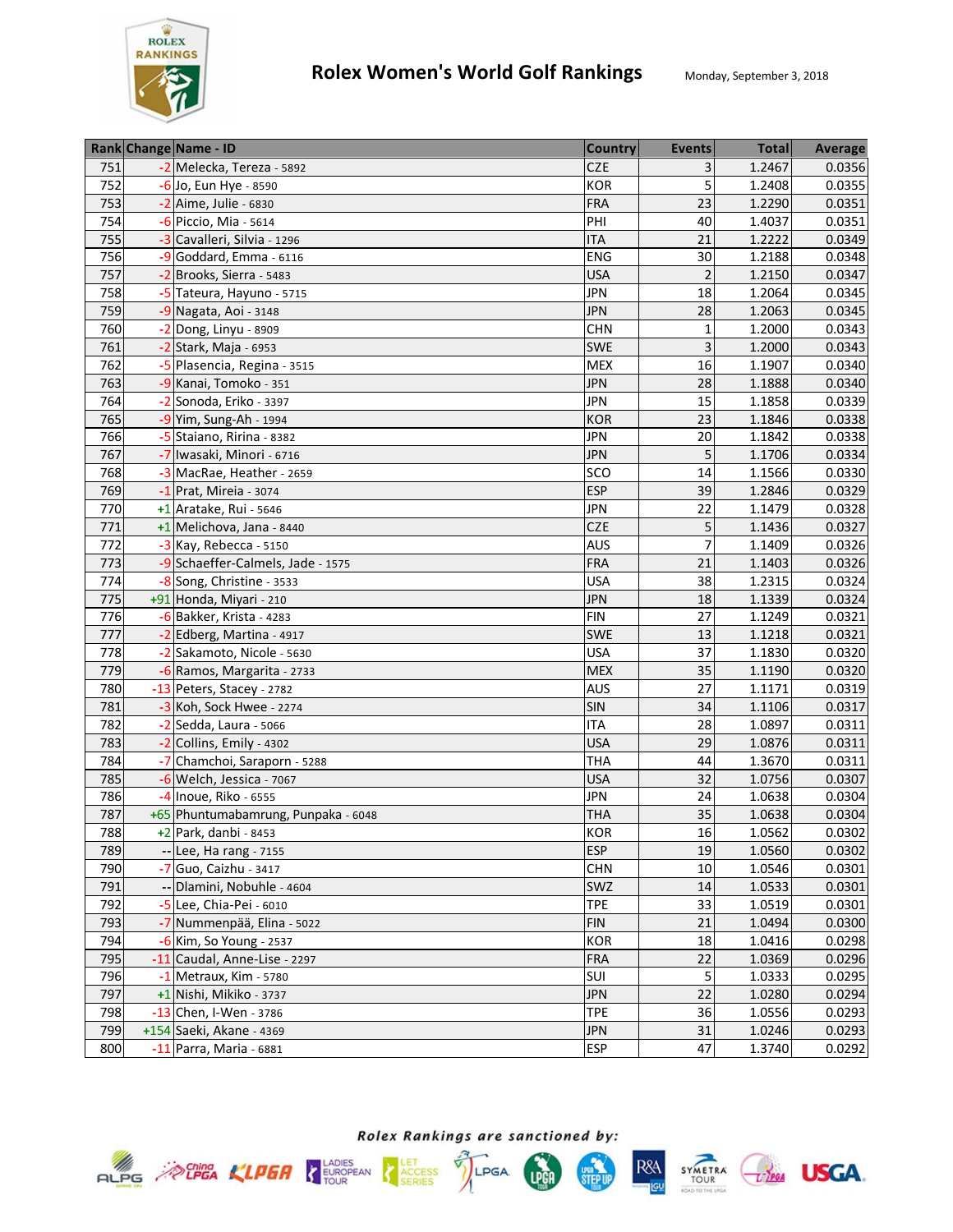

|     | Rank Change Name - ID            | <b>Country</b> | <b>Events</b>           | <b>Total</b> | Average |
|-----|----------------------------------|----------------|-------------------------|--------------|---------|
| 801 | -5 Sakashita, Rikako - 5554      | <b>JPN</b>     | 25                      | 1.0232       | 0.0292  |
| 802 | -10 Hirano, Jennifer - 5643      | <b>USA</b>     | 45                      | 1.3152       | 0.0292  |
| 803 | $-9$ Wang, Xinying - 4391        | <b>CHN</b>     | $\overline{7}$          | 1.0215       | 0.0292  |
| 804 | -7 Ishida, Kanako - 8379         | <b>JPN</b>     | 16                      | 1.0213       | 0.0292  |
| 805 | -6 Kizawa, Nobuko - 483          | <b>JPN</b>     | 16                      | 1.0146       | 0.0290  |
| 806 | -6 Kishibe, Momoko - 4038        | <b>JPN</b>     | 32                      | 1.0099       | 0.0289  |
| 807 | -1 Kaki, Yuna - 8583             | <b>JPN</b>     | 3                       | 1.0000       | 0.0286  |
| 808 | -1 Nerpin, Therese - 5015        | SWE            | 14                      | 1.0000       | 0.0286  |
| 809 | $-4$ An, So Hyeon - 6034         | <b>KOR</b>     | 23                      | 0.9943       | 0.0284  |
| 810 | -6 Wakui, Mayu - 6460            | <b>JPN</b>     | 6                       | 0.9938       | 0.0284  |
| 811 | $-10$ Chen, Hanna - 5953         | <b>TPE</b>     | 29                      | 0.9909       | 0.0283  |
| 812 | -19 Yang, Julie - 3927           | KOR            | 28                      | 0.9851       | 0.0281  |
| 813 | -11 Avanzo, Stefania - 4379      | <b>ITA</b>     | 27                      | 0.9826       | 0.0281  |
| 814 | -11 Nagel, Elizabeth - 6166      | <b>USA</b>     | 38                      | 1.0650       | 0.0280  |
| 815 | -7 Jansen, Jaclyn - 3654         | <b>USA</b>     | 12                      | 0.9743       | 0.0278  |
| 816 | -7 Martens, Caroline - 3041      | <b>NOR</b>     | 12                      | 0.9637       | 0.0275  |
| 817 | $-7$ Leander, My - 7011          | SWE            | 7                       | 0.9508       | 0.0272  |
| 818 | -7 Son, Yeon Jung - 8934         | <b>KOR</b>     | $\mathbf{1}$            | 0.9314       | 0.0266  |
| 819 | -5 Lian, Huize - 8746            | <b>CHN</b>     | 10                      | 0.9200       | 0.0263  |
| 820 | -8 De Guzman, Regina - 7076      | PHI            | 17                      | 0.9111       | 0.0260  |
| 821 | -6 Nicollet, Sharmila - 3095     | <b>IND</b>     | 14                      | 0.9099       | 0.0260  |
| 822 | -9 Arashiro, Riria - 6293        | <b>JPN</b>     | 3                       | 0.9093       | 0.0260  |
| 823 | -6 Takeyama, Karin - 4689        | <b>JPN</b>     | 19                      | 0.8935       | 0.0255  |
| 824 | -5 Schubert, Sophia - 8578       | <b>USA</b>     | 4                       | 0.8805       | 0.0252  |
| 825 | -9 Jordan-Higgins, Olivia - 4214 | JEY            | 26                      | 0.8805       | 0.0252  |
| 826 | -6 Pimpadsorn, Sangkaro - 3109   | <b>THA</b>     | 29                      | 0.8729       | 0.0249  |
| 827 | $-6$ Choi, Doey - 5597           | <b>AUS</b>     | 3                       | 0.8728       | 0.0249  |
| 828 | -5 Mills, Haley - 5337           | <b>USA</b>     | 12                      | 0.8700       | 0.0249  |
| 829 | $-11$ Chen, Meng Chu - 4675      | <b>TPE</b>     | 28                      | 0.8694       | 0.0248  |
| 830 | -6 Okada, Konoha - 6991          | <b>JPN</b>     | $\overline{\mathbf{c}}$ | 0.8611       | 0.0246  |
| 831 | -6 Lu, Hsin Yu - 6575            | <b>TPE</b>     | 6                       | 0.8514       | 0.0243  |
| 832 | -10 Stavnar, Madelene - 7190     | <b>NOR</b>     | 28                      | 0.8490       | 0.0243  |
| 833 | -6 Beautell, Maria - 1198        | <b>ESP</b>     | 19                      | 0.8474       | 0.0242  |
| 834 | -8 Richdale, Samantha - 2587     | CAN            | 38                      | 0.9124       | 0.0240  |
| 835 | -7 Ljungqvist, Sofia - 5381      | SWE            | 20                      | 0.8262       | 0.0236  |
| 836 | -6 Bredenhann, Bonita - 4601     | <b>RSA</b>     | $\mathbf 1$             | 0.8244       | 0.0236  |
| 837 | -6 Bunque, Stephanie - 6232      | <b>AUS</b>     | 5                       | 0.8204       | 0.0234  |
| 838 | -9 Chong, Hee Yun - 6700         | <b>KOR</b>     | 25                      | 0.8185       | 0.0234  |
| 839 | -5 Wu, Yi-Ching - 5425           | <b>TPE</b>     | 30                      | 0.8125       | 0.0232  |
| 840 | -5 Miyake, Momoka - 8561         | <b>JPN</b>     | 18                      | 0.8078       | 0.0231  |
| 841 | $-4$ Choi, Eun Song - 5434       | KOR            | 12                      | 0.8075       | 0.0231  |
| 842 | -3 Soisuwan, Onkanok - 6496      | <b>THA</b>     | 4                       | 0.7950       | 0.0227  |
| 843 | -11 Murray, Laura - 5191         | <b>SCO</b>     | 32                      | 0.7880       | 0.0225  |
| 844 | $-1$ Pan, Yen-Ling - 5958        | <b>TPE</b>     | 26                      | 0.7733       | 0.0221  |
| 845 | -5 Lee, Gi Ppuem - 5850          | KOR            | 19                      | 0.7697       | 0.0220  |
| 846 | -5 Hill, Nannette - 183          | <b>USA</b>     | 37                      | 0.8094       | 0.0219  |
| 847 | -2 Ikeda, Chihiro - 3946         | PHI            | 6                       | 0.7638       | 0.0218  |
| 848 | -10 Watson, Sally - 3027         | SCO            | 10                      | 0.7632       | 0.0218  |
| 849 | -7 Henriksson, Linda - 2694      | <b>FIN</b>     | 26                      | 0.7608       | 0.0217  |
| 850 | -3 Piyapattra, Michelle - 5988   | <b>USA</b>     | 40                      | 0.8633       | 0.0216  |







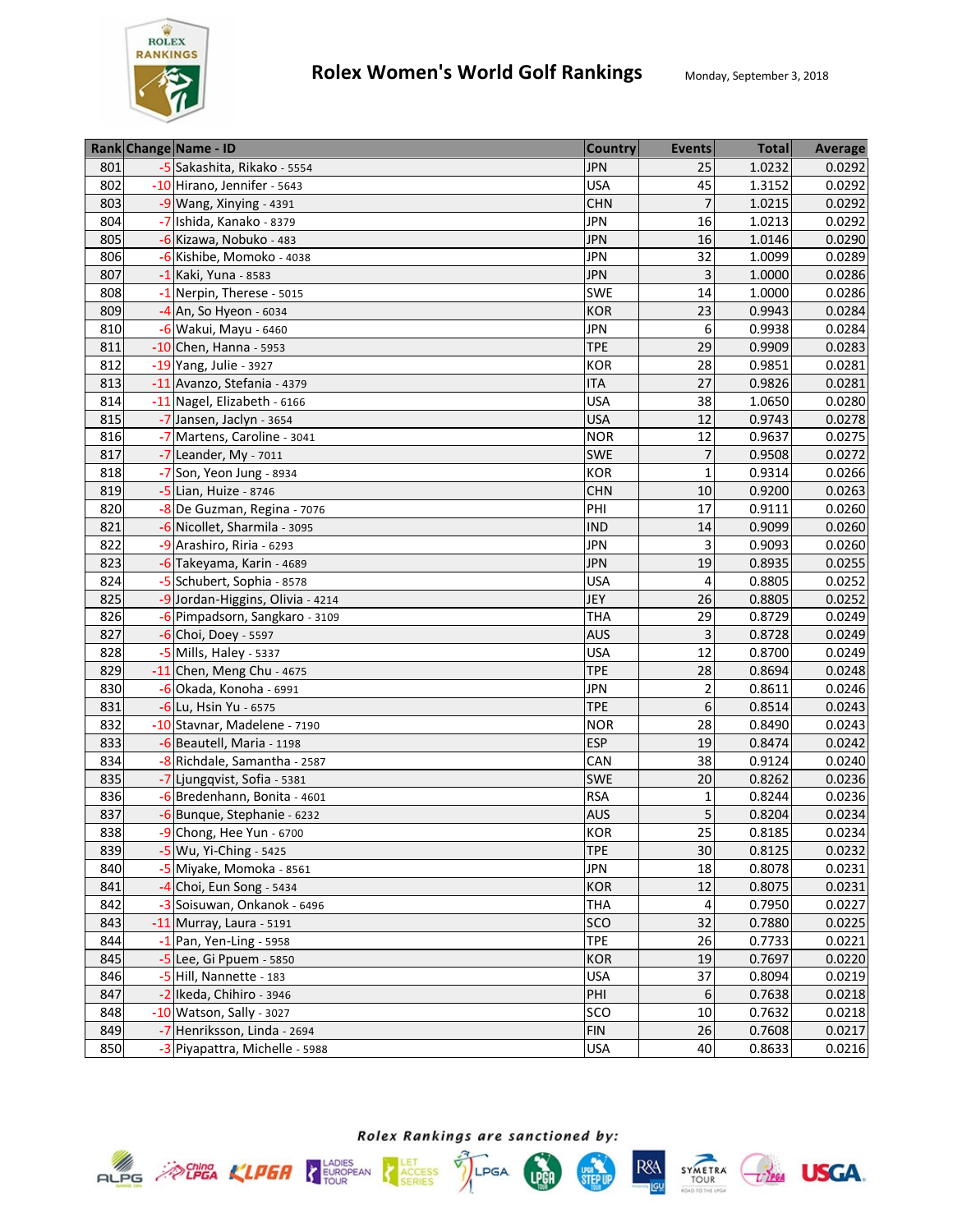

|     | Rank Change Name - ID             | <b>Country</b> | <b>Events</b>   | <b>Total</b> | <b>Average</b> |
|-----|-----------------------------------|----------------|-----------------|--------------|----------------|
| 851 | -3 Gidali, Manon - 4031           | <b>FRA</b>     | 22              | 0.7534       | 0.0215         |
| 852 | -6 Kotake, Rino - 4106            | <b>JPN</b>     | 11              | 0.7534       | 0.0215         |
| 853 | -2 Mori, Ayano - 8897             | <b>JPN</b>     | $\mathbf{1}$    | 0.7512       | 0.0215         |
| 854 | -10 Chen, Connie - 4223           | <b>RSA</b>     | $\overline{24}$ | 0.7506       | 0.0214         |
| 855 | -6 Kerdrit, Narisara - 3763       | <b>THA</b>     | 32              | 0.7376       | 0.0211         |
| 856 | -3 Kon, Ayana - 6706              | <b>JPN</b>     | 9               | 0.7375       | 0.0211         |
| 857 | +3 Abe, Lakareber - 8908          | <b>USA</b>     | 10              | 0.7375       | 0.0211         |
| 858 | -3 Hiraoka, Rui - 8502            | <b>JPN</b>     | 3               | 0.7345       | 0.0210         |
| 859 | +135 Penttila, Emily - 5037       | <b>FIN</b>     | 33              | 0.7315       | 0.0209         |
| 860 | $-6$ Choo, Hee Jeong - 6357       | <b>KOR</b>     | 12              | 0.7297       | 0.0208         |
| 861 | -4 Kobayashi, Yoshie - 4335       | <b>JPN</b>     | 23              | 0.7290       | 0.0208         |
| 862 | -6 An, Ho-yu - 7203               | <b>TPE</b>     | 9               | 0.7282       | 0.0208         |
| 863 | -2 Ishikawa, Yoko - 4074          | <b>JPN</b>     | 18              | 0.7249       | 0.0207         |
| 864 | -5 Seay, Brooke - 7346            | <b>USA</b>     | $\overline{2}$  | 0.7214       | 0.0206         |
| 865 | -- Laisne, Agathe - 6567          | <b>FRA</b>     | 3               | 0.7122       | 0.0203         |
| 866 | -4 Saitoh, Yuko - 1548            | <b>JPN</b>     | 13              | 0.7096       | 0.0203         |
| 867 | -4 Lindner, Ann-Kathrin - 4555    | <b>GER</b>     | 20              | 0.7050       | 0.0201         |
| 868 | $-4$ Fish, Shannon - 4668         | <b>USA</b>     | 42              | 0.8416       | 0.0200         |
| 869 | $-2$ Yonezawa, Yu - 4628          | <b>JPN</b>     | 13              | 0.7000       | 0.0200         |
| 870 | -2 Wang, Jiayi - 7205             | <b>CHN</b>     | 3               | 0.6893       | 0.0197         |
| 871 | -13 Jang, Soo Hwa - 3604          | <b>KOR</b>     | 31              | 0.6893       | 0.0197         |
| 872 | +132 Williams, Chloe - 6932       | <b>WAL</b>     | 20              | 0.6855       | 0.0196         |
| 873 | -4 Cuturi, Francesca - 6085       | <b>RSA</b>     | 16              | 0.6846       | 0.0196         |
| 874 | +87 Sanchez Zuluaga, Laura - 5997 | <b>ESP</b>     | 25              | 0.6841       | 0.0195         |
| 875 | -5 Ishiyama, Chiaki - 4247        | <b>JPN</b>     | 19              | 0.6785       | 0.0194         |
| 876 | -- CHULYA, Jackie - 8687          | <b>THA</b>     | 11              | 0.6740       | 0.0193         |
| 877 | -6 Lee, Sujin - 5487              | <b>KOR</b>     | 10              | 0.6736       | 0.0192         |
| 878 | -- Lin, Yezhou - 4769             | <b>CHN</b>     | 25              | 0.6719       | 0.0192         |
| 879 | -7 Sakashita, Rieko - 3650        | <b>JPN</b>     | 26              | 0.6716       | 0.0192         |
| 880 | -6 Hiraki, Arina - 6576           | <b>JPN</b>     | 8               | 0.6710       | 0.0192         |
| 881 | -31 Jorgensen, Malene - 2389      | <b>DEN</b>     | 9               | 0.6667       | 0.0190         |
| 882 | $-9$ Zhou, Jiayi - 4838           | <b>CHN</b>     | 28              | 0.6664       | 0.0190         |
| 883 | -4 Suganuma, Nana - 7243          | <b>JPN</b>     | 5               | 0.6612       | 0.0189         |
| 884 | -2 lee, ji hyun3 - 8906           | <b>KOR</b>     | $\overline{1}$  | 0.6589       | 0.0188         |
| 885 | -10 Cabrera-Bello, Emma - 1279    | <b>ESP</b>     | 4               | 0.6581       | 0.0188         |
| 886 | -6 Maggetti, Anais - 2954         | SUI            | 31              | 0.6568       | 0.0188         |
| 887 | -4 Usui, Reika - 5406             | <b>JPN</b>     | 7               | 0.6543       | 0.0187         |
| 888 | +89 Damian, Nur Durriyah - 6701   | <b>MAS</b>     | 6               | 0.6513       | 0.0186         |
| 889 | -5 Rigon, Margherita - 1082       | <b>ITA</b>     | 9               | 0.6506       | 0.0186         |
| 890 | -5 Obayashi, Nao - 7241           | <b>JPN</b>     | $\overline{2}$  | 0.6428       | 0.0184         |
| 891 | -14 Johnson, Trish - 321          | ENG            | 17              | 0.6395       | 0.0183         |
| 892 | -11 Boonraksasat, Thanutra - 6135 | <b>THA</b>     | 37              | 0.6727       | 0.0182         |
| 893 | -5 Ng, Winnie - 7259              | MAS            | 3               | 0.6361       | 0.0182         |
| 894 | $-4$ Chen, Cih-Hui - 5713         | <b>TPE</b>     | 21              | 0.6318       | 0.0181         |
| 895 | $-8$ Ha, Jennifer - 5484          | CAN            | 38              | 0.6850       | 0.0180         |
| 896 | -10 Lovelady, Victoria - 3878     | <b>BRA</b>     | 21              | 0.6304       | 0.0180         |
| 897 | -6 Then, Gabriella - 3973         | <b>USA</b>     | 26              | 0.6273       | 0.0179         |
| 898 | -9 Davies, Rosie - 5826           | ENG            | 25              | 0.6245       | 0.0178         |
| 899 | -4 Yamashita, Miyu - 7214         | <b>JPN</b>     | $\overline{2}$  | 0.6225       | 0.0178         |
| 900 | -3 Tsujioka, Airi - 8384          | <b>JPN</b>     | 25              | 0.6200       | 0.0177         |









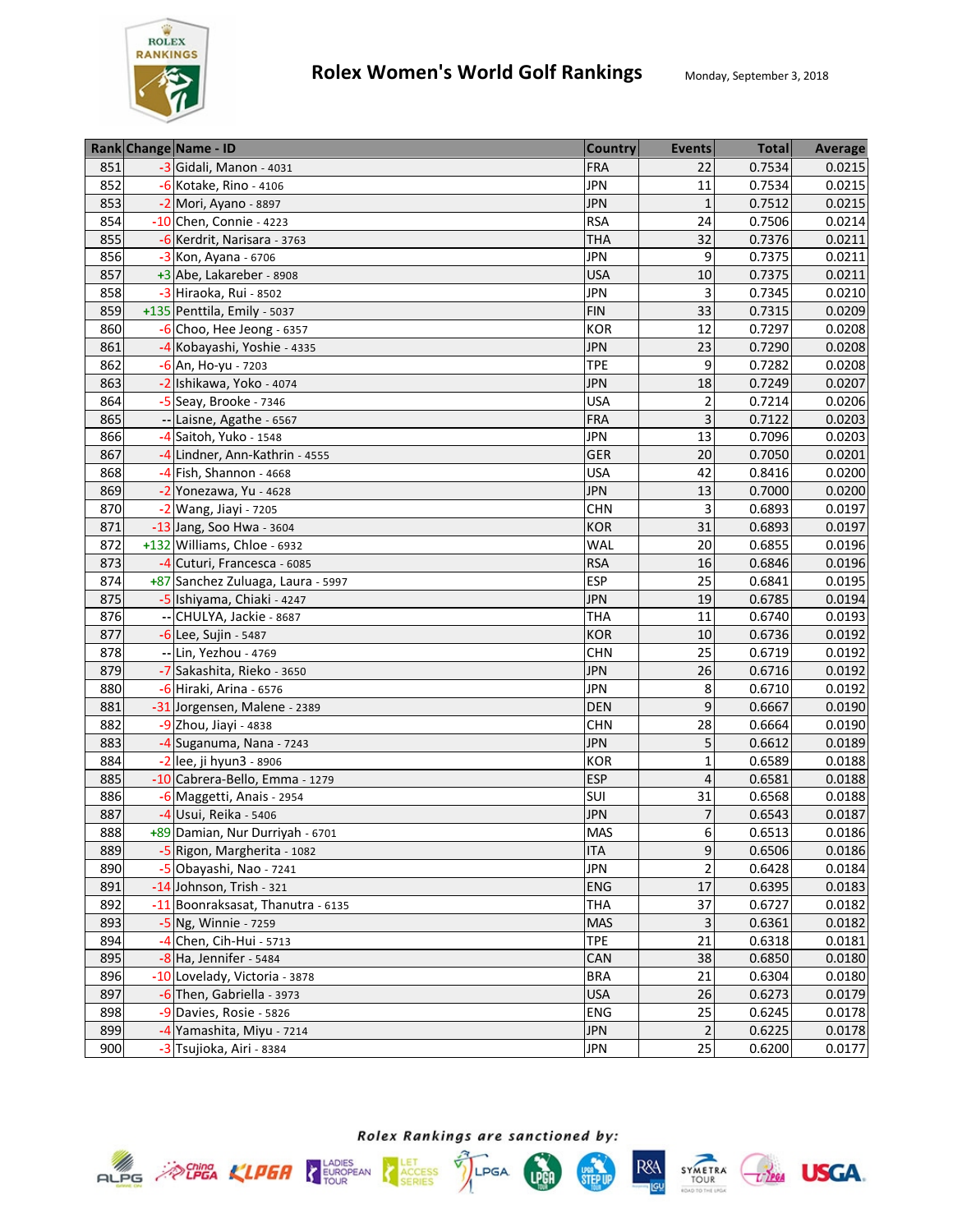

|     | Rank Change Name - ID           | <b>Country</b> | <b>Events</b>           | <b>Total</b> | <b>Average</b> |
|-----|---------------------------------|----------------|-------------------------|--------------|----------------|
| 901 | -5 Honda, Nao - 4486            | <b>JPN</b>     | 21                      | 0.6191       | 0.0177         |
| 902 | $-9$ Ueno, Nanako - 6079        | <b>JPN</b>     | 5                       | 0.6180       | 0.0177         |
| 903 | -3 Yun, Ha Yeon - 6071          | KOR            | $\overline{2}$          | 0.6153       | 0.0176         |
| 904 | -5 Ployumsri, Piyathida - 4612  | <b>THA</b>     | 19                      | 0.6059       | 0.0173         |
| 905 | -7 Higashi, Aoi - 6703          | <b>JPN</b>     | 26                      | 0.6055       | 0.0173         |
| 906 | -5 Eum, Sun Jae - 5849          | <b>KOR</b>     | 5                       | 0.6014       | 0.0172         |
| 907 | -15 Gilly, Eva - 4932           | <b>FRA</b>     | 31                      | 0.6010       | 0.0172         |
| 908 | -3 Kagasono, Mami - 4624        | <b>JPN</b>     | $\overline{7}$          | 0.6000       | 0.0171         |
| 909 | -3 Benzekri, Marion - 4863      | <b>FRA</b>     | 9                       | 0.6000       | 0.0171         |
| 910 | -3 Dodd, Marissa - 6545         | <b>USA</b>     | 33                      | 0.5965       | 0.0170         |
| 911 | -17 Benvenuto, Brittany - 4174  | <b>USA</b>     | 28                      | 0.5964       | 0.0170         |
| 912 | $-9$ Seo, Hee - 5684            | KOR            | 24                      | 0.5941       | 0.0170         |
| 913 | $-5$ Britt, Jordan - 6264       | <b>USA</b>     | 32                      | 0.5927       | 0.0169         |
| 914 | -12 Lee, Myung Hwan - 3902      | <b>KOR</b>     | 6                       | 0.5927       | 0.0169         |
| 915 | -11 Zasio, Salome - 6889        | <b>FRA</b>     | 5                       | 0.5869       | 0.0168         |
| 916 | -7 HWANG, Min Jeong - 6854      | KOR            | 4                       | 0.5765       | 0.0165         |
| 917 | -3 Cloots, leslie - 5859        | <b>BEL</b>     | 27                      | 0.5760       | 0.0165         |
| 918 | -7 Morgan, Victoria - 7084      | <b>USA</b>     | 29                      | 0.5744       | 0.0164         |
| 919 | -7 Ji, Yifan - 6391             | <b>CHN</b>     | 14                      | 0.5715       | 0.0163         |
| 920 | -10 Furuya, Kyoko - 38          | <b>JPN</b>     | 41                      | 0.6657       | 0.0162         |
| 921 | -4 Grechi, Emma - 6493          | <b>FRA</b>     | 18                      | 0.5672       | 0.0162         |
| 922 | -7 Foster, Christina - 6421     | CAN            | 14                      | 0.5655       | 0.0162         |
| 923 | -7 PARK, Jin Hee2 - 7371        | <b>KOR</b>     | 17                      | 0.5611       | 0.0160         |
| 924 | -6 Newell, Alexandra - 6670     | <b>USA</b>     | 30                      | 0.5576       | 0.0159         |
| 925 | -12 Wei, Yun-Jye - 1891         | <b>TPE</b>     | 22                      | 0.5565       | 0.0159         |
| 926 | -6 Nagai, Natsu - 832           | <b>JPN</b>     | 25                      | 0.5540       | 0.0158         |
| 927 | -8 Yoshimoto, Kokone - 6598     | <b>JPN</b>     | 4                       | 0.5518       | 0.0158         |
| 928 | -6 Na, Grace - 3996             | <b>USA</b>     | 33                      | 0.5479       | 0.0157         |
| 929 | -8 Jung, Ji Yu - 6931           | <b>KOR</b>     | $\overline{\mathbf{4}}$ | 0.5468       | 0.0156         |
| 930 | -5 Yoopan, Tiranan - 2278       | <b>THA</b>     | 27                      | 0.5456       | 0.0156         |
| 931 | $-3$ Dunn, Moira - 1465         | <b>USA</b>     | $\mathbf{1}$            | 0.5425       | 0.0155         |
| 932 | +95 Giles, Samantha - 5522      | ENG            | 14                      | 0.5422       | 0.0155         |
| 933 | -9 Sakuma, Ayame - 7215         | <b>JPN</b>     | 26                      | 0.5406       | 0.0154         |
| 934 | -8 Stranius, Oona - 5090        | <b>FIN</b>     | 22                      | 0.5387       | 0.0154         |
| 935 | $-4$ Choi, Sandy - 8553         | <b>KOR</b>     | 16                      | 0.5285       | 0.0151         |
| 936 | -4 Yin, Ruoning - 6803          | <b>CHN</b>     | 3                       | 0.5280       | 0.0151         |
| 937 | -4 Bernal, Piti Martinez - 5831 | <b>ESP</b>     | 28                      | 0.5242       | 0.0150         |
| 938 | $-11$ Yeh, Hsin-Ning - 4131     | <b>TPE</b>     | 38                      | 0.5672       | 0.0149         |
| 939 | -9 Chang, Hsuan-Ping - 4726     | <b>TPE</b>     | 31                      | 0.5191       | 0.0148         |
| 940 | -6 Maetzler, Melanie - 4253     | SUI            | 26                      | 0.5181       | 0.0148         |
| 941 | $-12$ Lee, Luciane - 6199       | <b>BRA</b>     | 32                      | 0.5174       | 0.0148         |
| 942 | -7 Fourquier, Marie - 4925      | FRA            | 24                      | 0.5159       | 0.0147         |
| 943 | -20 Matharu, Kiran - 2287       | <b>ENG</b>     | 17                      | 0.5118       | 0.0146         |
| 944 | -8 Shiba, Ayaka - 7240          | <b>JPN</b>     | 13                      | 0.5101       | 0.0146         |
| 945 | -8 Lee, Chae Eun 2 - 8387       | <b>KOR</b>     | 4                       | 0.5058       | 0.0145         |
| 946 | -8 Henrikson, Emma - 4946       | SWE            | 26                      | 0.5052       | 0.0144         |
| 947 | -7 Ren, Yue - 8497              | <b>CHN</b>     | 10                      | 0.5048       | 0.0144         |
| 948 | -2 Ladgratok, Mookharin - 5287  | THA            | 37                      | 0.5280       | 0.0143         |
| 949 | -10 Rah, Jane - 1055            | <b>USA</b>     | 14                      | 0.4988       | 0.0143         |
| 950 | -9 Cassidy, Chantelle - 3473    | <b>NZL</b>     | 5                       | 0.4978       | 0.0142         |







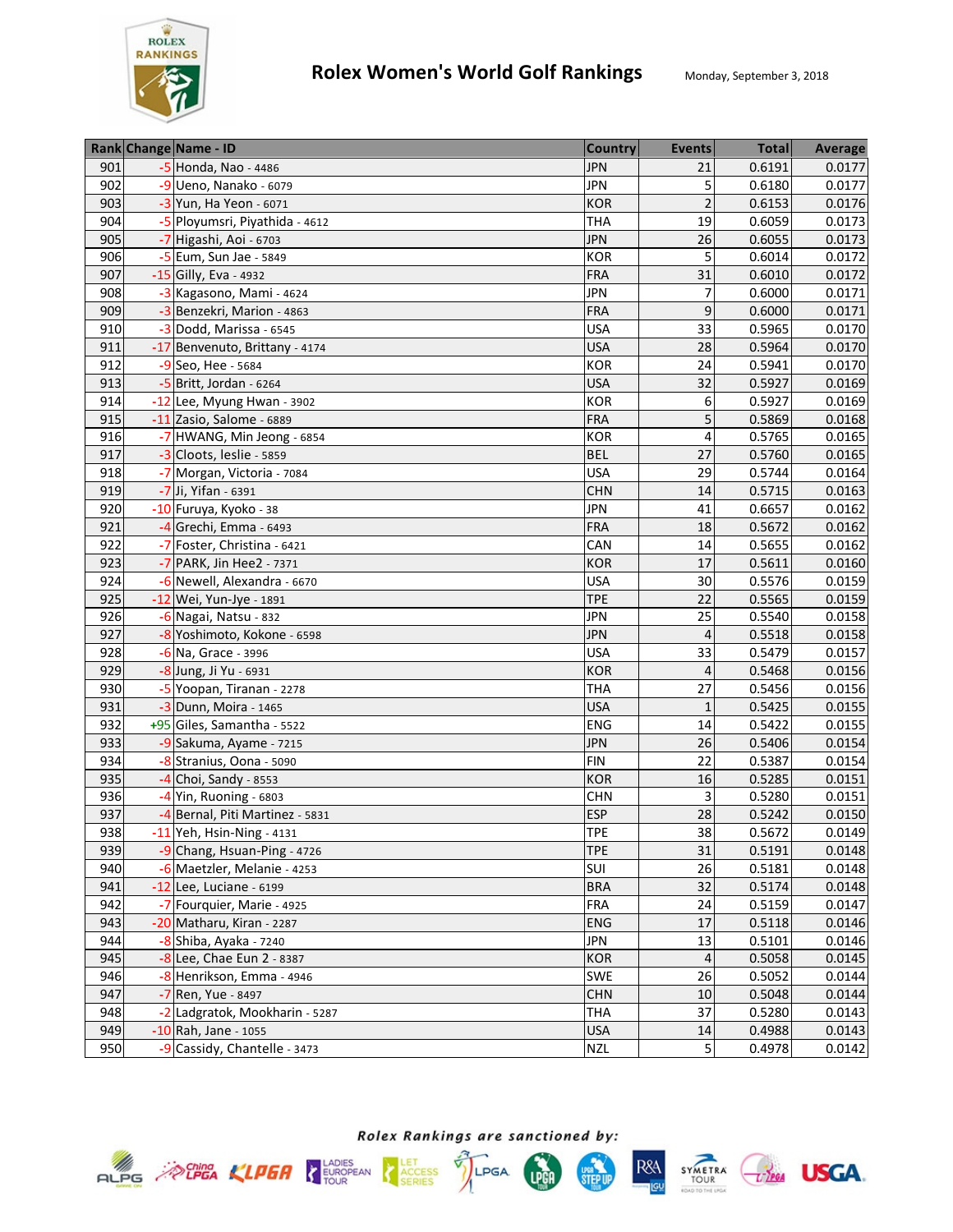

|      | Rank Change Name - ID                | <b>Country</b> | <b>Events</b>  | <b>Total</b> | <b>Average</b> |
|------|--------------------------------------|----------------|----------------|--------------|----------------|
| 951  | -9 Hurtado, Paula - 4540             | COL            | 27             | 0.4942       | 0.0141         |
| 952  | -7 Noritomi, Yui - 6459              | <b>JPN</b>     | 17             | 0.4905       | 0.0140         |
| 953  | -10 Raksachat, Nanthikarn - 4709     | <b>THA</b>     | 26             | 0.4902       | 0.0140         |
| 954  | $-2$ Resen, Stina - 6447             | <b>NOR</b>     | 12             | 0.4900       | 0.0140         |
| 955  | -11 Masada, Yumeno - 5493            | <b>JPN</b>     | 5              | 0.4895       | 0.0140         |
| 956  | -7 Yuan, Celina - 4448               | <b>AUS</b>     | 28             | 0.4888       | 0.0140         |
| 957  | -7 Oshiro, Minami - 3920             | <b>JPN</b>     | 12             | 0.4879       | 0.0139         |
| 958  | -7 Sakai, Chie - 1551                | <b>JPN</b>     | 13             | 0.4879       | 0.0139         |
| 959  | -11 Teare, Kassidy - 7106            | <b>USA</b>     | 37             | 0.5009       | 0.0135         |
| 960  | -1 Yusabai, Panitta - 8752           | <b>THA</b>     | 8              | 0.4725       | 0.0135         |
| 961  | -14 Tong, Elizabeth - 5814           | CAN            | 41             | 0.5523       | 0.0135         |
| 962  | -8 Anno, Akie - 2165                 | <b>JPN</b>     | 17             | 0.4696       | 0.0134         |
| 963  | -5 Ota, Sara - 6906                  | <b>JPN</b>     | $\overline{2}$ | 0.4687       | 0.0134         |
| 964  | -9 Kang, Yeo-Jin - 365               | KOR            | 23             | 0.4686       | 0.0134         |
| 965  | -8 Vanova, Sideri - 5089             | <b>CZE</b>     | 20             | 0.4677       | 0.0134         |
| 966  | -6 Jung, Yunji - 8504                | <b>KOR</b>     | 4              | 0.4658       | 0.0133         |
| 967  | -4 Han, Jung-Eun - 2572              | <b>KOR</b>     | 17             | 0.4602       | 0.0131         |
| 968  | $-6$ Stubbs, Paige - 5594            | <b>AUS</b>     | 20             | 0.4600       | 0.0131         |
| 969  | -5 Jao-Javanil, Chirapat - 6162      | <b>THA</b>     | 27             | 0.4579       | 0.0131         |
| 970  | -3 Sverdloff, Dulcie - 8612          | ENG            | 9              | 0.4567       | 0.0130         |
| 971  | $-5$ Chi, Young Jin - 5400           | <b>KOR</b>     | 22             | 0.4529       | 0.0129         |
| 972  | -16 Tsai, Rebecca - 6142             | <b>TPE</b>     | 20             | 0.4516       | 0.0129         |
| 973  | -4 ATCHARERK, Waralee - 8992         | <b>THA</b>     | $\mathbf{1}$   | 0.4500       | 0.0129         |
| 974  | -- Hahn, Jennifer - 7041             | <b>USA</b>     | 15             | 0.4500       | 0.0129         |
| 975  | -5 Yuan, Hexi - 8496                 | <b>CHN</b>     | 8              | 0.4475       | 0.0128         |
| 976  | -11 Iseri, Mihoko - 267              | <b>JPN</b>     | 13             | 0.4462       | 0.0127         |
| 977  | -- Moork, Filippa - 6426             | SWE            | $\overline{2}$ | 0.4400       | 0.0126         |
| 978  | -4 Peronnin, Emie - 8721             | <b>FRA</b>     | $\mathbf 2$    | 0.4379       | 0.0125         |
| 979  | $-4$ Kim, Jung Yeon - 6403           | <b>KOR</b>     | $\mathbf{1}$   | 0.4372       | 0.0125         |
| 980  | -4 Claisse, Mathilde - 6489          | <b>FRA</b>     | 3              | 0.4337       | 0.0124         |
| 981  | $-8$ Du, Mohan - 5693                | <b>CHN</b>     | 16             | 0.4327       | 0.0124         |
| 982  | -4 Liu, Yiyi - 6173                  | <b>CHN</b>     | 6              | 0.4261       | 0.0122         |
| 983  | -11 Lee, Joo-Mi - 4651               | <b>KOR</b>     | 40             | 0.4866       | 0.0122         |
| 984  | -5 Newell, Anneliese - 8872          | <b>USA</b>     | 9              | 0.4250       | 0.0121         |
| 985  | $-1$ Furuya, Shoka - 8895            | <b>JPN</b>     | $\mathbf{1}$   | 0.4141       | 0.0118         |
| 986  | +1 Inoue, Saki - 4654                | <b>JPN</b>     | 40             | 0.4722       | 0.0118         |
| 987  | $-1$ Clews, Gemma - 5518             | <b>ENG</b>     | 7              | 0.4116       | 0.0118         |
| 988  | -- Kim-Schaad, Ina - 7143            | <b>USA</b>     | 6              | 0.4109       | 0.0117         |
| 989  | -7 Banke, Sara - 6591                | <b>USA</b>     | 32             | 0.4109       | 0.0117         |
| 990  | -5 KIM, KYULY2 - 7359                | KOR            | 26             | 0.4104       | 0.0117         |
| 991  | -8 Park, Gyo Rin - 6119              | KOR            | 4              | 0.4070       | 0.0116         |
| 992  | -2 Park, Jihye - 8713                | <b>AUS</b>     | 2              | 0.4069       | 0.0116         |
| 993  | -- Tukiainen, Emilia - 6020          | <b>FIN</b>     | 3              | 0.4050       | 0.0116         |
| 994  | -14 Yan, Panpan - 3375               | CHN            | 12             | 0.4046       | 0.0116         |
| 995  | -27 Vilatte Farret, Alexandra - 1860 | <b>FRA</b>     | 11             | 0.4042       | 0.0115         |
| 996  | -7 Kim, Mindy - 2885                 | <b>KOR</b>     | 21             | 0.4018       | 0.0115         |
| 997  | +192 Wang, Tianyu - 4805             | <b>CHN</b>     | 6              | 0.3948       | 0.0113         |
| 998  | -2 Yamaguchi, Hiroko - 1967          | <b>JPN</b>     | 20             | 0.3898       | 0.0111         |
| 999  | -4 Wang, Mengzhu - 5228              | <b>CHN</b>     | 14             | 0.3898       | 0.0111         |
| 1000 | -2 Luiza, Altmann - 7100             | <b>BRA</b>     | 15             | 0.3892       | 0.0111         |









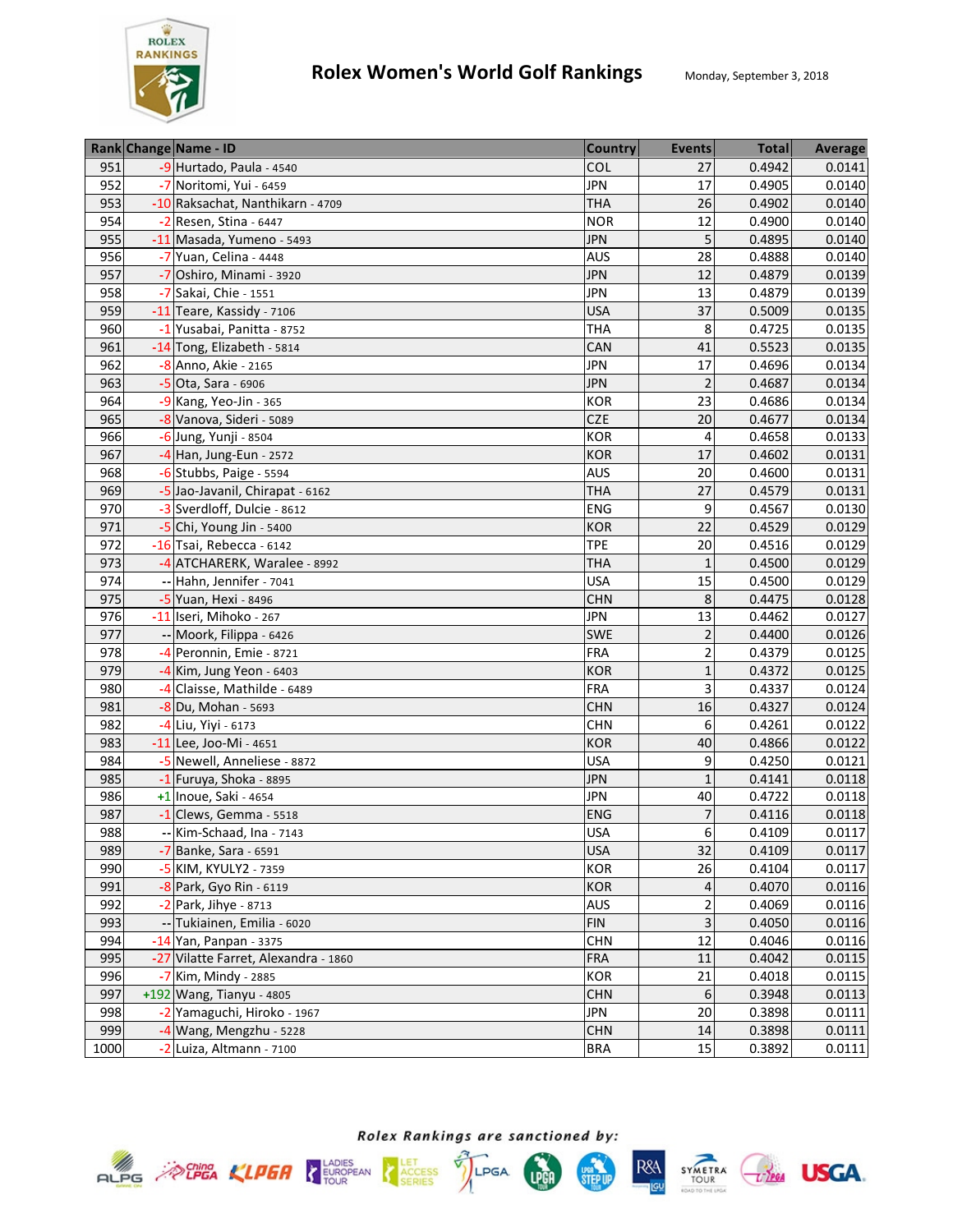

| 1001<br>-9 Mao, Briana - 4567<br><b>USA</b><br>19<br>0.3857<br>0.0110<br><b>JPN</b><br>1002<br>-2 Kameda, Airi - 5966<br>30<br>0.3845<br>0.0110<br>9<br>1003<br>-32 Kim, jeong Soo - 4396<br><b>KOR</b><br>0.3840<br>0.0110<br>1004<br>-7 Walshe, Alison - 2503<br><b>USA</b><br>18<br>0.3832<br>0.0109<br><b>USA</b><br>13<br>1005<br>+154 Chow, Marissa - 5806<br>0.3822<br>0.0109<br>1006<br>-5 Da Eun, Kim - 8637<br><b>KOR</b><br>$\mathbf{1}$<br>0.3817<br>0.0109<br>1007<br>-8 Rodriguez, Cyna - 5930<br>18<br>0.3815<br>0.0109<br>PHI<br>1008<br>-6 Shinozaki, Mana - 7375<br><b>JPN</b><br>11<br>0.3800<br>0.0109<br>1009<br>-4 Loomboonruang, Pinrath - 4286<br><b>JPN</b><br>3<br>0.3796<br>0.0108<br>0.3769<br>1010<br><b>JPN</b><br>11<br>0.0108<br>-3 Yamashita, Miki - 6074<br>1011<br>0.3759<br>0.0107<br>-5 Iwai, Chisato - 8814<br><b>JPN</b><br>1<br>24<br>0.3757<br>1012<br>-9 Morrakotpan, Janya - 4087<br><b>THA</b><br>0.0107<br>9<br>0.3713<br>1013<br>-22 Kim, Ree An - 6713<br><b>KOR</b><br>0.0106<br>1014<br>-6 Shinsakaue, Yuko - 1620<br><b>JPN</b><br>24<br>0.3701<br>0.0106<br>1015<br>-34 Kwak, Bo Mi - 4631<br>11<br>0.3622<br><b>KOR</b><br>0.0103<br>1016<br><b>THA</b><br>$\mathbf{1}$<br>0.3600<br>-5 Konsunthea, Ornnicha - 4581<br>0.0103<br>1017<br>11<br>0.3588<br>POR<br>0.0103<br>-8 De Sa Pereira, Joana - 6381<br>$\overline{2}$<br>0.3522<br>1018<br>-5 Thomsen, Puk lyng - 7345<br>0.0101<br><b>DEN</b><br>6<br>1019<br>-- An, Keun Yeong - 4515<br><b>KOR</b><br>0.3520<br>0.0101<br>3<br>0.3500<br>1020<br>-3 Coffa, Pasqualle - 8690<br>0.0100<br><b>NED</b><br>1021<br>-5 Jandel, Emma - 2624<br>0.0099<br><b>USA</b><br>41<br>0.4051<br>1022<br>-7 Tsuruse, Kagetsu - 8617<br><b>JPN</b><br>$\overline{2}$<br>0.3453<br>0.0099<br>1023<br>SWE<br>3<br>0.3450<br>0.0099<br>-2 Bringner, Sofie - 6956<br>1024<br>0.3447<br>0.0098<br>+257 Lee, Ye Seul - 6170<br>KOR<br>24<br>1025<br>-11 Mori, Miho - 2924<br>35<br>0.3426<br><b>JPN</b><br>0.0098<br>21<br>1026<br>-6 Murata, Risa - 4399<br><b>JPN</b><br>0.3417<br>0.0098<br>1027<br>-9 Fukushima, Akiko - 33<br>$\overline{7}$<br><b>JPN</b><br>0.0097<br>0.3410<br>1028<br>-9 Ji, Isabel - 4423<br>11<br><b>CHN</b><br>0.3407<br>0.0097<br>1029<br>-6 Castren, Matilda - 4022<br><b>FIN</b><br>15<br>0.3401<br>0.0097<br>1030<br>8<br>0.3361<br><b>JPN</b><br>0.0096<br>-20 Sadoyama, Riri - 6707<br>1031<br><b>JPN</b><br>0.3330<br>-6 Nishiyama, Miki - 4042<br>24<br>0.0095<br>1032<br>0.3282<br>-8 LIU, Shu-Yin - 6679<br><b>TPE</b><br>20<br>0.0094<br>1033<br>-7 O'Donnell, Catherine - 5274<br><b>USA</b><br>28<br>0.3236<br>0.0092<br><b>ESP</b><br>0.3212<br>1034<br>18<br>0.0092<br>$-6$ Fear, Natasha - 6935<br>1035<br>-6 Xiao, Qifeng - 4702<br><b>CHN</b><br>11<br>0.3198<br>0.0091<br><b>TPE</b><br>19<br>0.3192<br>0.0091<br>1036<br>-6 Huang, Yomaris - 5943<br>1037<br><b>JPN</b><br>17<br>0.3171<br>0.0091<br>-25 Kitada, Rui - 480<br>1038<br><b>JPN</b><br>3<br>-5 Kimura, Madoka - 8661<br>0.3113<br>0.0089<br>1039<br>-7 Lewthwaite, Lejan - 7264<br><b>RSA</b><br>0.3087<br>0.0088<br>14<br>5<br>1040<br>-6 Yonaha, Miki - 3845<br>0.3056<br>0.0087<br>JPN<br>17<br>1041<br><b>TPE</b><br>0.3008<br>$-6$ Tsai, Hsin-En - 4384<br>0.0086<br>$\overline{2}$<br>1042<br>CZE<br>Vlasinova, Katerina - 5471<br>0.3000<br>0.0086<br>17<br>1043<br>-6 Takushima, Mika - 1767<br><b>JPN</b><br>0.2998<br>0.0086<br>17<br>1044<br><b>JPN</b><br>0.2986<br>0.0085<br>$-6$ Oyama, Ayumi - 3853<br><b>JPN</b><br>1045<br>-4 Chiba, Hana - 8557<br>0.2976<br>0.0085<br>4<br>12<br>1046<br><b>JPN</b><br>-2 Seto, Mizuki - 5933<br>0.2945<br>0.0084<br>1047<br>-7 Reynolds, Jean - 3165<br><b>USA</b><br>40<br>0.3351<br>0.0084<br>1048<br>0.0083<br>-17 Koh, Michelle - 5512<br>MAS<br>29<br>0.2913<br>1049<br>0.0083<br>-6 Horsford, Lauren - 6113<br><b>ENG</b><br>11<br>0.2910<br>1050<br>$-2$ Weng, Liting - 6011<br>29 |  | Rank Change Name - ID | <b>Country</b> | <b>Events</b> | <b>Total</b> | <b>Average</b> |
|-------------------------------------------------------------------------------------------------------------------------------------------------------------------------------------------------------------------------------------------------------------------------------------------------------------------------------------------------------------------------------------------------------------------------------------------------------------------------------------------------------------------------------------------------------------------------------------------------------------------------------------------------------------------------------------------------------------------------------------------------------------------------------------------------------------------------------------------------------------------------------------------------------------------------------------------------------------------------------------------------------------------------------------------------------------------------------------------------------------------------------------------------------------------------------------------------------------------------------------------------------------------------------------------------------------------------------------------------------------------------------------------------------------------------------------------------------------------------------------------------------------------------------------------------------------------------------------------------------------------------------------------------------------------------------------------------------------------------------------------------------------------------------------------------------------------------------------------------------------------------------------------------------------------------------------------------------------------------------------------------------------------------------------------------------------------------------------------------------------------------------------------------------------------------------------------------------------------------------------------------------------------------------------------------------------------------------------------------------------------------------------------------------------------------------------------------------------------------------------------------------------------------------------------------------------------------------------------------------------------------------------------------------------------------------------------------------------------------------------------------------------------------------------------------------------------------------------------------------------------------------------------------------------------------------------------------------------------------------------------------------------------------------------------------------------------------------------------------------------------------------------------------------------------------------------------------------------------------------------------------------------------------------------------------------------------------------------------------------------------------------------------------------------------------------------------------------------------------------------------------------------------------------------------------------------------------------------------------------------------------------------------------------------------------------------------------------------------------------------------------------------------------------------------------------------------------------------------------------------------------------------------------------------------------------------------------|--|-----------------------|----------------|---------------|--------------|----------------|
|                                                                                                                                                                                                                                                                                                                                                                                                                                                                                                                                                                                                                                                                                                                                                                                                                                                                                                                                                                                                                                                                                                                                                                                                                                                                                                                                                                                                                                                                                                                                                                                                                                                                                                                                                                                                                                                                                                                                                                                                                                                                                                                                                                                                                                                                                                                                                                                                                                                                                                                                                                                                                                                                                                                                                                                                                                                                                                                                                                                                                                                                                                                                                                                                                                                                                                                                                                                                                                                                                                                                                                                                                                                                                                                                                                                                                                                                                                                                                 |  |                       |                |               |              |                |
|                                                                                                                                                                                                                                                                                                                                                                                                                                                                                                                                                                                                                                                                                                                                                                                                                                                                                                                                                                                                                                                                                                                                                                                                                                                                                                                                                                                                                                                                                                                                                                                                                                                                                                                                                                                                                                                                                                                                                                                                                                                                                                                                                                                                                                                                                                                                                                                                                                                                                                                                                                                                                                                                                                                                                                                                                                                                                                                                                                                                                                                                                                                                                                                                                                                                                                                                                                                                                                                                                                                                                                                                                                                                                                                                                                                                                                                                                                                                                 |  |                       |                |               |              |                |
|                                                                                                                                                                                                                                                                                                                                                                                                                                                                                                                                                                                                                                                                                                                                                                                                                                                                                                                                                                                                                                                                                                                                                                                                                                                                                                                                                                                                                                                                                                                                                                                                                                                                                                                                                                                                                                                                                                                                                                                                                                                                                                                                                                                                                                                                                                                                                                                                                                                                                                                                                                                                                                                                                                                                                                                                                                                                                                                                                                                                                                                                                                                                                                                                                                                                                                                                                                                                                                                                                                                                                                                                                                                                                                                                                                                                                                                                                                                                                 |  |                       |                |               |              |                |
|                                                                                                                                                                                                                                                                                                                                                                                                                                                                                                                                                                                                                                                                                                                                                                                                                                                                                                                                                                                                                                                                                                                                                                                                                                                                                                                                                                                                                                                                                                                                                                                                                                                                                                                                                                                                                                                                                                                                                                                                                                                                                                                                                                                                                                                                                                                                                                                                                                                                                                                                                                                                                                                                                                                                                                                                                                                                                                                                                                                                                                                                                                                                                                                                                                                                                                                                                                                                                                                                                                                                                                                                                                                                                                                                                                                                                                                                                                                                                 |  |                       |                |               |              |                |
|                                                                                                                                                                                                                                                                                                                                                                                                                                                                                                                                                                                                                                                                                                                                                                                                                                                                                                                                                                                                                                                                                                                                                                                                                                                                                                                                                                                                                                                                                                                                                                                                                                                                                                                                                                                                                                                                                                                                                                                                                                                                                                                                                                                                                                                                                                                                                                                                                                                                                                                                                                                                                                                                                                                                                                                                                                                                                                                                                                                                                                                                                                                                                                                                                                                                                                                                                                                                                                                                                                                                                                                                                                                                                                                                                                                                                                                                                                                                                 |  |                       |                |               |              |                |
|                                                                                                                                                                                                                                                                                                                                                                                                                                                                                                                                                                                                                                                                                                                                                                                                                                                                                                                                                                                                                                                                                                                                                                                                                                                                                                                                                                                                                                                                                                                                                                                                                                                                                                                                                                                                                                                                                                                                                                                                                                                                                                                                                                                                                                                                                                                                                                                                                                                                                                                                                                                                                                                                                                                                                                                                                                                                                                                                                                                                                                                                                                                                                                                                                                                                                                                                                                                                                                                                                                                                                                                                                                                                                                                                                                                                                                                                                                                                                 |  |                       |                |               |              |                |
|                                                                                                                                                                                                                                                                                                                                                                                                                                                                                                                                                                                                                                                                                                                                                                                                                                                                                                                                                                                                                                                                                                                                                                                                                                                                                                                                                                                                                                                                                                                                                                                                                                                                                                                                                                                                                                                                                                                                                                                                                                                                                                                                                                                                                                                                                                                                                                                                                                                                                                                                                                                                                                                                                                                                                                                                                                                                                                                                                                                                                                                                                                                                                                                                                                                                                                                                                                                                                                                                                                                                                                                                                                                                                                                                                                                                                                                                                                                                                 |  |                       |                |               |              |                |
|                                                                                                                                                                                                                                                                                                                                                                                                                                                                                                                                                                                                                                                                                                                                                                                                                                                                                                                                                                                                                                                                                                                                                                                                                                                                                                                                                                                                                                                                                                                                                                                                                                                                                                                                                                                                                                                                                                                                                                                                                                                                                                                                                                                                                                                                                                                                                                                                                                                                                                                                                                                                                                                                                                                                                                                                                                                                                                                                                                                                                                                                                                                                                                                                                                                                                                                                                                                                                                                                                                                                                                                                                                                                                                                                                                                                                                                                                                                                                 |  |                       |                |               |              |                |
|                                                                                                                                                                                                                                                                                                                                                                                                                                                                                                                                                                                                                                                                                                                                                                                                                                                                                                                                                                                                                                                                                                                                                                                                                                                                                                                                                                                                                                                                                                                                                                                                                                                                                                                                                                                                                                                                                                                                                                                                                                                                                                                                                                                                                                                                                                                                                                                                                                                                                                                                                                                                                                                                                                                                                                                                                                                                                                                                                                                                                                                                                                                                                                                                                                                                                                                                                                                                                                                                                                                                                                                                                                                                                                                                                                                                                                                                                                                                                 |  |                       |                |               |              |                |
|                                                                                                                                                                                                                                                                                                                                                                                                                                                                                                                                                                                                                                                                                                                                                                                                                                                                                                                                                                                                                                                                                                                                                                                                                                                                                                                                                                                                                                                                                                                                                                                                                                                                                                                                                                                                                                                                                                                                                                                                                                                                                                                                                                                                                                                                                                                                                                                                                                                                                                                                                                                                                                                                                                                                                                                                                                                                                                                                                                                                                                                                                                                                                                                                                                                                                                                                                                                                                                                                                                                                                                                                                                                                                                                                                                                                                                                                                                                                                 |  |                       |                |               |              |                |
|                                                                                                                                                                                                                                                                                                                                                                                                                                                                                                                                                                                                                                                                                                                                                                                                                                                                                                                                                                                                                                                                                                                                                                                                                                                                                                                                                                                                                                                                                                                                                                                                                                                                                                                                                                                                                                                                                                                                                                                                                                                                                                                                                                                                                                                                                                                                                                                                                                                                                                                                                                                                                                                                                                                                                                                                                                                                                                                                                                                                                                                                                                                                                                                                                                                                                                                                                                                                                                                                                                                                                                                                                                                                                                                                                                                                                                                                                                                                                 |  |                       |                |               |              |                |
|                                                                                                                                                                                                                                                                                                                                                                                                                                                                                                                                                                                                                                                                                                                                                                                                                                                                                                                                                                                                                                                                                                                                                                                                                                                                                                                                                                                                                                                                                                                                                                                                                                                                                                                                                                                                                                                                                                                                                                                                                                                                                                                                                                                                                                                                                                                                                                                                                                                                                                                                                                                                                                                                                                                                                                                                                                                                                                                                                                                                                                                                                                                                                                                                                                                                                                                                                                                                                                                                                                                                                                                                                                                                                                                                                                                                                                                                                                                                                 |  |                       |                |               |              |                |
|                                                                                                                                                                                                                                                                                                                                                                                                                                                                                                                                                                                                                                                                                                                                                                                                                                                                                                                                                                                                                                                                                                                                                                                                                                                                                                                                                                                                                                                                                                                                                                                                                                                                                                                                                                                                                                                                                                                                                                                                                                                                                                                                                                                                                                                                                                                                                                                                                                                                                                                                                                                                                                                                                                                                                                                                                                                                                                                                                                                                                                                                                                                                                                                                                                                                                                                                                                                                                                                                                                                                                                                                                                                                                                                                                                                                                                                                                                                                                 |  |                       |                |               |              |                |
|                                                                                                                                                                                                                                                                                                                                                                                                                                                                                                                                                                                                                                                                                                                                                                                                                                                                                                                                                                                                                                                                                                                                                                                                                                                                                                                                                                                                                                                                                                                                                                                                                                                                                                                                                                                                                                                                                                                                                                                                                                                                                                                                                                                                                                                                                                                                                                                                                                                                                                                                                                                                                                                                                                                                                                                                                                                                                                                                                                                                                                                                                                                                                                                                                                                                                                                                                                                                                                                                                                                                                                                                                                                                                                                                                                                                                                                                                                                                                 |  |                       |                |               |              |                |
|                                                                                                                                                                                                                                                                                                                                                                                                                                                                                                                                                                                                                                                                                                                                                                                                                                                                                                                                                                                                                                                                                                                                                                                                                                                                                                                                                                                                                                                                                                                                                                                                                                                                                                                                                                                                                                                                                                                                                                                                                                                                                                                                                                                                                                                                                                                                                                                                                                                                                                                                                                                                                                                                                                                                                                                                                                                                                                                                                                                                                                                                                                                                                                                                                                                                                                                                                                                                                                                                                                                                                                                                                                                                                                                                                                                                                                                                                                                                                 |  |                       |                |               |              |                |
|                                                                                                                                                                                                                                                                                                                                                                                                                                                                                                                                                                                                                                                                                                                                                                                                                                                                                                                                                                                                                                                                                                                                                                                                                                                                                                                                                                                                                                                                                                                                                                                                                                                                                                                                                                                                                                                                                                                                                                                                                                                                                                                                                                                                                                                                                                                                                                                                                                                                                                                                                                                                                                                                                                                                                                                                                                                                                                                                                                                                                                                                                                                                                                                                                                                                                                                                                                                                                                                                                                                                                                                                                                                                                                                                                                                                                                                                                                                                                 |  |                       |                |               |              |                |
|                                                                                                                                                                                                                                                                                                                                                                                                                                                                                                                                                                                                                                                                                                                                                                                                                                                                                                                                                                                                                                                                                                                                                                                                                                                                                                                                                                                                                                                                                                                                                                                                                                                                                                                                                                                                                                                                                                                                                                                                                                                                                                                                                                                                                                                                                                                                                                                                                                                                                                                                                                                                                                                                                                                                                                                                                                                                                                                                                                                                                                                                                                                                                                                                                                                                                                                                                                                                                                                                                                                                                                                                                                                                                                                                                                                                                                                                                                                                                 |  |                       |                |               |              |                |
|                                                                                                                                                                                                                                                                                                                                                                                                                                                                                                                                                                                                                                                                                                                                                                                                                                                                                                                                                                                                                                                                                                                                                                                                                                                                                                                                                                                                                                                                                                                                                                                                                                                                                                                                                                                                                                                                                                                                                                                                                                                                                                                                                                                                                                                                                                                                                                                                                                                                                                                                                                                                                                                                                                                                                                                                                                                                                                                                                                                                                                                                                                                                                                                                                                                                                                                                                                                                                                                                                                                                                                                                                                                                                                                                                                                                                                                                                                                                                 |  |                       |                |               |              |                |
|                                                                                                                                                                                                                                                                                                                                                                                                                                                                                                                                                                                                                                                                                                                                                                                                                                                                                                                                                                                                                                                                                                                                                                                                                                                                                                                                                                                                                                                                                                                                                                                                                                                                                                                                                                                                                                                                                                                                                                                                                                                                                                                                                                                                                                                                                                                                                                                                                                                                                                                                                                                                                                                                                                                                                                                                                                                                                                                                                                                                                                                                                                                                                                                                                                                                                                                                                                                                                                                                                                                                                                                                                                                                                                                                                                                                                                                                                                                                                 |  |                       |                |               |              |                |
|                                                                                                                                                                                                                                                                                                                                                                                                                                                                                                                                                                                                                                                                                                                                                                                                                                                                                                                                                                                                                                                                                                                                                                                                                                                                                                                                                                                                                                                                                                                                                                                                                                                                                                                                                                                                                                                                                                                                                                                                                                                                                                                                                                                                                                                                                                                                                                                                                                                                                                                                                                                                                                                                                                                                                                                                                                                                                                                                                                                                                                                                                                                                                                                                                                                                                                                                                                                                                                                                                                                                                                                                                                                                                                                                                                                                                                                                                                                                                 |  |                       |                |               |              |                |
|                                                                                                                                                                                                                                                                                                                                                                                                                                                                                                                                                                                                                                                                                                                                                                                                                                                                                                                                                                                                                                                                                                                                                                                                                                                                                                                                                                                                                                                                                                                                                                                                                                                                                                                                                                                                                                                                                                                                                                                                                                                                                                                                                                                                                                                                                                                                                                                                                                                                                                                                                                                                                                                                                                                                                                                                                                                                                                                                                                                                                                                                                                                                                                                                                                                                                                                                                                                                                                                                                                                                                                                                                                                                                                                                                                                                                                                                                                                                                 |  |                       |                |               |              |                |
|                                                                                                                                                                                                                                                                                                                                                                                                                                                                                                                                                                                                                                                                                                                                                                                                                                                                                                                                                                                                                                                                                                                                                                                                                                                                                                                                                                                                                                                                                                                                                                                                                                                                                                                                                                                                                                                                                                                                                                                                                                                                                                                                                                                                                                                                                                                                                                                                                                                                                                                                                                                                                                                                                                                                                                                                                                                                                                                                                                                                                                                                                                                                                                                                                                                                                                                                                                                                                                                                                                                                                                                                                                                                                                                                                                                                                                                                                                                                                 |  |                       |                |               |              |                |
|                                                                                                                                                                                                                                                                                                                                                                                                                                                                                                                                                                                                                                                                                                                                                                                                                                                                                                                                                                                                                                                                                                                                                                                                                                                                                                                                                                                                                                                                                                                                                                                                                                                                                                                                                                                                                                                                                                                                                                                                                                                                                                                                                                                                                                                                                                                                                                                                                                                                                                                                                                                                                                                                                                                                                                                                                                                                                                                                                                                                                                                                                                                                                                                                                                                                                                                                                                                                                                                                                                                                                                                                                                                                                                                                                                                                                                                                                                                                                 |  |                       |                |               |              |                |
|                                                                                                                                                                                                                                                                                                                                                                                                                                                                                                                                                                                                                                                                                                                                                                                                                                                                                                                                                                                                                                                                                                                                                                                                                                                                                                                                                                                                                                                                                                                                                                                                                                                                                                                                                                                                                                                                                                                                                                                                                                                                                                                                                                                                                                                                                                                                                                                                                                                                                                                                                                                                                                                                                                                                                                                                                                                                                                                                                                                                                                                                                                                                                                                                                                                                                                                                                                                                                                                                                                                                                                                                                                                                                                                                                                                                                                                                                                                                                 |  |                       |                |               |              |                |
|                                                                                                                                                                                                                                                                                                                                                                                                                                                                                                                                                                                                                                                                                                                                                                                                                                                                                                                                                                                                                                                                                                                                                                                                                                                                                                                                                                                                                                                                                                                                                                                                                                                                                                                                                                                                                                                                                                                                                                                                                                                                                                                                                                                                                                                                                                                                                                                                                                                                                                                                                                                                                                                                                                                                                                                                                                                                                                                                                                                                                                                                                                                                                                                                                                                                                                                                                                                                                                                                                                                                                                                                                                                                                                                                                                                                                                                                                                                                                 |  |                       |                |               |              |                |
|                                                                                                                                                                                                                                                                                                                                                                                                                                                                                                                                                                                                                                                                                                                                                                                                                                                                                                                                                                                                                                                                                                                                                                                                                                                                                                                                                                                                                                                                                                                                                                                                                                                                                                                                                                                                                                                                                                                                                                                                                                                                                                                                                                                                                                                                                                                                                                                                                                                                                                                                                                                                                                                                                                                                                                                                                                                                                                                                                                                                                                                                                                                                                                                                                                                                                                                                                                                                                                                                                                                                                                                                                                                                                                                                                                                                                                                                                                                                                 |  |                       |                |               |              |                |
|                                                                                                                                                                                                                                                                                                                                                                                                                                                                                                                                                                                                                                                                                                                                                                                                                                                                                                                                                                                                                                                                                                                                                                                                                                                                                                                                                                                                                                                                                                                                                                                                                                                                                                                                                                                                                                                                                                                                                                                                                                                                                                                                                                                                                                                                                                                                                                                                                                                                                                                                                                                                                                                                                                                                                                                                                                                                                                                                                                                                                                                                                                                                                                                                                                                                                                                                                                                                                                                                                                                                                                                                                                                                                                                                                                                                                                                                                                                                                 |  |                       |                |               |              |                |
|                                                                                                                                                                                                                                                                                                                                                                                                                                                                                                                                                                                                                                                                                                                                                                                                                                                                                                                                                                                                                                                                                                                                                                                                                                                                                                                                                                                                                                                                                                                                                                                                                                                                                                                                                                                                                                                                                                                                                                                                                                                                                                                                                                                                                                                                                                                                                                                                                                                                                                                                                                                                                                                                                                                                                                                                                                                                                                                                                                                                                                                                                                                                                                                                                                                                                                                                                                                                                                                                                                                                                                                                                                                                                                                                                                                                                                                                                                                                                 |  |                       |                |               |              |                |
|                                                                                                                                                                                                                                                                                                                                                                                                                                                                                                                                                                                                                                                                                                                                                                                                                                                                                                                                                                                                                                                                                                                                                                                                                                                                                                                                                                                                                                                                                                                                                                                                                                                                                                                                                                                                                                                                                                                                                                                                                                                                                                                                                                                                                                                                                                                                                                                                                                                                                                                                                                                                                                                                                                                                                                                                                                                                                                                                                                                                                                                                                                                                                                                                                                                                                                                                                                                                                                                                                                                                                                                                                                                                                                                                                                                                                                                                                                                                                 |  |                       |                |               |              |                |
|                                                                                                                                                                                                                                                                                                                                                                                                                                                                                                                                                                                                                                                                                                                                                                                                                                                                                                                                                                                                                                                                                                                                                                                                                                                                                                                                                                                                                                                                                                                                                                                                                                                                                                                                                                                                                                                                                                                                                                                                                                                                                                                                                                                                                                                                                                                                                                                                                                                                                                                                                                                                                                                                                                                                                                                                                                                                                                                                                                                                                                                                                                                                                                                                                                                                                                                                                                                                                                                                                                                                                                                                                                                                                                                                                                                                                                                                                                                                                 |  |                       |                |               |              |                |
|                                                                                                                                                                                                                                                                                                                                                                                                                                                                                                                                                                                                                                                                                                                                                                                                                                                                                                                                                                                                                                                                                                                                                                                                                                                                                                                                                                                                                                                                                                                                                                                                                                                                                                                                                                                                                                                                                                                                                                                                                                                                                                                                                                                                                                                                                                                                                                                                                                                                                                                                                                                                                                                                                                                                                                                                                                                                                                                                                                                                                                                                                                                                                                                                                                                                                                                                                                                                                                                                                                                                                                                                                                                                                                                                                                                                                                                                                                                                                 |  |                       |                |               |              |                |
|                                                                                                                                                                                                                                                                                                                                                                                                                                                                                                                                                                                                                                                                                                                                                                                                                                                                                                                                                                                                                                                                                                                                                                                                                                                                                                                                                                                                                                                                                                                                                                                                                                                                                                                                                                                                                                                                                                                                                                                                                                                                                                                                                                                                                                                                                                                                                                                                                                                                                                                                                                                                                                                                                                                                                                                                                                                                                                                                                                                                                                                                                                                                                                                                                                                                                                                                                                                                                                                                                                                                                                                                                                                                                                                                                                                                                                                                                                                                                 |  |                       |                |               |              |                |
|                                                                                                                                                                                                                                                                                                                                                                                                                                                                                                                                                                                                                                                                                                                                                                                                                                                                                                                                                                                                                                                                                                                                                                                                                                                                                                                                                                                                                                                                                                                                                                                                                                                                                                                                                                                                                                                                                                                                                                                                                                                                                                                                                                                                                                                                                                                                                                                                                                                                                                                                                                                                                                                                                                                                                                                                                                                                                                                                                                                                                                                                                                                                                                                                                                                                                                                                                                                                                                                                                                                                                                                                                                                                                                                                                                                                                                                                                                                                                 |  |                       |                |               |              |                |
|                                                                                                                                                                                                                                                                                                                                                                                                                                                                                                                                                                                                                                                                                                                                                                                                                                                                                                                                                                                                                                                                                                                                                                                                                                                                                                                                                                                                                                                                                                                                                                                                                                                                                                                                                                                                                                                                                                                                                                                                                                                                                                                                                                                                                                                                                                                                                                                                                                                                                                                                                                                                                                                                                                                                                                                                                                                                                                                                                                                                                                                                                                                                                                                                                                                                                                                                                                                                                                                                                                                                                                                                                                                                                                                                                                                                                                                                                                                                                 |  |                       |                |               |              |                |
|                                                                                                                                                                                                                                                                                                                                                                                                                                                                                                                                                                                                                                                                                                                                                                                                                                                                                                                                                                                                                                                                                                                                                                                                                                                                                                                                                                                                                                                                                                                                                                                                                                                                                                                                                                                                                                                                                                                                                                                                                                                                                                                                                                                                                                                                                                                                                                                                                                                                                                                                                                                                                                                                                                                                                                                                                                                                                                                                                                                                                                                                                                                                                                                                                                                                                                                                                                                                                                                                                                                                                                                                                                                                                                                                                                                                                                                                                                                                                 |  |                       |                |               |              |                |
|                                                                                                                                                                                                                                                                                                                                                                                                                                                                                                                                                                                                                                                                                                                                                                                                                                                                                                                                                                                                                                                                                                                                                                                                                                                                                                                                                                                                                                                                                                                                                                                                                                                                                                                                                                                                                                                                                                                                                                                                                                                                                                                                                                                                                                                                                                                                                                                                                                                                                                                                                                                                                                                                                                                                                                                                                                                                                                                                                                                                                                                                                                                                                                                                                                                                                                                                                                                                                                                                                                                                                                                                                                                                                                                                                                                                                                                                                                                                                 |  |                       |                |               |              |                |
|                                                                                                                                                                                                                                                                                                                                                                                                                                                                                                                                                                                                                                                                                                                                                                                                                                                                                                                                                                                                                                                                                                                                                                                                                                                                                                                                                                                                                                                                                                                                                                                                                                                                                                                                                                                                                                                                                                                                                                                                                                                                                                                                                                                                                                                                                                                                                                                                                                                                                                                                                                                                                                                                                                                                                                                                                                                                                                                                                                                                                                                                                                                                                                                                                                                                                                                                                                                                                                                                                                                                                                                                                                                                                                                                                                                                                                                                                                                                                 |  |                       |                |               |              |                |
|                                                                                                                                                                                                                                                                                                                                                                                                                                                                                                                                                                                                                                                                                                                                                                                                                                                                                                                                                                                                                                                                                                                                                                                                                                                                                                                                                                                                                                                                                                                                                                                                                                                                                                                                                                                                                                                                                                                                                                                                                                                                                                                                                                                                                                                                                                                                                                                                                                                                                                                                                                                                                                                                                                                                                                                                                                                                                                                                                                                                                                                                                                                                                                                                                                                                                                                                                                                                                                                                                                                                                                                                                                                                                                                                                                                                                                                                                                                                                 |  |                       |                |               |              |                |
|                                                                                                                                                                                                                                                                                                                                                                                                                                                                                                                                                                                                                                                                                                                                                                                                                                                                                                                                                                                                                                                                                                                                                                                                                                                                                                                                                                                                                                                                                                                                                                                                                                                                                                                                                                                                                                                                                                                                                                                                                                                                                                                                                                                                                                                                                                                                                                                                                                                                                                                                                                                                                                                                                                                                                                                                                                                                                                                                                                                                                                                                                                                                                                                                                                                                                                                                                                                                                                                                                                                                                                                                                                                                                                                                                                                                                                                                                                                                                 |  |                       |                |               |              |                |
|                                                                                                                                                                                                                                                                                                                                                                                                                                                                                                                                                                                                                                                                                                                                                                                                                                                                                                                                                                                                                                                                                                                                                                                                                                                                                                                                                                                                                                                                                                                                                                                                                                                                                                                                                                                                                                                                                                                                                                                                                                                                                                                                                                                                                                                                                                                                                                                                                                                                                                                                                                                                                                                                                                                                                                                                                                                                                                                                                                                                                                                                                                                                                                                                                                                                                                                                                                                                                                                                                                                                                                                                                                                                                                                                                                                                                                                                                                                                                 |  |                       |                |               |              |                |
|                                                                                                                                                                                                                                                                                                                                                                                                                                                                                                                                                                                                                                                                                                                                                                                                                                                                                                                                                                                                                                                                                                                                                                                                                                                                                                                                                                                                                                                                                                                                                                                                                                                                                                                                                                                                                                                                                                                                                                                                                                                                                                                                                                                                                                                                                                                                                                                                                                                                                                                                                                                                                                                                                                                                                                                                                                                                                                                                                                                                                                                                                                                                                                                                                                                                                                                                                                                                                                                                                                                                                                                                                                                                                                                                                                                                                                                                                                                                                 |  |                       |                |               |              |                |
|                                                                                                                                                                                                                                                                                                                                                                                                                                                                                                                                                                                                                                                                                                                                                                                                                                                                                                                                                                                                                                                                                                                                                                                                                                                                                                                                                                                                                                                                                                                                                                                                                                                                                                                                                                                                                                                                                                                                                                                                                                                                                                                                                                                                                                                                                                                                                                                                                                                                                                                                                                                                                                                                                                                                                                                                                                                                                                                                                                                                                                                                                                                                                                                                                                                                                                                                                                                                                                                                                                                                                                                                                                                                                                                                                                                                                                                                                                                                                 |  |                       |                |               |              |                |
|                                                                                                                                                                                                                                                                                                                                                                                                                                                                                                                                                                                                                                                                                                                                                                                                                                                                                                                                                                                                                                                                                                                                                                                                                                                                                                                                                                                                                                                                                                                                                                                                                                                                                                                                                                                                                                                                                                                                                                                                                                                                                                                                                                                                                                                                                                                                                                                                                                                                                                                                                                                                                                                                                                                                                                                                                                                                                                                                                                                                                                                                                                                                                                                                                                                                                                                                                                                                                                                                                                                                                                                                                                                                                                                                                                                                                                                                                                                                                 |  |                       |                |               |              |                |
|                                                                                                                                                                                                                                                                                                                                                                                                                                                                                                                                                                                                                                                                                                                                                                                                                                                                                                                                                                                                                                                                                                                                                                                                                                                                                                                                                                                                                                                                                                                                                                                                                                                                                                                                                                                                                                                                                                                                                                                                                                                                                                                                                                                                                                                                                                                                                                                                                                                                                                                                                                                                                                                                                                                                                                                                                                                                                                                                                                                                                                                                                                                                                                                                                                                                                                                                                                                                                                                                                                                                                                                                                                                                                                                                                                                                                                                                                                                                                 |  |                       |                |               |              |                |
|                                                                                                                                                                                                                                                                                                                                                                                                                                                                                                                                                                                                                                                                                                                                                                                                                                                                                                                                                                                                                                                                                                                                                                                                                                                                                                                                                                                                                                                                                                                                                                                                                                                                                                                                                                                                                                                                                                                                                                                                                                                                                                                                                                                                                                                                                                                                                                                                                                                                                                                                                                                                                                                                                                                                                                                                                                                                                                                                                                                                                                                                                                                                                                                                                                                                                                                                                                                                                                                                                                                                                                                                                                                                                                                                                                                                                                                                                                                                                 |  |                       |                |               |              |                |
|                                                                                                                                                                                                                                                                                                                                                                                                                                                                                                                                                                                                                                                                                                                                                                                                                                                                                                                                                                                                                                                                                                                                                                                                                                                                                                                                                                                                                                                                                                                                                                                                                                                                                                                                                                                                                                                                                                                                                                                                                                                                                                                                                                                                                                                                                                                                                                                                                                                                                                                                                                                                                                                                                                                                                                                                                                                                                                                                                                                                                                                                                                                                                                                                                                                                                                                                                                                                                                                                                                                                                                                                                                                                                                                                                                                                                                                                                                                                                 |  |                       |                |               |              |                |
|                                                                                                                                                                                                                                                                                                                                                                                                                                                                                                                                                                                                                                                                                                                                                                                                                                                                                                                                                                                                                                                                                                                                                                                                                                                                                                                                                                                                                                                                                                                                                                                                                                                                                                                                                                                                                                                                                                                                                                                                                                                                                                                                                                                                                                                                                                                                                                                                                                                                                                                                                                                                                                                                                                                                                                                                                                                                                                                                                                                                                                                                                                                                                                                                                                                                                                                                                                                                                                                                                                                                                                                                                                                                                                                                                                                                                                                                                                                                                 |  |                       |                |               |              |                |
|                                                                                                                                                                                                                                                                                                                                                                                                                                                                                                                                                                                                                                                                                                                                                                                                                                                                                                                                                                                                                                                                                                                                                                                                                                                                                                                                                                                                                                                                                                                                                                                                                                                                                                                                                                                                                                                                                                                                                                                                                                                                                                                                                                                                                                                                                                                                                                                                                                                                                                                                                                                                                                                                                                                                                                                                                                                                                                                                                                                                                                                                                                                                                                                                                                                                                                                                                                                                                                                                                                                                                                                                                                                                                                                                                                                                                                                                                                                                                 |  |                       |                |               |              |                |
|                                                                                                                                                                                                                                                                                                                                                                                                                                                                                                                                                                                                                                                                                                                                                                                                                                                                                                                                                                                                                                                                                                                                                                                                                                                                                                                                                                                                                                                                                                                                                                                                                                                                                                                                                                                                                                                                                                                                                                                                                                                                                                                                                                                                                                                                                                                                                                                                                                                                                                                                                                                                                                                                                                                                                                                                                                                                                                                                                                                                                                                                                                                                                                                                                                                                                                                                                                                                                                                                                                                                                                                                                                                                                                                                                                                                                                                                                                                                                 |  |                       |                |               |              |                |
|                                                                                                                                                                                                                                                                                                                                                                                                                                                                                                                                                                                                                                                                                                                                                                                                                                                                                                                                                                                                                                                                                                                                                                                                                                                                                                                                                                                                                                                                                                                                                                                                                                                                                                                                                                                                                                                                                                                                                                                                                                                                                                                                                                                                                                                                                                                                                                                                                                                                                                                                                                                                                                                                                                                                                                                                                                                                                                                                                                                                                                                                                                                                                                                                                                                                                                                                                                                                                                                                                                                                                                                                                                                                                                                                                                                                                                                                                                                                                 |  |                       | <b>TPE</b>     |               | 0.2900       | 0.0083         |







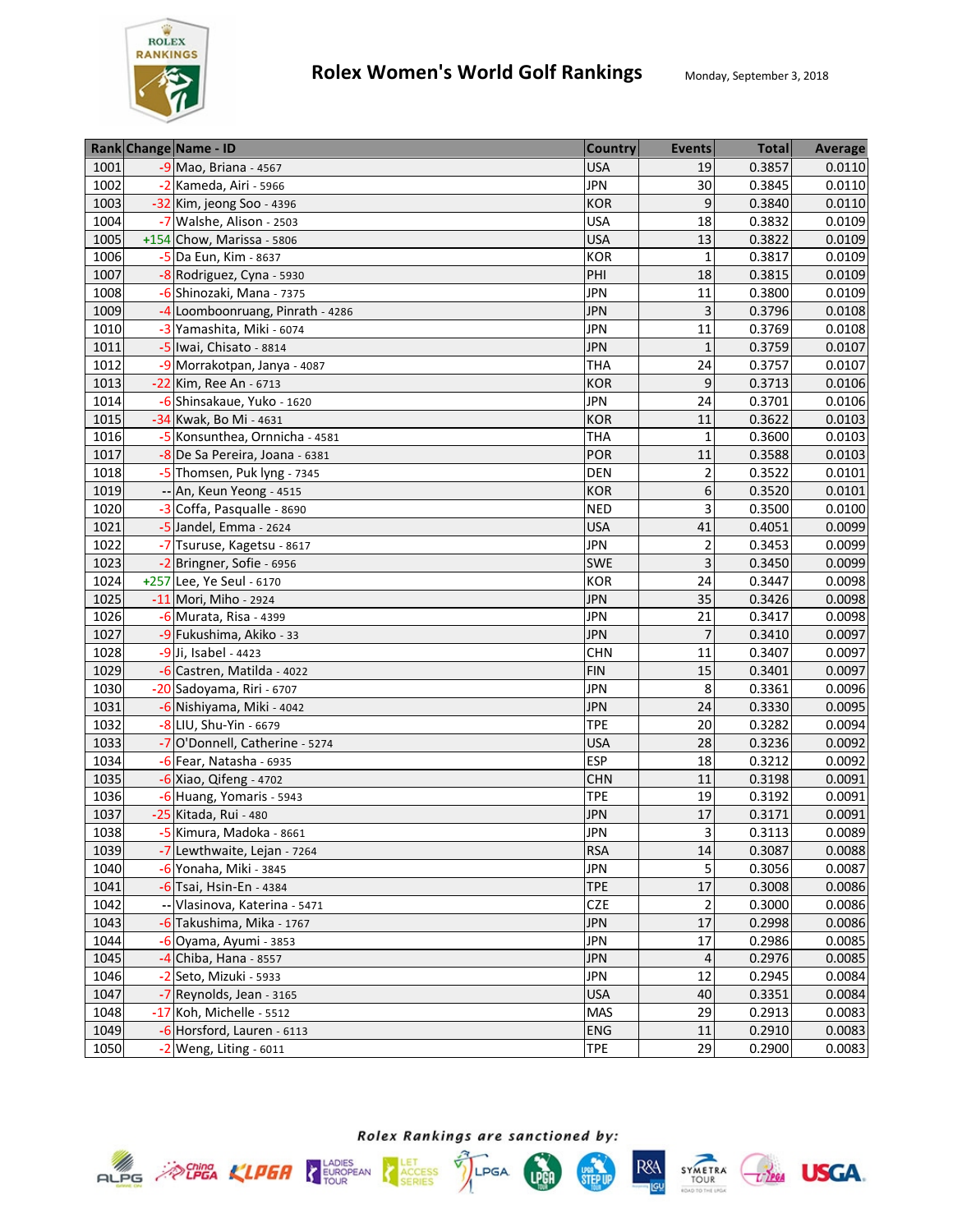

|      | Rank Change Name - ID             | <b>Country</b> | <b>Events</b>   | <b>Total</b> | <b>Average</b> |
|------|-----------------------------------|----------------|-----------------|--------------|----------------|
| 1051 | -6 Fricot, Victoria - 6235        | AUS            | 5               | 0.2894       | 0.0083         |
| 1052 | -6 Zhou, Wanasa - 6278            | <b>AUS</b>     | 19              | 0.2894       | 0.0083         |
| 1053 | $-4$ Yada, Britney - 6206         | <b>USA</b>     | 29              | 0.2866       | 0.0082         |
| 1054 | $-3$ Huang, Wan-Ping - 6145       | <b>TPE</b>     | $\overline{27}$ | 0.2837       | 0.0081         |
| 1055 | -1 Piquot, Emilie - 5043          | <b>FRA</b>     | 28              | 0.2800       | 0.0080         |
| 1056 | -6 George, Avery - 7040           | <b>USA</b>     | 27              | 0.2791       | 0.0080         |
| 1057 | -5 Drall, Amandeep - 4718         | <b>IND</b>     | 19              | 0.2789       | 0.0080         |
| 1058 | -5 Heller, Spencer - 6640         | <b>USA</b>     | 26              | 0.2788       | 0.0080         |
| 1059 | -3 Seo, Uh Jin - 8855             | <b>KOR</b>     | 3               | 0.2780       | 0.0079         |
| 1060 | $-3$ park, yoo joon - 8775        | <b>KOR</b>     | 9               | 0.2780       | 0.0079         |
| 1061 | -14 Roth, Julia - 5054            | SWE            | 29              | 0.2779       | 0.0079         |
| 1062 | -4 Junkkari, Krista - 7199        | <b>FIN</b>     | 1               | 0.2775       | 0.0079         |
| 1063 | -8 Kyriacou, Stephanie - 8711     | <b>AUS</b>     | $\overline{c}$  | 0.2747       | 0.0078         |
| 1064 | -4 Chang, Tzu-Yi - 6054           | <b>TPE</b>     | 18              | 0.2726       | 0.0078         |
| 1065 | -1 Kang, Ga Yul - 8928            | <b>KOR</b>     | $\mathbf{1}$    | 0.2690       | 0.0077         |
| 1066 | -1 Kim, Heeji - 8930              | <b>KOR</b>     | $\mathbf{1}$    | 0.2690       | 0.0077         |
| 1067 | -31 Park, Seo Young - 969         | <b>KOR</b>     | $\overline{7}$  | 0.2688       | 0.0077         |
| 1068 | -7 Panos, Jayde - 3847            | <b>AUS</b>     | 20              | 0.2681       | 0.0077         |
| 1069 | -6 Hori, Natsuka - 2747           | <b>JPN</b>     | 23              | 0.2671       | 0.0076         |
| 1070 | -8 Kent, Mallory - 6210           | <b>USA</b>     | 20              | 0.2665       | 0.0076         |
| 1071 | -12 Song, Hanee - 3835            | <b>NZL</b>     | 13              | 0.2656       | 0.0076         |
| 1072 | $-6$ Hong, Yae Eun - 6378         | <b>KOR</b>     | 5               | 0.2641       | 0.0075         |
| 1073 | $-4$ Chen, Cuixia - 4728          | <b>CHN</b>     | 18              | 0.2641       | 0.0075         |
| 1074 | $-7$ Cha, Min-Jung - 5299         | KOR            | 25              | 0.2641       | 0.0075         |
| 1075 | -5 LUKE, Dianne - 6335            | <b>MAS</b>     | 27              | 0.2641       | 0.0075         |
| 1076 | -5 han, bit na - 8399             | <b>KOR</b>     | $\overline{2}$  | 0.2633       | 0.0075         |
| 1077 | -9 Komiya, Marika - 6796          | <b>JPN</b>     | 11              | 0.2615       | 0.0075         |
| 1078 | -3 Restrepo, Laura - 7150         | PAN            | 21              | 0.2564       | 0.0073         |
| 1079 | -2 Sato, Emi - 4679               | <b>JPN</b>     | 14              | 0.2551       | 0.0073         |
| 1080 | -4 CHANG, Ching-Ling - 8672       | <b>TPE</b>     | 10              | 0.2543       | 0.0073         |
| 1081 | +4 Hirai, Ami - 8437              | <b>JPN</b>     | 11              | 0.2527       | 0.0072         |
| 1082 | -4 Omura, Minami - 8426           | <b>JPN</b>     | 2               | 0.2524       | 0.0072         |
| 1083 | -4 Asai, Saki - 5862              | <b>JPN</b>     | 18              | 0.2511       | 0.0072         |
| 1084 | -12 JEONG, Hye Yoon - 6337        | <b>KOR</b>     | $\overline{7}$  | 0.2507       | 0.0072         |
| 1085 | -46 Shin, Da Bin - 6120           | <b>KOR</b>     | $\overline{7}$  | 0.2491       | 0.0071         |
| 1086 | -6 Huang, Hsien-Wen - 4747        | <b>TPE</b>     | 35              | 0.2489       | 0.0071         |
| 1087 | -1 McCallum, Tandi - 8718         | <b>RSA</b>     | $\mathbf{1}$    | 0.2483       | 0.0071         |
| 1088 | -4 Kim, Sol Bi - 6013             | <b>KOR</b>     | $\mathbf{1}$    | 0.2478       | 0.0071         |
| 1089 | -2 Raastad, Rachel - 3043         | <b>NOR</b>     | 16              | 0.2467       | 0.0070         |
| 1090 | -9 Lee, Ji Young - 5612           | <b>KOR</b>     | 25              | 0.2462       | 0.0070         |
| 1091 | -8 Kempter, Katherine - 3796      | <b>USA</b>     | 25              | 0.2451       | 0.0070         |
| 1092 | -18 Sergas, Giulia - 1595         | <b>ITA</b>     | 11              | 0.2416       | 0.0069         |
| 1093 | -2 Cappeliez, Mathilda - 5304     | FRA            | $\,8\,$         | 0.2400       | 0.0069         |
| 1094 | -5 Mickan, Anastasia - 7210       | GER            | 19              | 0.2369       | 0.0068         |
| 1095 | -- Constantino, Harmie - 7308     | PHI            | $\overline{2}$  | 0.2350       | 0.0067         |
| 1096 | -- CHOU, Yi-Tsen - 5941           | <b>TPE</b>     | 5               | 0.2350       | 0.0067         |
| 1097 | -- Pongthanarak, Chommapat - 7282 | <b>THA</b>     | 5               | 0.2350       | 0.0067         |
| 1098 | -- Onuki, Iori - 3762             | <b>JPN</b>     | 16              | 0.2350       | 0.0067         |
| 1099 | -7 SHIH, Cheng-Hsuan - 8877       | <b>TPE</b>     | 1               | 0.2348       | 0.0067         |
| 1100 | -7 Lu, Ya-Huei - 669              | <b>TPE</b>     | $\overline{2}$  | 0.2348       | 0.0067         |







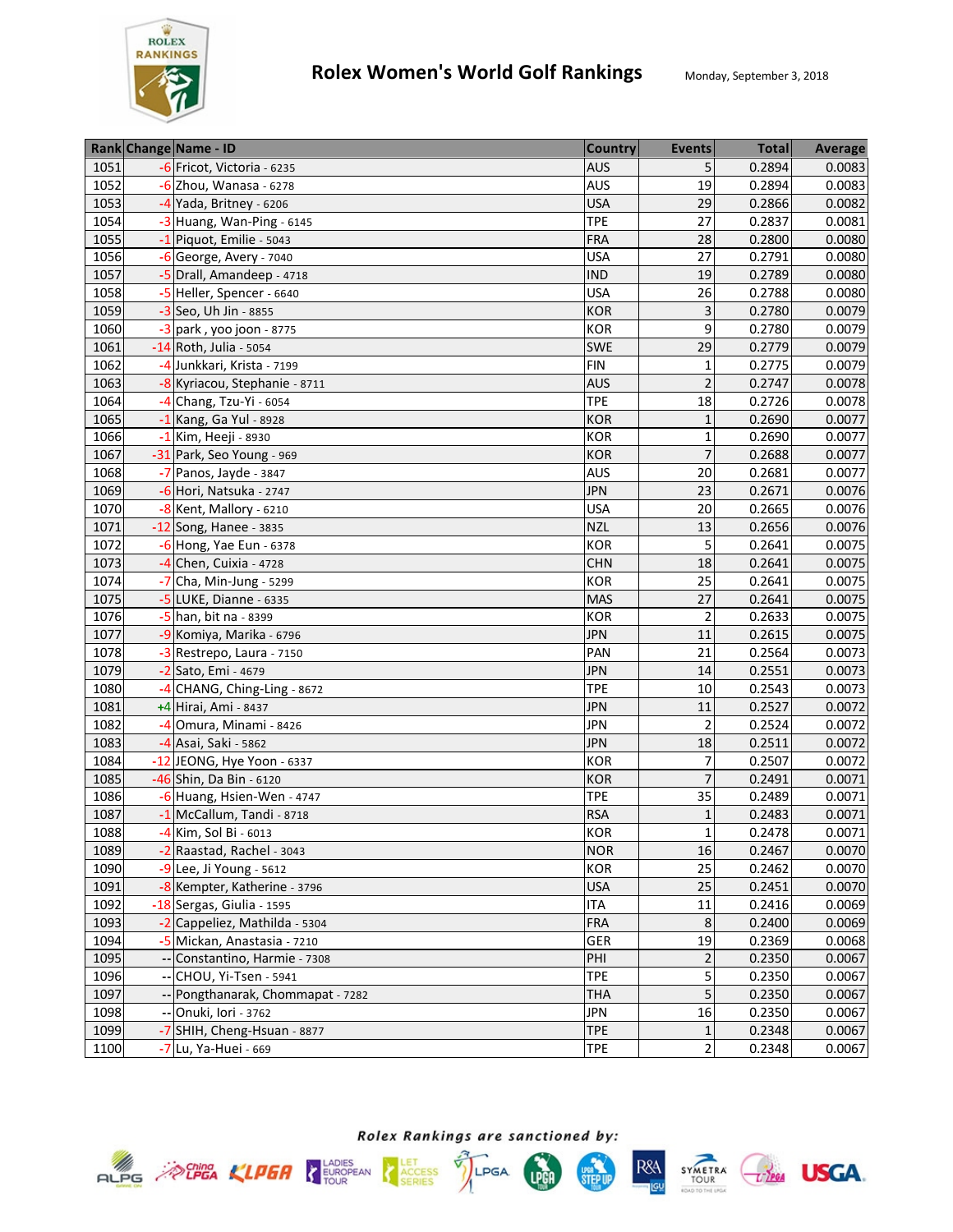

|      | Rank Change Name - ID             | <b>Country</b> | <b>Events</b>  | <b>Total</b> | Average |
|------|-----------------------------------|----------------|----------------|--------------|---------|
| 1101 | -11 DUANGCHAN, Pakpring - 6469    | <b>THA</b>     | 31             | 0.2348       | 0.0067  |
| 1102 | -3 Morioka, Ayaka - 5463          | <b>JPN</b>     | 15             | 0.2333       | 0.0067  |
| 1103 | -15 Meechai, Kusuma - 4086        | <b>THA</b>     | 26             | 0.2325       | 0.0066  |
| 1104 | -4 Riihijarvi, Kiira - 8888       | <b>FIN</b>     | 1              | 0.2325       | 0.0066  |
| 1105 | -11 Lee, Su-Yeon - 5342           | <b>KOR</b>     | 3              | 0.2285       | 0.0065  |
| 1106 | -5 Holder, Ashley - 6714          | <b>USA</b>     | $\overline{1}$ | 0.2283       | 0.0065  |
| 1107 | $-2$ Westin, Emma - 5099          | SWE            | 25             | 0.2240       | 0.0064  |
| 1108 | -6 Kennedy, Casey - 5983          | <b>USA</b>     | 26             | 0.2221       | 0.0063  |
| 1109 | -5 Samu, Ivanna - 6091            | <b>RSA</b>     | $\mathbf{1}$   | 0.2215       | 0.0063  |
| 1110 | $-1$ Lai, Yi-Ting - 6140          | <b>TPE</b>     | 17             | 0.2191       | 0.0063  |
| 1111 | -5 Doolan, Wendy - 1450           | <b>AUS</b>     | 4              | 0.2188       | 0.0063  |
| 1112 | -9 Uetake, Nozomi - 5312          | <b>JPN</b>     | 20             | 0.2180       | 0.0062  |
| 1113 | -6 Bishnoi, Gaurika - 7272        | <b>IND</b>     | 8              | 0.2180       | 0.0062  |
| 1114 | -3 Mackova, Patricie - 8490       | <b>CZE</b>     | 3              | 0.2175       | 0.0062  |
| 1115 | -- Yong, Amelia - 3142            | SIN            | $\overline{7}$ | 0.2160       | 0.0062  |
| 1116 | -6 Coleman, Kristin - 6223        | <b>USA</b>     | 40             | 0.2465       | 0.0062  |
| 1117 | -5 Nabeshima, Kaira - 6708        | <b>JPN</b>     | 6              | 0.2129       | 0.0061  |
| 1118 | $-5$ Cho, Yeong Ran - 2540        | <b>KOR</b>     | $\overline{2}$ | 0.2113       | 0.0060  |
| 1119 | +1 Cheenglab, Trichat - 8528      | <b>THA</b>     | 5              | 0.2100       | 0.0060  |
| 1120 | -6 Tezuka, Miyabi - 8605          | <b>JPN</b>     | 3              | 0.2099       | 0.0060  |
| 1121 | -3 Bettencourt, Hayley - 5138     | <b>AUS</b>     | 6              | 0.2086       | 0.0060  |
| 1122 | +1 Postillion, Samantha - 6760    | <b>USA</b>     | 16             | 0.2085       | 0.0060  |
| 1123 | -6 Tanaka, Mizuki - 6895          | <b>JPN</b>     | $\mathbf{1}$   | 0.2076       | 0.0059  |
| 1124 | -51 Mogi, Hiromi - 778            | <b>JPN</b>     | 10             | 0.2073       | 0.0059  |
| 1125 | $-9$ WANG, Li-Ning - 4383         | <b>TPE</b>     | 20             | 0.2070       | 0.0059  |
| 1126 | -7 Yasufuku, Senno - 4682         | <b>JPN</b>     | 26             | 0.2035       | 0.0058  |
| 1127 | -- Adachi, Yumika - 2818          | <b>JPN</b>     | 8              | 0.2028       | 0.0058  |
| 1128 | $+2$ Polo, Lucia - 8779           | <b>GUA</b>     | 8              | 0.2027       | 0.0058  |
| 1129 | -- Martinoli, Valeria - 3962      | SUI            | 16             | 0.2018       | 0.0058  |
| 1130 | -4 Hong, Jin Eui - 4245           | <b>KOR</b>     | $\overline{2}$ | 0.2014       | 0.0058  |
| 1131 | -16 Puisite, Krista - 5742        | LAT            | 13             | 0.2010       | 0.0057  |
| 1132 | -4 Baba, Yumiko - 1162            | <b>JPN</b>     | 11             | 0.2000       | 0.0057  |
| 1133 | +1 Svensson, Elsa - 9006          | SWE            | $\mathbf 1$    | 0.2000       | 0.0057  |
| 1134 | -1 Jakobsson, Amanda - 6530       | SWE            | $\overline{2}$ | 0.2000       | 0.0057  |
| 1135 | -- Mallett, Elizabeth - 7334      | <b>ENG</b>     | 3              | 0.2000       | 0.0057  |
| 1136 | -- Magnusson, Anna - 5446         | SWE            | 6              | 0.2000       | 0.0057  |
| 1137 | -- Liautier, Charlotte - 7362     | <b>FRA</b>     | 6              | 0.2000       | 0.0057  |
| 1138 | -- Bjorgvinsdottir, Gudrun - 8756 | <b>ISL</b>     | 10             | 0.2000       | 0.0057  |
| 1139 | -- Dittrich, Luisa - 6528         | <b>GER</b>     | 17             | 0.2000       | 0.0057  |
| 1140 | -9 JIN, Man - 5388                | <b>CHN</b>     | 7              | 0.1991       | 0.0057  |
| 1141 | -59 Cho, Yoon Jung - 6172         | KOR            | 8              | 0.1987       | 0.0057  |
| 1142 | $-17$ Grice, Casey - 5265         | <b>USA</b>     | 5              | 0.1986       | 0.0057  |
| 1143 | -21 Bjork, Johanna - 5363         | SWE            | 25             | 0.1977       | 0.0056  |
| 1144 | -23 Sandolo, Sophie - 1562        | <b>ITA</b>     | 15             | 0.1966       | 0.0056  |
| 1145 | -21 Low, Michele - 5339           | MAS            | 11             | 0.1965       | 0.0056  |
| 1146 | -5 LV, Tian - 6976                | <b>CHN</b>     | 4              | 0.1957       | 0.0056  |
| 1147 | -5 Yin, Xiaowen - 8576            | <b>CHN</b>     | 4              | 0.1957       | 0.0056  |
| 1148 | -5 Zhong, Rui-Xin - 5940          | <b>TPE</b>     | 13             | 0.1957       | 0.0056  |
| 1149 | $-17$ Lee, Tai-Ling - 5917        | <b>TPE</b>     | 22             | 0.1957       | 0.0056  |
| 1150 | -10 Sawai, Hitomi - 3742          | <b>JPN</b>     | 13             | 0.1918       | 0.0055  |









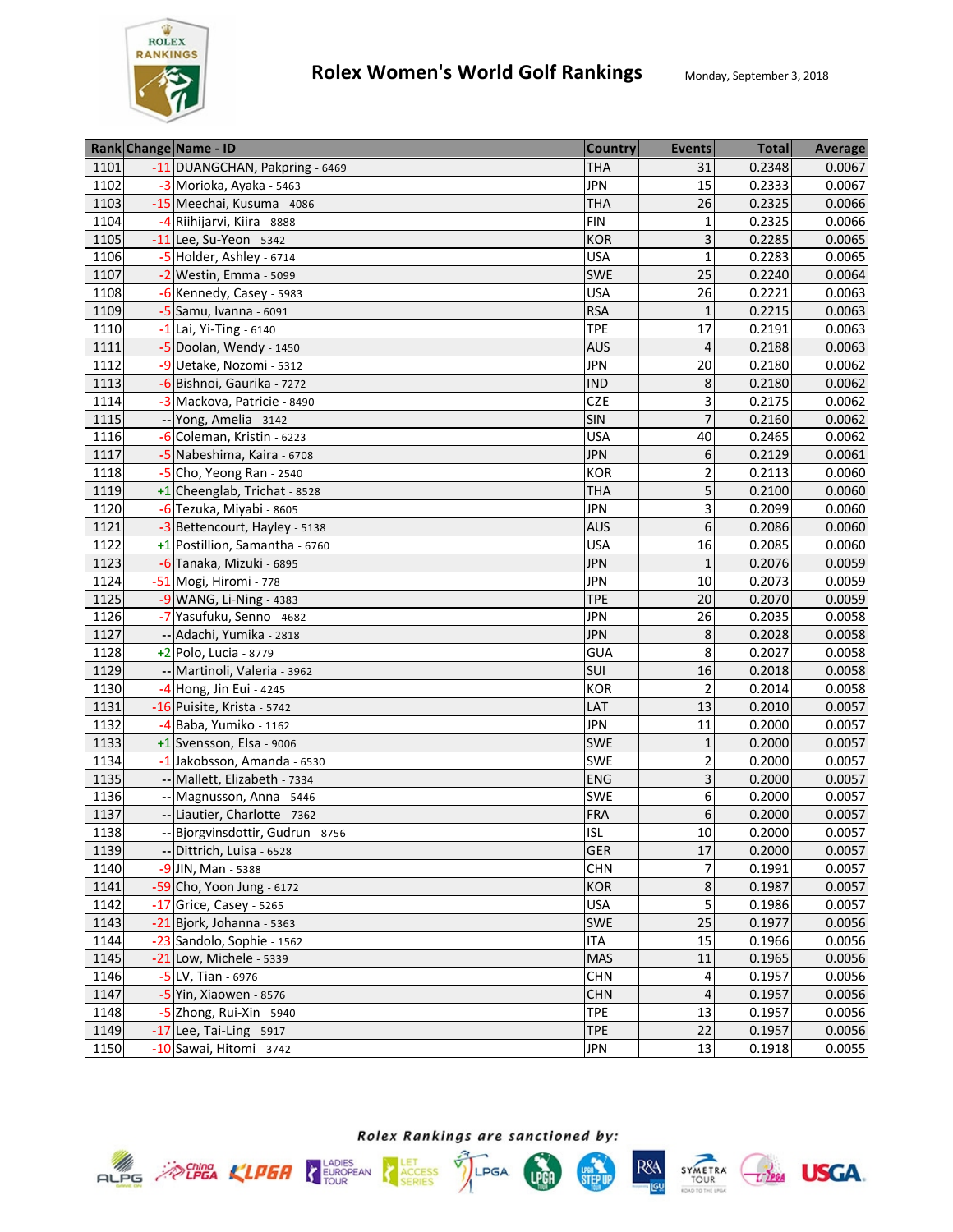

| -43 Youn, min gyeong - 5789<br>1151<br><b>KOR</b><br>0.1901<br>0.0054<br>1<br>$\overline{\mathbf{c}}$<br>1152<br>-5 Pinthier, Lilas - 8782<br><b>FRA</b><br>0.1895<br>0.0054<br>3<br>1153<br>FRA<br>-5 Chaucheprat, Yvie - 6370<br>0.1895<br>0.0054<br>15<br>1154<br><b>JPN</b><br>0.1878<br>-8 Manabe, Saya - 690<br>0.0054<br>34<br>1155<br>-6 Carbajo re, Manuela - 7035<br>ARG<br>0.1829<br>0.0052<br>1156<br><b>CHN</b><br>8<br>0.1821<br>0.0052<br>-11 Zhang, Yuyang - 2593<br>1157<br>4<br>0.1820<br>0.0052<br>$-6$ Zhao, Zhimeng - 8412<br><b>CHN</b><br>1158<br>-14 Strauss, Bertine - 4614<br><b>RSA</b><br>20<br>0.1786<br>0.0051<br>0.1767<br>1159<br><b>KOR</b><br>11<br>0.0050<br>-7 Jang, Bo Ram - 5296<br>1160<br><b>HKG</b><br>$\overline{2}$<br>0.1766<br>0.0050<br>-7 Cheung, Michelle - 5256<br>1161<br>0.2013<br>-4 Felibert, Veronica - 3591<br><b>VEN</b><br>40<br>0.0050<br>1162<br>3<br>0.1761<br>$-12$ Kang, Jiwon - 5277<br>KOR<br>0.0050<br>1163<br>$-8$ Heo, Hyeon Ju - 8594<br><b>KOR</b><br>$\mathbf 1$<br>0.1745<br>0.0050<br>1164<br>-8 Tai, Chia-Wen - 6148<br><b>TPE</b><br>6<br>0.1742<br>0.0050<br>17<br>1165<br>-11 Janson, Josephine - 5445<br>SWE<br>0.1711<br>0.0049<br>1166<br>-8 Samuelsson, Johanna - 6535<br>SWE<br>0.1704<br>0.0049<br>1<br>1167<br><b>USA</b><br>-5 White, Allie - 3676<br>7<br>0.1638<br>0.0047<br>0.1571<br>1168<br>-8 Fassi, Maria - 6436<br><b>MEX</b><br>0.0045<br>4<br>15<br>1169<br>0.1565<br>0.0045<br>-8 Chinzei, Mayumi - 1314<br><b>JPN</b><br>1170<br><b>ITA</b><br>6<br>0.1548<br>0.0044<br>-4 Zorzi, Veronica - 2033<br><b>TPE</b><br>9<br>0.1542<br>0.0044<br>1171<br>-4 Hung, Jo-Hua - 5514<br>2<br>1172<br><b>BEL</b><br>0.1531<br>0.0044<br>-3 Louis, Clarisse - 5909<br>1173<br>0.1522<br>0.0043<br>-- Sun, Jiaze - 8574<br><b>CHN</b><br>4<br>1174<br><b>ESP</b><br>0.1522<br>-6 Silva, Marta - 5149<br>10<br>0.0043<br>1175<br>-3 Meng, Lin - 4778<br>15<br>0.1501<br><b>CHN</b><br>0.0043<br>-12 Bonetti, Alexandra - 4222<br>17<br>1176<br><b>FRA</b><br>0.1500<br>0.0043<br>1177<br>36<br>-1 Pattaranakrueang, Supakchaya - 4422<br><b>THA</b><br>0.1542<br>0.0043<br>28<br>SWE<br>1178<br>-3 Arvidsson, Elin - 6590<br>0.1498<br>0.0043<br>$\mathbf{1}$<br>1179<br>-9 Choi, Eun Woo Esther - 6273<br><b>KOR</b><br>0.1496<br>0.0043<br>1180<br>28<br>-15 Carnet, Anaelle - 4892<br><b>FRA</b><br>0.1491<br>0.0043<br>1181<br><b>JPN</b><br>20<br>0.1487<br>-18 Matsubara, Yumi - 4398<br>0.0042<br>1182<br><b>JPN</b><br>$\mathbf 1$<br>0.1481<br>0.0042<br>-5 Onishi, Nao - 8644<br>$\overline{2}$<br>1183<br>-5 Yoshihara, Nanako - 8648<br><b>JPN</b><br>0.1481<br>0.0042<br>25<br>0.1467<br>1184<br>-5 Kim, Ga Yun - 5678<br><b>KOR</b><br>0.0042<br>$\overline{2}$<br>1185<br>-3 HUANG, Yu-Hsin - 8671<br><b>TPE</b><br>0.1460<br>0.0042<br><b>JPN</b><br>0.1450<br>0.0041<br>1186<br>-6 Kawakubo, Momoyo - 382<br>3<br>1187<br><b>USA</b><br>14<br>0.1441<br>0.0041<br>-6 McPherson, Lindsey - 5935<br>1188<br>SWE<br>$\mathbf{1}$<br>0.1425<br>-5 Lundell, Sofia - 8438<br>0.0041<br>1189<br>-5 Nielsen, Daisy - 3048<br><b>DEN</b><br>19<br>0.1425<br>0.0041<br>-5 Ikeuchi, Erimo - 3745<br>1190<br><b>JPN</b><br>24<br>0.0040<br>0.1415<br>1191<br><b>SWE</b><br>0.1406<br>-20 McBride, Maria - 203<br>1<br>$\overline{2}$<br>1192<br>KOR<br>$-5$ Ryu, Hae Ran - 6946<br>0.1381<br>0.0039<br>25<br>COL<br>1193<br>-7 Cangrejo, Alejandra - 6161<br>0.1365<br>0.0039<br>$\overline{2}$<br>1194<br><b>JPN</b><br>0.1363<br>-6 Uetake, Narumi - 6121<br>0.0039<br>1195<br>21<br>KOR<br>0.1335<br>0.0038<br>-5 Park, Rika - 8403<br>1196<br>$\mathbf 1$<br>0.1297<br>0.0037<br>KOR<br>-5 Lee, Su Min3 - 8587<br>5<br>1197<br><b>TPE</b><br>0.1290<br>0.0037<br>-5 Yu, Han-Hsuan - 5937<br>0.0036<br>1198<br>-5 Kim, Ji Eun - 6474<br>KOR<br>28<br>0.1267<br>1199<br>$12\,$<br>-5 lhm, Amy - 7140<br><b>USA</b><br>0.1264<br>0.0036<br>1200<br>9<br>0.1229<br>$-5$ Tian, Hong - 4069<br><b>CHN</b> |  | Rank Change Name - ID | <b>Country</b> | <b>Events</b> | <b>Total</b> | Average |
|------------------------------------------------------------------------------------------------------------------------------------------------------------------------------------------------------------------------------------------------------------------------------------------------------------------------------------------------------------------------------------------------------------------------------------------------------------------------------------------------------------------------------------------------------------------------------------------------------------------------------------------------------------------------------------------------------------------------------------------------------------------------------------------------------------------------------------------------------------------------------------------------------------------------------------------------------------------------------------------------------------------------------------------------------------------------------------------------------------------------------------------------------------------------------------------------------------------------------------------------------------------------------------------------------------------------------------------------------------------------------------------------------------------------------------------------------------------------------------------------------------------------------------------------------------------------------------------------------------------------------------------------------------------------------------------------------------------------------------------------------------------------------------------------------------------------------------------------------------------------------------------------------------------------------------------------------------------------------------------------------------------------------------------------------------------------------------------------------------------------------------------------------------------------------------------------------------------------------------------------------------------------------------------------------------------------------------------------------------------------------------------------------------------------------------------------------------------------------------------------------------------------------------------------------------------------------------------------------------------------------------------------------------------------------------------------------------------------------------------------------------------------------------------------------------------------------------------------------------------------------------------------------------------------------------------------------------------------------------------------------------------------------------------------------------------------------------------------------------------------------------------------------------------------------------------------------------------------------------------------------------------------------------------------------------------------------------------------------------------------------------------------------------------------------------------------------------------------------------------------------------------------------------------------------------------------------------------------------------------------------------------------------------------------------------------------------------------------------------------------------------------------------------------------------------------------------------------------------------------------------------------------------------------------------------------------------------------------------------------------|--|-----------------------|----------------|---------------|--------------|---------|
| 0.0040<br>0.0035                                                                                                                                                                                                                                                                                                                                                                                                                                                                                                                                                                                                                                                                                                                                                                                                                                                                                                                                                                                                                                                                                                                                                                                                                                                                                                                                                                                                                                                                                                                                                                                                                                                                                                                                                                                                                                                                                                                                                                                                                                                                                                                                                                                                                                                                                                                                                                                                                                                                                                                                                                                                                                                                                                                                                                                                                                                                                                                                                                                                                                                                                                                                                                                                                                                                                                                                                                                                                                                                                                                                                                                                                                                                                                                                                                                                                                                                                                                                                                               |  |                       |                |               |              |         |
|                                                                                                                                                                                                                                                                                                                                                                                                                                                                                                                                                                                                                                                                                                                                                                                                                                                                                                                                                                                                                                                                                                                                                                                                                                                                                                                                                                                                                                                                                                                                                                                                                                                                                                                                                                                                                                                                                                                                                                                                                                                                                                                                                                                                                                                                                                                                                                                                                                                                                                                                                                                                                                                                                                                                                                                                                                                                                                                                                                                                                                                                                                                                                                                                                                                                                                                                                                                                                                                                                                                                                                                                                                                                                                                                                                                                                                                                                                                                                                                                |  |                       |                |               |              |         |
|                                                                                                                                                                                                                                                                                                                                                                                                                                                                                                                                                                                                                                                                                                                                                                                                                                                                                                                                                                                                                                                                                                                                                                                                                                                                                                                                                                                                                                                                                                                                                                                                                                                                                                                                                                                                                                                                                                                                                                                                                                                                                                                                                                                                                                                                                                                                                                                                                                                                                                                                                                                                                                                                                                                                                                                                                                                                                                                                                                                                                                                                                                                                                                                                                                                                                                                                                                                                                                                                                                                                                                                                                                                                                                                                                                                                                                                                                                                                                                                                |  |                       |                |               |              |         |
|                                                                                                                                                                                                                                                                                                                                                                                                                                                                                                                                                                                                                                                                                                                                                                                                                                                                                                                                                                                                                                                                                                                                                                                                                                                                                                                                                                                                                                                                                                                                                                                                                                                                                                                                                                                                                                                                                                                                                                                                                                                                                                                                                                                                                                                                                                                                                                                                                                                                                                                                                                                                                                                                                                                                                                                                                                                                                                                                                                                                                                                                                                                                                                                                                                                                                                                                                                                                                                                                                                                                                                                                                                                                                                                                                                                                                                                                                                                                                                                                |  |                       |                |               |              |         |
|                                                                                                                                                                                                                                                                                                                                                                                                                                                                                                                                                                                                                                                                                                                                                                                                                                                                                                                                                                                                                                                                                                                                                                                                                                                                                                                                                                                                                                                                                                                                                                                                                                                                                                                                                                                                                                                                                                                                                                                                                                                                                                                                                                                                                                                                                                                                                                                                                                                                                                                                                                                                                                                                                                                                                                                                                                                                                                                                                                                                                                                                                                                                                                                                                                                                                                                                                                                                                                                                                                                                                                                                                                                                                                                                                                                                                                                                                                                                                                                                |  |                       |                |               |              |         |
|                                                                                                                                                                                                                                                                                                                                                                                                                                                                                                                                                                                                                                                                                                                                                                                                                                                                                                                                                                                                                                                                                                                                                                                                                                                                                                                                                                                                                                                                                                                                                                                                                                                                                                                                                                                                                                                                                                                                                                                                                                                                                                                                                                                                                                                                                                                                                                                                                                                                                                                                                                                                                                                                                                                                                                                                                                                                                                                                                                                                                                                                                                                                                                                                                                                                                                                                                                                                                                                                                                                                                                                                                                                                                                                                                                                                                                                                                                                                                                                                |  |                       |                |               |              |         |
|                                                                                                                                                                                                                                                                                                                                                                                                                                                                                                                                                                                                                                                                                                                                                                                                                                                                                                                                                                                                                                                                                                                                                                                                                                                                                                                                                                                                                                                                                                                                                                                                                                                                                                                                                                                                                                                                                                                                                                                                                                                                                                                                                                                                                                                                                                                                                                                                                                                                                                                                                                                                                                                                                                                                                                                                                                                                                                                                                                                                                                                                                                                                                                                                                                                                                                                                                                                                                                                                                                                                                                                                                                                                                                                                                                                                                                                                                                                                                                                                |  |                       |                |               |              |         |
|                                                                                                                                                                                                                                                                                                                                                                                                                                                                                                                                                                                                                                                                                                                                                                                                                                                                                                                                                                                                                                                                                                                                                                                                                                                                                                                                                                                                                                                                                                                                                                                                                                                                                                                                                                                                                                                                                                                                                                                                                                                                                                                                                                                                                                                                                                                                                                                                                                                                                                                                                                                                                                                                                                                                                                                                                                                                                                                                                                                                                                                                                                                                                                                                                                                                                                                                                                                                                                                                                                                                                                                                                                                                                                                                                                                                                                                                                                                                                                                                |  |                       |                |               |              |         |
|                                                                                                                                                                                                                                                                                                                                                                                                                                                                                                                                                                                                                                                                                                                                                                                                                                                                                                                                                                                                                                                                                                                                                                                                                                                                                                                                                                                                                                                                                                                                                                                                                                                                                                                                                                                                                                                                                                                                                                                                                                                                                                                                                                                                                                                                                                                                                                                                                                                                                                                                                                                                                                                                                                                                                                                                                                                                                                                                                                                                                                                                                                                                                                                                                                                                                                                                                                                                                                                                                                                                                                                                                                                                                                                                                                                                                                                                                                                                                                                                |  |                       |                |               |              |         |
|                                                                                                                                                                                                                                                                                                                                                                                                                                                                                                                                                                                                                                                                                                                                                                                                                                                                                                                                                                                                                                                                                                                                                                                                                                                                                                                                                                                                                                                                                                                                                                                                                                                                                                                                                                                                                                                                                                                                                                                                                                                                                                                                                                                                                                                                                                                                                                                                                                                                                                                                                                                                                                                                                                                                                                                                                                                                                                                                                                                                                                                                                                                                                                                                                                                                                                                                                                                                                                                                                                                                                                                                                                                                                                                                                                                                                                                                                                                                                                                                |  |                       |                |               |              |         |
|                                                                                                                                                                                                                                                                                                                                                                                                                                                                                                                                                                                                                                                                                                                                                                                                                                                                                                                                                                                                                                                                                                                                                                                                                                                                                                                                                                                                                                                                                                                                                                                                                                                                                                                                                                                                                                                                                                                                                                                                                                                                                                                                                                                                                                                                                                                                                                                                                                                                                                                                                                                                                                                                                                                                                                                                                                                                                                                                                                                                                                                                                                                                                                                                                                                                                                                                                                                                                                                                                                                                                                                                                                                                                                                                                                                                                                                                                                                                                                                                |  |                       |                |               |              |         |
|                                                                                                                                                                                                                                                                                                                                                                                                                                                                                                                                                                                                                                                                                                                                                                                                                                                                                                                                                                                                                                                                                                                                                                                                                                                                                                                                                                                                                                                                                                                                                                                                                                                                                                                                                                                                                                                                                                                                                                                                                                                                                                                                                                                                                                                                                                                                                                                                                                                                                                                                                                                                                                                                                                                                                                                                                                                                                                                                                                                                                                                                                                                                                                                                                                                                                                                                                                                                                                                                                                                                                                                                                                                                                                                                                                                                                                                                                                                                                                                                |  |                       |                |               |              |         |
|                                                                                                                                                                                                                                                                                                                                                                                                                                                                                                                                                                                                                                                                                                                                                                                                                                                                                                                                                                                                                                                                                                                                                                                                                                                                                                                                                                                                                                                                                                                                                                                                                                                                                                                                                                                                                                                                                                                                                                                                                                                                                                                                                                                                                                                                                                                                                                                                                                                                                                                                                                                                                                                                                                                                                                                                                                                                                                                                                                                                                                                                                                                                                                                                                                                                                                                                                                                                                                                                                                                                                                                                                                                                                                                                                                                                                                                                                                                                                                                                |  |                       |                |               |              |         |
|                                                                                                                                                                                                                                                                                                                                                                                                                                                                                                                                                                                                                                                                                                                                                                                                                                                                                                                                                                                                                                                                                                                                                                                                                                                                                                                                                                                                                                                                                                                                                                                                                                                                                                                                                                                                                                                                                                                                                                                                                                                                                                                                                                                                                                                                                                                                                                                                                                                                                                                                                                                                                                                                                                                                                                                                                                                                                                                                                                                                                                                                                                                                                                                                                                                                                                                                                                                                                                                                                                                                                                                                                                                                                                                                                                                                                                                                                                                                                                                                |  |                       |                |               |              |         |
|                                                                                                                                                                                                                                                                                                                                                                                                                                                                                                                                                                                                                                                                                                                                                                                                                                                                                                                                                                                                                                                                                                                                                                                                                                                                                                                                                                                                                                                                                                                                                                                                                                                                                                                                                                                                                                                                                                                                                                                                                                                                                                                                                                                                                                                                                                                                                                                                                                                                                                                                                                                                                                                                                                                                                                                                                                                                                                                                                                                                                                                                                                                                                                                                                                                                                                                                                                                                                                                                                                                                                                                                                                                                                                                                                                                                                                                                                                                                                                                                |  |                       |                |               |              |         |
|                                                                                                                                                                                                                                                                                                                                                                                                                                                                                                                                                                                                                                                                                                                                                                                                                                                                                                                                                                                                                                                                                                                                                                                                                                                                                                                                                                                                                                                                                                                                                                                                                                                                                                                                                                                                                                                                                                                                                                                                                                                                                                                                                                                                                                                                                                                                                                                                                                                                                                                                                                                                                                                                                                                                                                                                                                                                                                                                                                                                                                                                                                                                                                                                                                                                                                                                                                                                                                                                                                                                                                                                                                                                                                                                                                                                                                                                                                                                                                                                |  |                       |                |               |              |         |
|                                                                                                                                                                                                                                                                                                                                                                                                                                                                                                                                                                                                                                                                                                                                                                                                                                                                                                                                                                                                                                                                                                                                                                                                                                                                                                                                                                                                                                                                                                                                                                                                                                                                                                                                                                                                                                                                                                                                                                                                                                                                                                                                                                                                                                                                                                                                                                                                                                                                                                                                                                                                                                                                                                                                                                                                                                                                                                                                                                                                                                                                                                                                                                                                                                                                                                                                                                                                                                                                                                                                                                                                                                                                                                                                                                                                                                                                                                                                                                                                |  |                       |                |               |              |         |
|                                                                                                                                                                                                                                                                                                                                                                                                                                                                                                                                                                                                                                                                                                                                                                                                                                                                                                                                                                                                                                                                                                                                                                                                                                                                                                                                                                                                                                                                                                                                                                                                                                                                                                                                                                                                                                                                                                                                                                                                                                                                                                                                                                                                                                                                                                                                                                                                                                                                                                                                                                                                                                                                                                                                                                                                                                                                                                                                                                                                                                                                                                                                                                                                                                                                                                                                                                                                                                                                                                                                                                                                                                                                                                                                                                                                                                                                                                                                                                                                |  |                       |                |               |              |         |
|                                                                                                                                                                                                                                                                                                                                                                                                                                                                                                                                                                                                                                                                                                                                                                                                                                                                                                                                                                                                                                                                                                                                                                                                                                                                                                                                                                                                                                                                                                                                                                                                                                                                                                                                                                                                                                                                                                                                                                                                                                                                                                                                                                                                                                                                                                                                                                                                                                                                                                                                                                                                                                                                                                                                                                                                                                                                                                                                                                                                                                                                                                                                                                                                                                                                                                                                                                                                                                                                                                                                                                                                                                                                                                                                                                                                                                                                                                                                                                                                |  |                       |                |               |              |         |
|                                                                                                                                                                                                                                                                                                                                                                                                                                                                                                                                                                                                                                                                                                                                                                                                                                                                                                                                                                                                                                                                                                                                                                                                                                                                                                                                                                                                                                                                                                                                                                                                                                                                                                                                                                                                                                                                                                                                                                                                                                                                                                                                                                                                                                                                                                                                                                                                                                                                                                                                                                                                                                                                                                                                                                                                                                                                                                                                                                                                                                                                                                                                                                                                                                                                                                                                                                                                                                                                                                                                                                                                                                                                                                                                                                                                                                                                                                                                                                                                |  |                       |                |               |              |         |
|                                                                                                                                                                                                                                                                                                                                                                                                                                                                                                                                                                                                                                                                                                                                                                                                                                                                                                                                                                                                                                                                                                                                                                                                                                                                                                                                                                                                                                                                                                                                                                                                                                                                                                                                                                                                                                                                                                                                                                                                                                                                                                                                                                                                                                                                                                                                                                                                                                                                                                                                                                                                                                                                                                                                                                                                                                                                                                                                                                                                                                                                                                                                                                                                                                                                                                                                                                                                                                                                                                                                                                                                                                                                                                                                                                                                                                                                                                                                                                                                |  |                       |                |               |              |         |
|                                                                                                                                                                                                                                                                                                                                                                                                                                                                                                                                                                                                                                                                                                                                                                                                                                                                                                                                                                                                                                                                                                                                                                                                                                                                                                                                                                                                                                                                                                                                                                                                                                                                                                                                                                                                                                                                                                                                                                                                                                                                                                                                                                                                                                                                                                                                                                                                                                                                                                                                                                                                                                                                                                                                                                                                                                                                                                                                                                                                                                                                                                                                                                                                                                                                                                                                                                                                                                                                                                                                                                                                                                                                                                                                                                                                                                                                                                                                                                                                |  |                       |                |               |              |         |
|                                                                                                                                                                                                                                                                                                                                                                                                                                                                                                                                                                                                                                                                                                                                                                                                                                                                                                                                                                                                                                                                                                                                                                                                                                                                                                                                                                                                                                                                                                                                                                                                                                                                                                                                                                                                                                                                                                                                                                                                                                                                                                                                                                                                                                                                                                                                                                                                                                                                                                                                                                                                                                                                                                                                                                                                                                                                                                                                                                                                                                                                                                                                                                                                                                                                                                                                                                                                                                                                                                                                                                                                                                                                                                                                                                                                                                                                                                                                                                                                |  |                       |                |               |              |         |
|                                                                                                                                                                                                                                                                                                                                                                                                                                                                                                                                                                                                                                                                                                                                                                                                                                                                                                                                                                                                                                                                                                                                                                                                                                                                                                                                                                                                                                                                                                                                                                                                                                                                                                                                                                                                                                                                                                                                                                                                                                                                                                                                                                                                                                                                                                                                                                                                                                                                                                                                                                                                                                                                                                                                                                                                                                                                                                                                                                                                                                                                                                                                                                                                                                                                                                                                                                                                                                                                                                                                                                                                                                                                                                                                                                                                                                                                                                                                                                                                |  |                       |                |               |              |         |
|                                                                                                                                                                                                                                                                                                                                                                                                                                                                                                                                                                                                                                                                                                                                                                                                                                                                                                                                                                                                                                                                                                                                                                                                                                                                                                                                                                                                                                                                                                                                                                                                                                                                                                                                                                                                                                                                                                                                                                                                                                                                                                                                                                                                                                                                                                                                                                                                                                                                                                                                                                                                                                                                                                                                                                                                                                                                                                                                                                                                                                                                                                                                                                                                                                                                                                                                                                                                                                                                                                                                                                                                                                                                                                                                                                                                                                                                                                                                                                                                |  |                       |                |               |              |         |
|                                                                                                                                                                                                                                                                                                                                                                                                                                                                                                                                                                                                                                                                                                                                                                                                                                                                                                                                                                                                                                                                                                                                                                                                                                                                                                                                                                                                                                                                                                                                                                                                                                                                                                                                                                                                                                                                                                                                                                                                                                                                                                                                                                                                                                                                                                                                                                                                                                                                                                                                                                                                                                                                                                                                                                                                                                                                                                                                                                                                                                                                                                                                                                                                                                                                                                                                                                                                                                                                                                                                                                                                                                                                                                                                                                                                                                                                                                                                                                                                |  |                       |                |               |              |         |
|                                                                                                                                                                                                                                                                                                                                                                                                                                                                                                                                                                                                                                                                                                                                                                                                                                                                                                                                                                                                                                                                                                                                                                                                                                                                                                                                                                                                                                                                                                                                                                                                                                                                                                                                                                                                                                                                                                                                                                                                                                                                                                                                                                                                                                                                                                                                                                                                                                                                                                                                                                                                                                                                                                                                                                                                                                                                                                                                                                                                                                                                                                                                                                                                                                                                                                                                                                                                                                                                                                                                                                                                                                                                                                                                                                                                                                                                                                                                                                                                |  |                       |                |               |              |         |
|                                                                                                                                                                                                                                                                                                                                                                                                                                                                                                                                                                                                                                                                                                                                                                                                                                                                                                                                                                                                                                                                                                                                                                                                                                                                                                                                                                                                                                                                                                                                                                                                                                                                                                                                                                                                                                                                                                                                                                                                                                                                                                                                                                                                                                                                                                                                                                                                                                                                                                                                                                                                                                                                                                                                                                                                                                                                                                                                                                                                                                                                                                                                                                                                                                                                                                                                                                                                                                                                                                                                                                                                                                                                                                                                                                                                                                                                                                                                                                                                |  |                       |                |               |              |         |
|                                                                                                                                                                                                                                                                                                                                                                                                                                                                                                                                                                                                                                                                                                                                                                                                                                                                                                                                                                                                                                                                                                                                                                                                                                                                                                                                                                                                                                                                                                                                                                                                                                                                                                                                                                                                                                                                                                                                                                                                                                                                                                                                                                                                                                                                                                                                                                                                                                                                                                                                                                                                                                                                                                                                                                                                                                                                                                                                                                                                                                                                                                                                                                                                                                                                                                                                                                                                                                                                                                                                                                                                                                                                                                                                                                                                                                                                                                                                                                                                |  |                       |                |               |              |         |
|                                                                                                                                                                                                                                                                                                                                                                                                                                                                                                                                                                                                                                                                                                                                                                                                                                                                                                                                                                                                                                                                                                                                                                                                                                                                                                                                                                                                                                                                                                                                                                                                                                                                                                                                                                                                                                                                                                                                                                                                                                                                                                                                                                                                                                                                                                                                                                                                                                                                                                                                                                                                                                                                                                                                                                                                                                                                                                                                                                                                                                                                                                                                                                                                                                                                                                                                                                                                                                                                                                                                                                                                                                                                                                                                                                                                                                                                                                                                                                                                |  |                       |                |               |              |         |
|                                                                                                                                                                                                                                                                                                                                                                                                                                                                                                                                                                                                                                                                                                                                                                                                                                                                                                                                                                                                                                                                                                                                                                                                                                                                                                                                                                                                                                                                                                                                                                                                                                                                                                                                                                                                                                                                                                                                                                                                                                                                                                                                                                                                                                                                                                                                                                                                                                                                                                                                                                                                                                                                                                                                                                                                                                                                                                                                                                                                                                                                                                                                                                                                                                                                                                                                                                                                                                                                                                                                                                                                                                                                                                                                                                                                                                                                                                                                                                                                |  |                       |                |               |              |         |
|                                                                                                                                                                                                                                                                                                                                                                                                                                                                                                                                                                                                                                                                                                                                                                                                                                                                                                                                                                                                                                                                                                                                                                                                                                                                                                                                                                                                                                                                                                                                                                                                                                                                                                                                                                                                                                                                                                                                                                                                                                                                                                                                                                                                                                                                                                                                                                                                                                                                                                                                                                                                                                                                                                                                                                                                                                                                                                                                                                                                                                                                                                                                                                                                                                                                                                                                                                                                                                                                                                                                                                                                                                                                                                                                                                                                                                                                                                                                                                                                |  |                       |                |               |              |         |
|                                                                                                                                                                                                                                                                                                                                                                                                                                                                                                                                                                                                                                                                                                                                                                                                                                                                                                                                                                                                                                                                                                                                                                                                                                                                                                                                                                                                                                                                                                                                                                                                                                                                                                                                                                                                                                                                                                                                                                                                                                                                                                                                                                                                                                                                                                                                                                                                                                                                                                                                                                                                                                                                                                                                                                                                                                                                                                                                                                                                                                                                                                                                                                                                                                                                                                                                                                                                                                                                                                                                                                                                                                                                                                                                                                                                                                                                                                                                                                                                |  |                       |                |               |              |         |
|                                                                                                                                                                                                                                                                                                                                                                                                                                                                                                                                                                                                                                                                                                                                                                                                                                                                                                                                                                                                                                                                                                                                                                                                                                                                                                                                                                                                                                                                                                                                                                                                                                                                                                                                                                                                                                                                                                                                                                                                                                                                                                                                                                                                                                                                                                                                                                                                                                                                                                                                                                                                                                                                                                                                                                                                                                                                                                                                                                                                                                                                                                                                                                                                                                                                                                                                                                                                                                                                                                                                                                                                                                                                                                                                                                                                                                                                                                                                                                                                |  |                       |                |               |              |         |
|                                                                                                                                                                                                                                                                                                                                                                                                                                                                                                                                                                                                                                                                                                                                                                                                                                                                                                                                                                                                                                                                                                                                                                                                                                                                                                                                                                                                                                                                                                                                                                                                                                                                                                                                                                                                                                                                                                                                                                                                                                                                                                                                                                                                                                                                                                                                                                                                                                                                                                                                                                                                                                                                                                                                                                                                                                                                                                                                                                                                                                                                                                                                                                                                                                                                                                                                                                                                                                                                                                                                                                                                                                                                                                                                                                                                                                                                                                                                                                                                |  |                       |                |               |              |         |
|                                                                                                                                                                                                                                                                                                                                                                                                                                                                                                                                                                                                                                                                                                                                                                                                                                                                                                                                                                                                                                                                                                                                                                                                                                                                                                                                                                                                                                                                                                                                                                                                                                                                                                                                                                                                                                                                                                                                                                                                                                                                                                                                                                                                                                                                                                                                                                                                                                                                                                                                                                                                                                                                                                                                                                                                                                                                                                                                                                                                                                                                                                                                                                                                                                                                                                                                                                                                                                                                                                                                                                                                                                                                                                                                                                                                                                                                                                                                                                                                |  |                       |                |               |              |         |
|                                                                                                                                                                                                                                                                                                                                                                                                                                                                                                                                                                                                                                                                                                                                                                                                                                                                                                                                                                                                                                                                                                                                                                                                                                                                                                                                                                                                                                                                                                                                                                                                                                                                                                                                                                                                                                                                                                                                                                                                                                                                                                                                                                                                                                                                                                                                                                                                                                                                                                                                                                                                                                                                                                                                                                                                                                                                                                                                                                                                                                                                                                                                                                                                                                                                                                                                                                                                                                                                                                                                                                                                                                                                                                                                                                                                                                                                                                                                                                                                |  |                       |                |               |              |         |
|                                                                                                                                                                                                                                                                                                                                                                                                                                                                                                                                                                                                                                                                                                                                                                                                                                                                                                                                                                                                                                                                                                                                                                                                                                                                                                                                                                                                                                                                                                                                                                                                                                                                                                                                                                                                                                                                                                                                                                                                                                                                                                                                                                                                                                                                                                                                                                                                                                                                                                                                                                                                                                                                                                                                                                                                                                                                                                                                                                                                                                                                                                                                                                                                                                                                                                                                                                                                                                                                                                                                                                                                                                                                                                                                                                                                                                                                                                                                                                                                |  |                       |                |               |              |         |
|                                                                                                                                                                                                                                                                                                                                                                                                                                                                                                                                                                                                                                                                                                                                                                                                                                                                                                                                                                                                                                                                                                                                                                                                                                                                                                                                                                                                                                                                                                                                                                                                                                                                                                                                                                                                                                                                                                                                                                                                                                                                                                                                                                                                                                                                                                                                                                                                                                                                                                                                                                                                                                                                                                                                                                                                                                                                                                                                                                                                                                                                                                                                                                                                                                                                                                                                                                                                                                                                                                                                                                                                                                                                                                                                                                                                                                                                                                                                                                                                |  |                       |                |               |              |         |
|                                                                                                                                                                                                                                                                                                                                                                                                                                                                                                                                                                                                                                                                                                                                                                                                                                                                                                                                                                                                                                                                                                                                                                                                                                                                                                                                                                                                                                                                                                                                                                                                                                                                                                                                                                                                                                                                                                                                                                                                                                                                                                                                                                                                                                                                                                                                                                                                                                                                                                                                                                                                                                                                                                                                                                                                                                                                                                                                                                                                                                                                                                                                                                                                                                                                                                                                                                                                                                                                                                                                                                                                                                                                                                                                                                                                                                                                                                                                                                                                |  |                       |                |               |              |         |
|                                                                                                                                                                                                                                                                                                                                                                                                                                                                                                                                                                                                                                                                                                                                                                                                                                                                                                                                                                                                                                                                                                                                                                                                                                                                                                                                                                                                                                                                                                                                                                                                                                                                                                                                                                                                                                                                                                                                                                                                                                                                                                                                                                                                                                                                                                                                                                                                                                                                                                                                                                                                                                                                                                                                                                                                                                                                                                                                                                                                                                                                                                                                                                                                                                                                                                                                                                                                                                                                                                                                                                                                                                                                                                                                                                                                                                                                                                                                                                                                |  |                       |                |               |              |         |
|                                                                                                                                                                                                                                                                                                                                                                                                                                                                                                                                                                                                                                                                                                                                                                                                                                                                                                                                                                                                                                                                                                                                                                                                                                                                                                                                                                                                                                                                                                                                                                                                                                                                                                                                                                                                                                                                                                                                                                                                                                                                                                                                                                                                                                                                                                                                                                                                                                                                                                                                                                                                                                                                                                                                                                                                                                                                                                                                                                                                                                                                                                                                                                                                                                                                                                                                                                                                                                                                                                                                                                                                                                                                                                                                                                                                                                                                                                                                                                                                |  |                       |                |               |              |         |
|                                                                                                                                                                                                                                                                                                                                                                                                                                                                                                                                                                                                                                                                                                                                                                                                                                                                                                                                                                                                                                                                                                                                                                                                                                                                                                                                                                                                                                                                                                                                                                                                                                                                                                                                                                                                                                                                                                                                                                                                                                                                                                                                                                                                                                                                                                                                                                                                                                                                                                                                                                                                                                                                                                                                                                                                                                                                                                                                                                                                                                                                                                                                                                                                                                                                                                                                                                                                                                                                                                                                                                                                                                                                                                                                                                                                                                                                                                                                                                                                |  |                       |                |               |              |         |
|                                                                                                                                                                                                                                                                                                                                                                                                                                                                                                                                                                                                                                                                                                                                                                                                                                                                                                                                                                                                                                                                                                                                                                                                                                                                                                                                                                                                                                                                                                                                                                                                                                                                                                                                                                                                                                                                                                                                                                                                                                                                                                                                                                                                                                                                                                                                                                                                                                                                                                                                                                                                                                                                                                                                                                                                                                                                                                                                                                                                                                                                                                                                                                                                                                                                                                                                                                                                                                                                                                                                                                                                                                                                                                                                                                                                                                                                                                                                                                                                |  |                       |                |               |              |         |
|                                                                                                                                                                                                                                                                                                                                                                                                                                                                                                                                                                                                                                                                                                                                                                                                                                                                                                                                                                                                                                                                                                                                                                                                                                                                                                                                                                                                                                                                                                                                                                                                                                                                                                                                                                                                                                                                                                                                                                                                                                                                                                                                                                                                                                                                                                                                                                                                                                                                                                                                                                                                                                                                                                                                                                                                                                                                                                                                                                                                                                                                                                                                                                                                                                                                                                                                                                                                                                                                                                                                                                                                                                                                                                                                                                                                                                                                                                                                                                                                |  |                       |                |               |              |         |
|                                                                                                                                                                                                                                                                                                                                                                                                                                                                                                                                                                                                                                                                                                                                                                                                                                                                                                                                                                                                                                                                                                                                                                                                                                                                                                                                                                                                                                                                                                                                                                                                                                                                                                                                                                                                                                                                                                                                                                                                                                                                                                                                                                                                                                                                                                                                                                                                                                                                                                                                                                                                                                                                                                                                                                                                                                                                                                                                                                                                                                                                                                                                                                                                                                                                                                                                                                                                                                                                                                                                                                                                                                                                                                                                                                                                                                                                                                                                                                                                |  |                       |                |               |              |         |
|                                                                                                                                                                                                                                                                                                                                                                                                                                                                                                                                                                                                                                                                                                                                                                                                                                                                                                                                                                                                                                                                                                                                                                                                                                                                                                                                                                                                                                                                                                                                                                                                                                                                                                                                                                                                                                                                                                                                                                                                                                                                                                                                                                                                                                                                                                                                                                                                                                                                                                                                                                                                                                                                                                                                                                                                                                                                                                                                                                                                                                                                                                                                                                                                                                                                                                                                                                                                                                                                                                                                                                                                                                                                                                                                                                                                                                                                                                                                                                                                |  |                       |                |               |              |         |
|                                                                                                                                                                                                                                                                                                                                                                                                                                                                                                                                                                                                                                                                                                                                                                                                                                                                                                                                                                                                                                                                                                                                                                                                                                                                                                                                                                                                                                                                                                                                                                                                                                                                                                                                                                                                                                                                                                                                                                                                                                                                                                                                                                                                                                                                                                                                                                                                                                                                                                                                                                                                                                                                                                                                                                                                                                                                                                                                                                                                                                                                                                                                                                                                                                                                                                                                                                                                                                                                                                                                                                                                                                                                                                                                                                                                                                                                                                                                                                                                |  |                       |                |               |              |         |
|                                                                                                                                                                                                                                                                                                                                                                                                                                                                                                                                                                                                                                                                                                                                                                                                                                                                                                                                                                                                                                                                                                                                                                                                                                                                                                                                                                                                                                                                                                                                                                                                                                                                                                                                                                                                                                                                                                                                                                                                                                                                                                                                                                                                                                                                                                                                                                                                                                                                                                                                                                                                                                                                                                                                                                                                                                                                                                                                                                                                                                                                                                                                                                                                                                                                                                                                                                                                                                                                                                                                                                                                                                                                                                                                                                                                                                                                                                                                                                                                |  |                       |                |               |              |         |
|                                                                                                                                                                                                                                                                                                                                                                                                                                                                                                                                                                                                                                                                                                                                                                                                                                                                                                                                                                                                                                                                                                                                                                                                                                                                                                                                                                                                                                                                                                                                                                                                                                                                                                                                                                                                                                                                                                                                                                                                                                                                                                                                                                                                                                                                                                                                                                                                                                                                                                                                                                                                                                                                                                                                                                                                                                                                                                                                                                                                                                                                                                                                                                                                                                                                                                                                                                                                                                                                                                                                                                                                                                                                                                                                                                                                                                                                                                                                                                                                |  |                       |                |               |              |         |







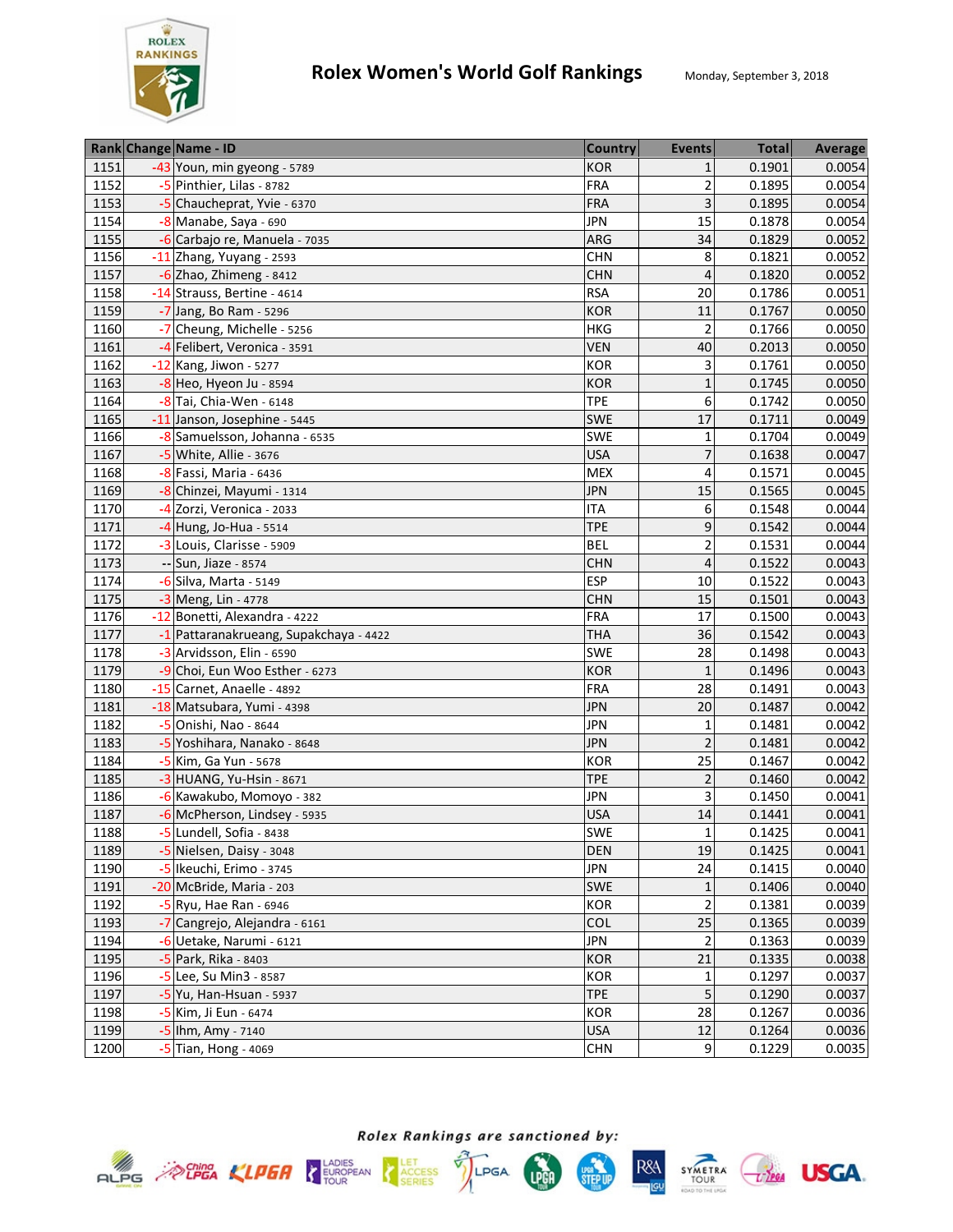

|      | Rank Change Name - ID           | <b>Country</b> | <b>Events</b>  | <b>Total</b> | <b>Average</b> |
|------|---------------------------------|----------------|----------------|--------------|----------------|
| 1201 | -4 Kim, Ji Min - 4055           | KOR            | 15             | 0.1217       | 0.0035         |
| 1202 | -4 Price, Georgia - 7228        | ENG            | $\overline{2}$ | 0.1217       | 0.0035         |
| 1203 | -4 Bailey, Lianna - 6108        | ENG            | 3              | 0.1217       | 0.0035         |
| 1204 | -4 Kimura, Rei - 8500           | <b>JPN</b>     | $\overline{2}$ | 0.1206       | 0.0034         |
| 1205 | -4 Lim, chan hee - 8401         | <b>KOR</b>     | 16             | 0.1204       | 0.0034         |
| 1206 | -10 Jooma, Eri - 3635           | <b>JPN</b>     | 5              | 0.1185       | 0.0034         |
| 1207 | -33 Ju, Eun-Hye - 4523          | <b>KOR</b>     | 6              | 0.1169       | 0.0033         |
| 1208 | $-5$ Onuki, Urara - 8393        | <b>JPN</b>     | $\overline{2}$ | 0.1156       | 0.0033         |
| 1209 | -4 Kang, Yea Lin - 4259         | <b>KOR</b>     | 21             | 0.1129       | 0.0032         |
| 1210 | -6 Minayoshi, Asuka - 6849      | <b>JPN</b>     | 2              | 0.1127       | 0.0032         |
| 1211 | -4 Yi, Eunjung - 2484           | <b>KOR</b>     | 20             | 0.1095       | 0.0031         |
| 1212 | -4 Bae, In Ji - 4693            | KOR            | 6              | 0.1087       | 0.0031         |
| 1213 | -4 Bremer, Raegan - 7078        | <b>USA</b>     | 18             | 0.1073       | 0.0031         |
| 1214 | -4 Meier, Christine - 4584      | <b>USA</b>     | 29             | 0.1073       | 0.0031         |
| 1215 | -13 Nualraksa, Ajira - 4090     | <b>THA</b>     | 15             | 0.1066       | 0.0030         |
| 1216 | -3 Phudthipinij, Dolnapa - 6132 | <b>THA</b>     | 16             | 0.1062       | 0.0030         |
| 1217 | -3 Wille, Natalie - 5450        | SWE            | 6              | 0.1043       | 0.0030         |
| 1218 | -6 Davies-Graham, Ellen - 3850  | <b>AUS</b>     | 7              | 0.1040       | 0.0030         |
| 1219 | -13 Sawada, Chika - 5555        | <b>JPN</b>     | 12             | 0.1034       | 0.0030         |
| 1220 | -4 Maisongrosse, Julie - 3827   | <b>FRA</b>     | $\overline{7}$ | 0.0989       | 0.0028         |
| 1221 | -4 Meyssonnier, Anais - 6492    | <b>FRA</b>     | 18             | 0.0983       | 0.0028         |
| 1222 | -4 Kirby, Jennifer - 3706       | CAN            | 12             | 0.0979       | 0.0028         |
| 1223 | -3 McKinnon, Brogan - 5702      | CAN            | 19             | 0.0976       | 0.0028         |
| 1224 | $-5$ SO, Haehyeon - 7369        | KOR            | 9              | 0.0975       | 0.0028         |
| 1225 | -4 Backman, Anna - 6026         | <b>FIN</b>     | $\overline{2}$ | 0.0974       | 0.0028         |
| 1226 | $-2$ Osland, Megan - 6768       | CAN            | 28             | 0.0957       | 0.0027         |
| 1227 | -16 Hudson, Rebecca - 229       | ENG            | 9              | 0.0949       | 0.0027         |
| 1228 | -5 Espejo, Virginia - 4664      | <b>ESP</b>     | 9              | 0.0945       | 0.0027         |
| 1229 | -4 Kido, Yukina - 3744          | <b>JPN</b>     | 10             | 0.0929       | 0.0027         |
| 1230 | -4 Kang, Li A - 6525            | <b>KOR</b>     | 7              | 0.0921       | 0.0026         |
| 1231 | -16 Moon, Hyun Hee - 787        | <b>KOR</b>     | 7              | 0.0914       | 0.0026         |
| 1232 | -10 Fierro, Isabella - 7261     | <b>MEX</b>     | 1              | 0.0905       | 0.0026         |
| 1233 | -6 Yoshida, Aiko - 2009         | <b>JPN</b>     | 14             | 0.0891       | 0.0025         |
| 1234 | -5 Kodama, Marie - 5961         | <b>JPN</b>     | 5              | 0.0876       | 0.0025         |
| 1235 | -5 Shimomura, Mayumi - 1611     | <b>JPN</b>     | 9              | 0.0876       | 0.0025         |
| 1236 | -5 Arai, Mai - 6072             | <b>JPN</b>     | 16             | 0.0876       | 0.0025         |
| 1237 | $-9$ Jung, Hye Jin - 2529       | <b>KOR</b>     | 7              | 0.0818       | 0.0023         |
| 1238 | -4 Orchard, Alexandra - 4141    | <b>AUS</b>     | $\overline{7}$ | 0.0803       | 0.0023         |
| 1239 | -7 Tripathi, Neha - 4103        | <b>IND</b>     | 11             | 0.0770       | 0.0022         |
| 1240 | -5 Kouskova, Sara - 5901        | <b>CZE</b>     | 4              | 0.0761       | 0.0022         |
| 1241 | -5 Hinnerova, Lucie - 5466      | CZE            | 17             | 0.0753       | 0.0022         |
| 1242 | -9 Song, Min Gee - 2557         | KOR            | 7              | 0.0737       | 0.0021         |
| 1243 | -6 Schlasberg, Viva - 3386      | SWE            | 27             | 0.0734       | 0.0021         |
| 1244 | -6 Stevens, Sammi - 5764        | <b>USA</b>     | 19             | 0.0727       | 0.0021         |
| 1245 | $-6$ Rosen, Portland - 6211     | <b>USA</b>     | 32             | 0.0727       | 0.0021         |
| 1246 | -6 Lu, MeiPing - 3755           | <b>CHN</b>     | 7              | 0.0717       | 0.0020         |
| 1247 | -6 Croce, Stefania - 1383       | <b>ITA</b>     | 11             | 0.0643       | 0.0018         |
| 1248 | -6 Kim, Da Eun - 5391           | KOR            | $\overline{7}$ | 0.0620       | 0.0018         |
| 1249 | $-6$ JUNG, DAHUI - 6355         | <b>KOR</b>     | 10             | 0.0579       | 0.0017         |
| 1250 | $-6$ Youn, Sun Jeung - 5295     | <b>KOR</b>     | $\bf 8$        | 0.0525       | 0.0015         |